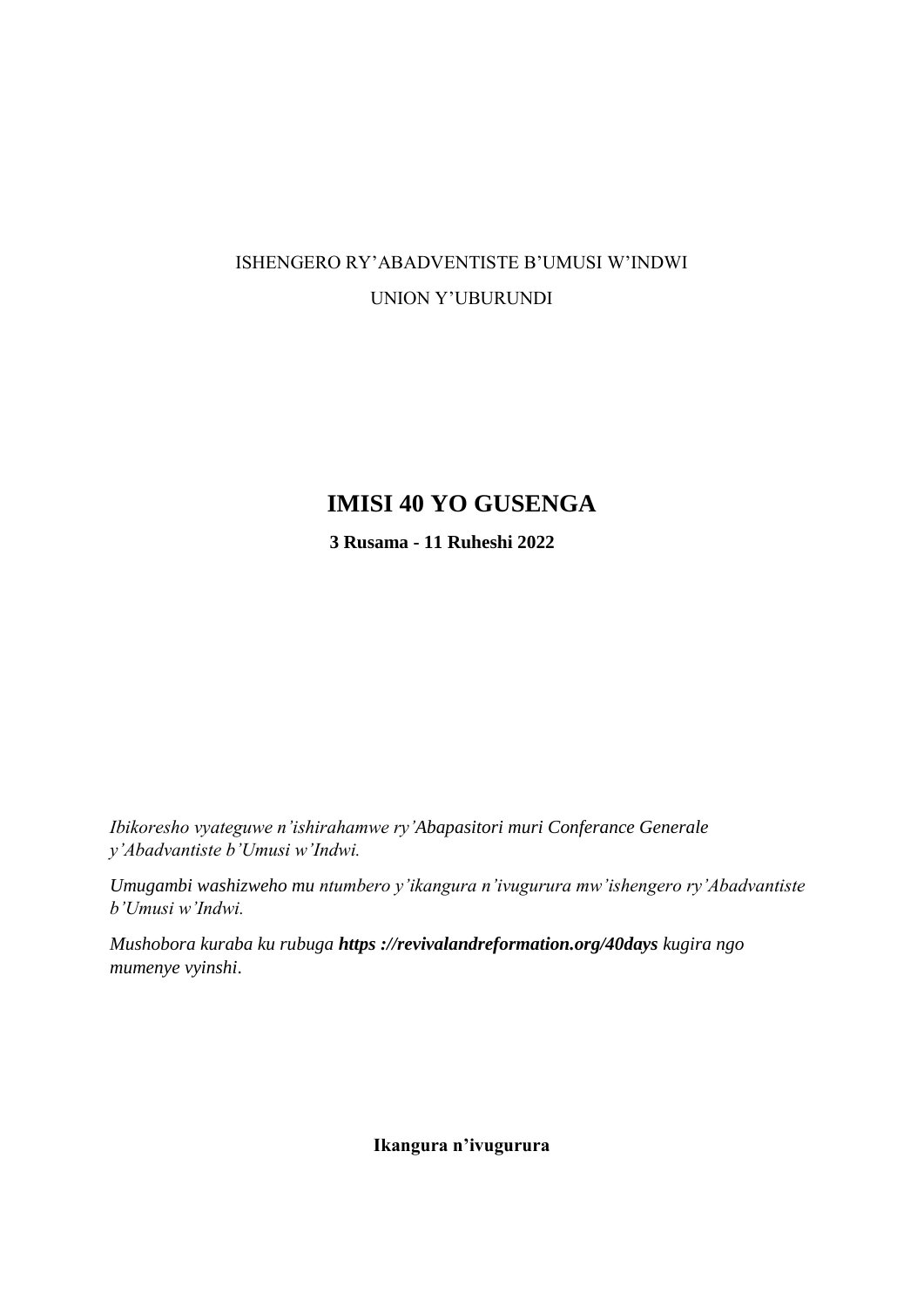| GUTANGUZA AMASENGESHO KUWA 2 RUSAMA- ICIYUMVIRO CO KWIGAKO  2 |  |
|---------------------------------------------------------------|--|
|                                                               |  |
|                                                               |  |
|                                                               |  |
|                                                               |  |
|                                                               |  |
|                                                               |  |
|                                                               |  |
|                                                               |  |
|                                                               |  |
|                                                               |  |
|                                                               |  |
|                                                               |  |
|                                                               |  |
|                                                               |  |
|                                                               |  |
|                                                               |  |
|                                                               |  |
|                                                               |  |
|                                                               |  |
|                                                               |  |
|                                                               |  |
|                                                               |  |
|                                                               |  |
|                                                               |  |
|                                                               |  |
|                                                               |  |
|                                                               |  |
|                                                               |  |
|                                                               |  |
|                                                               |  |

### <span id="page-1-0"></span>**IBIRIMWO**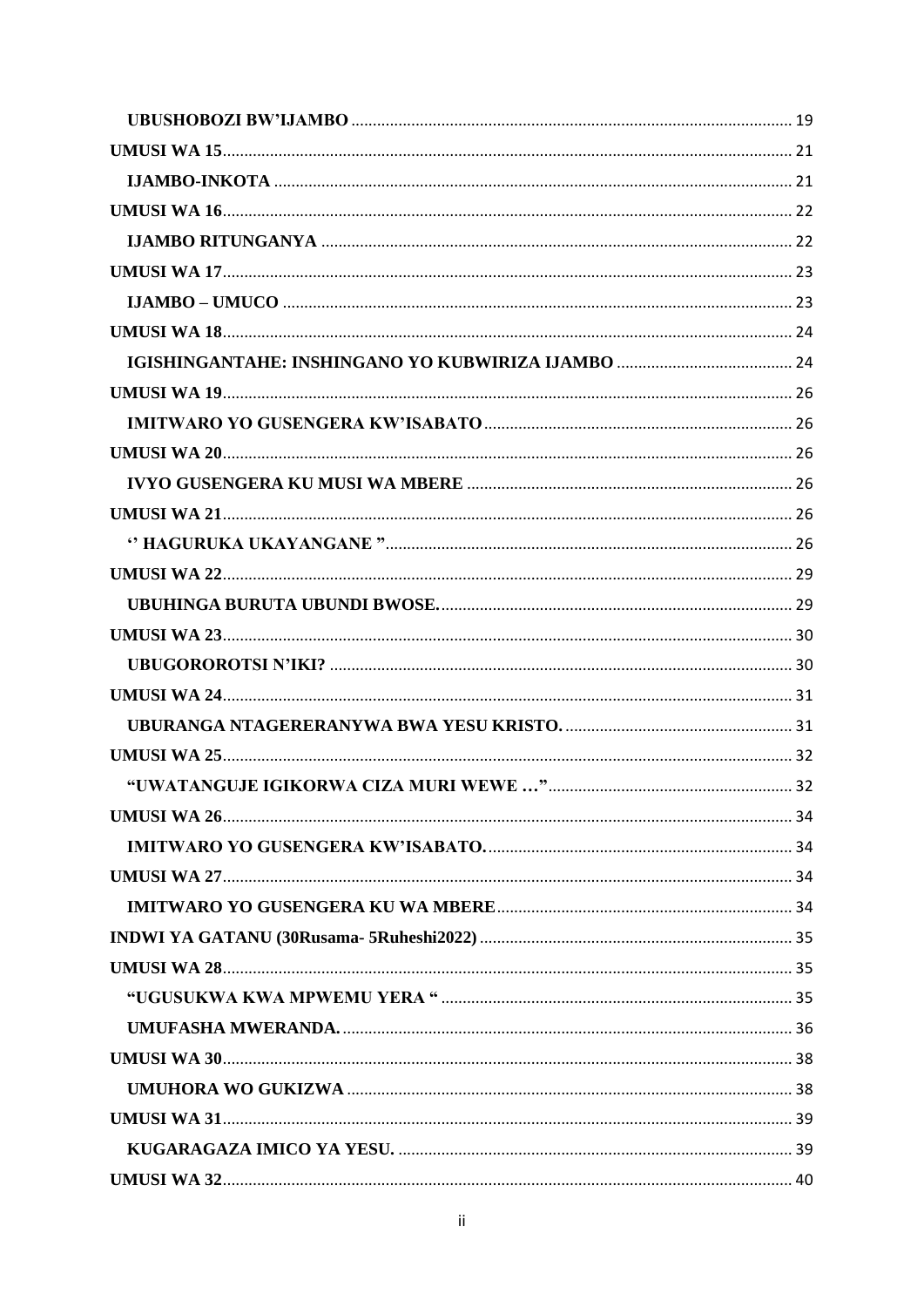| IGISHINGANTAHE: UBUTUMWA BWIZA BUTAZOSHIRA BWARAHINDUYE 48 |  |
|------------------------------------------------------------|--|
|                                                            |  |
|                                                            |  |
|                                                            |  |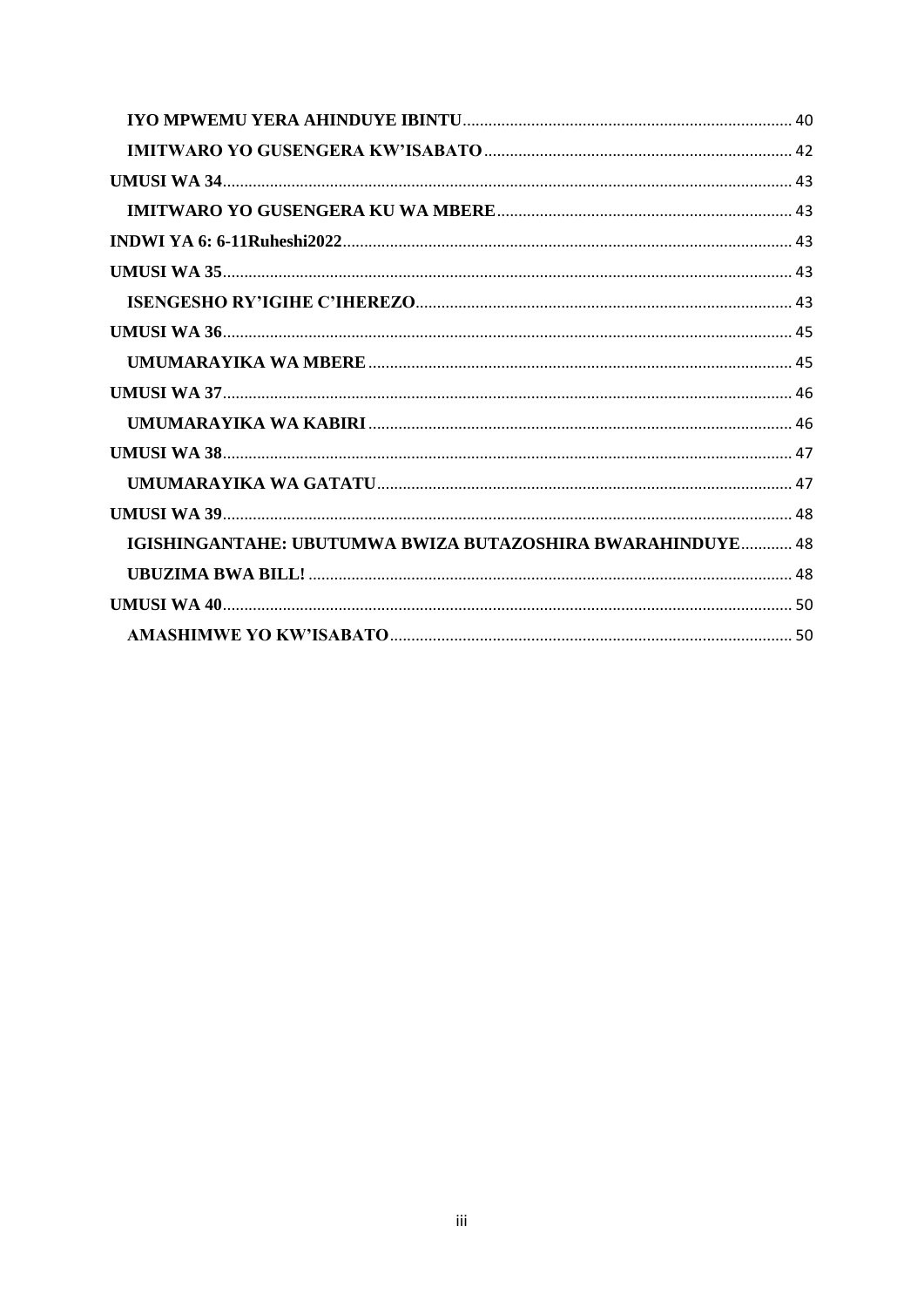# **INDWI YA MBERE: 3-8 RUSAMA ICIVUGO: IKANGURA N'IVUGURURA**

#### <span id="page-4-1"></span><span id="page-4-0"></span>**Kaze mu misi 40 y'amasengesho!**

Harageze ko twitegurira urugendo rudasanzwe!

Mu gihe twitegurira gutangura imisi 40 y'amasengesho dusengera hamwe (kuva kw'igenekerezo rya 3 Rusama gushika 11 Ruheshi), senga kugira ngo Imana itegure umutima wawe kandi ibashikane kure y'aho muri uyu musi kugira ngo mubeho ubuzima burimwo akariro kandi bufadika muri kumwe na Yesu.

Ngibi ivyo mwokwitega:

- Buri wa kabiri w'Isabato, muzoronka ijambo ry'Imana ritera intege. Irya mbere, ryanditswe na Pastori Don MacLafferty, hanyuma turarironswa kugira ngo turisabikanye.
- Kuva kuwa gatatu w'Isabato gushika kuwa gatanu, muzoronka "Imyitwarariko y'umutima" yo ku musi ku musi hamwe n'ivyo gusengera vyategekanijwe kuri buri musi. Iyo mitwaro yo gusengera ni iyo kubafasha gusa gutangura gusenga. Ariko musenge nk'uko Mpwemu Yera ari bubayobore.
- Kuwa gatandatu, muzoronka igishingantahe c'isengesho ritera intege, hamwe n'imitwaro yo gusengera mu mpera z'indwi.

Biroroshe cane. Murashobora kugira urwo rugendo mwenyene, mw'ishengero ryanyu canke muri kumwe n'umugenzi. Ni vyiza kugira abo musangira amasengesho, kubw'ivyo senga kugira ngo umenye abo ukwiye gutumira ngo mufatanye urwo rugendo.

Uburyo bune bwo kwinjira muri iyi nteguro y'imisi 40 yo gusenga mu buryo bwimbitse:

**1. Mwimbe kure cane**: Senga, mwige canke mwumvirize ivyigwa vyerekeye ikangura n'ivugurura bitangwa buri ndwi. Vyatoranijwe mu buryo budasanzwe kugira ngo bibafashe gutahura mu buryo bwimbitse icivugo c'indwi iba ishikiriwe.

**2. Hitamwo amazina ndwi**: Senga kandi mubaze Imana umuntu mutegerezwa gusengera muri iyi misi 40 y'amasengesho. Mumaze gusenga, hitamwo amazina ndwi canke arenga y'abantu mwumva ko Imana ibasaba kwibandako vy'umwihariko. Gira urutonde ku rupapuro canke muri Telefone yawe kandi urwo rutonde rugume ahantu uguma urubona kandi ushobora kurushikira. Tegekanya uburyo bwo kwiyibutsa haba muri Telefone yawe canke ku kirangamisi kugira ngo usengere vy'umwihariko ayo mazina ndwi ku murango. Ishuza amasezerano ari muri Yohana 5 :14-16 mu gihe mubasengera buri musi hanyuma mwihweze ico Imana izokora nk'inyishu ku masengesho yanyu ashimitse.

**3. Sengera hamwe n'abandi**: Ifatanye n'abandi ku rubuga mu masengesho yuguruye amasaha 24 kuri 24 umare nibura iminota 30 ku musi uri kumwe n'abandi bizera kumara ico kiringo c'imisi 40 y'amasengesho. Raba ku rubuga: [https://247unitedprayer.org](https://247unitedprayer.org/)

**4. Kwisonzesha kubw'umusi mukuru**: Senga kugira ngo ushobore gushira ku ruhande ibintu bimwe bimwe muri iyo misi 40 kugira ngo mushobore kwumva umuhamagaro w'Imana mu buryo butomoye maze mwishure kw'ijwi ryayo. Ntitubahanura ngo mwisonzeshe ivyo kurya, ariko kumbure vyobashimisha kuzimya Televiziyo, kuva ku mbuga ngurukana bumenyi, kureka kuja mu bikino bisamaza, gufungura mu myanya bidakenewe canke ico kindi kintu cose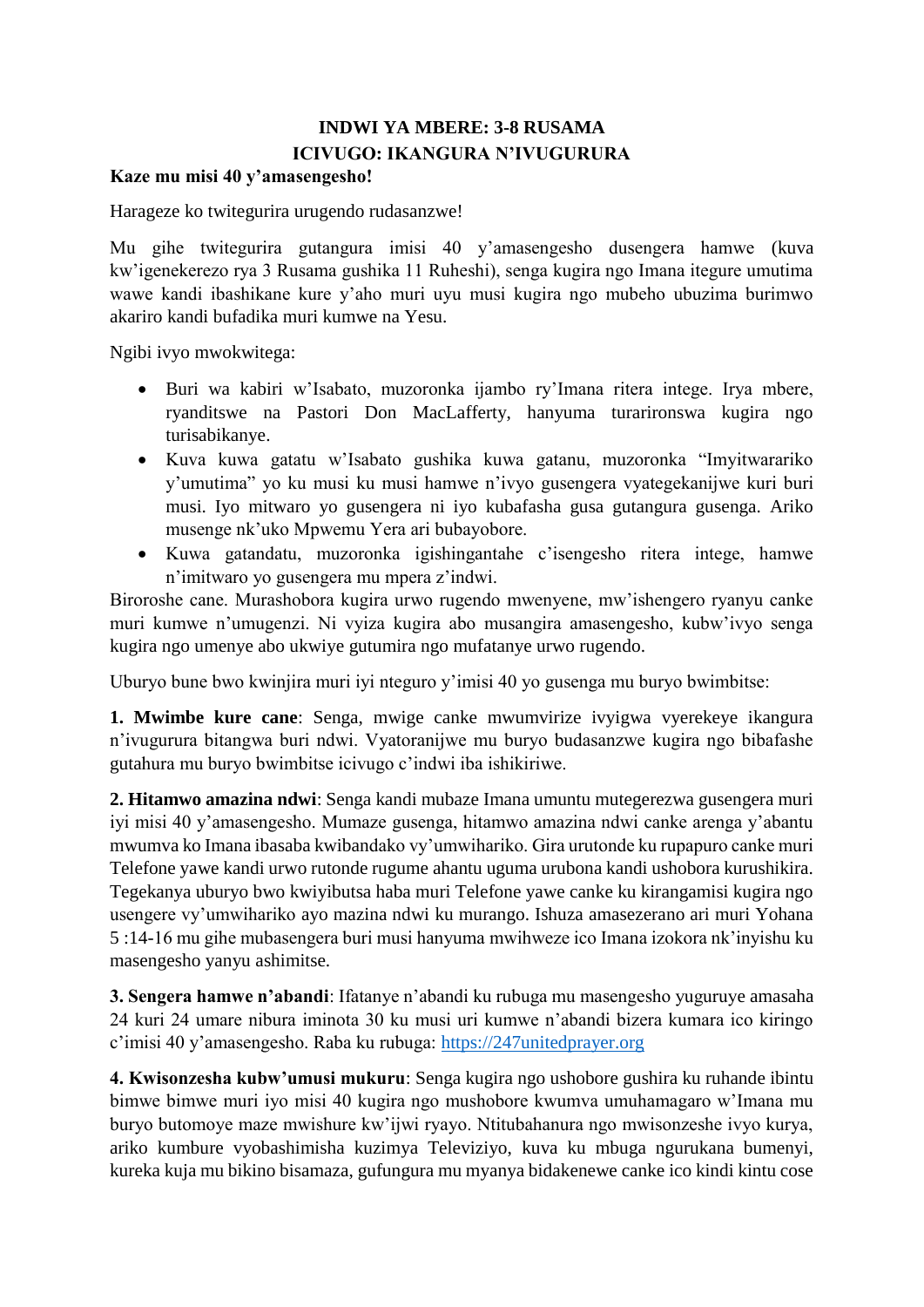wumva ko Imana iguhamagarira guhagarika muri iki kiringo. Mwibuke ko, ukugira ivyo twiyima uko vyoba biri kwose atari vyo bituma tuba ababereye ubuntu bw'Imana, ariko nk'uko umuntu umwe yabivuze, «Twisonzesha isi kugira ngo dufungure kuri Yesu».

Gufungura kuri Yesu coba ari co cipfuzo c'ukuri c'umutima wawe? Niba ariko bimeze, Imana irafise ikintu kidasanzwe ikubikiye muri iyi misi 40 yo gusenga tugiye gutangura.

Uyu musi ni musabe Imana ico ibagombako muri iyi misi 40 yo gusenga mu gusoma uyu mwitwarariko ukurikira ukomeza, «Imana yama ihamagara»

Amasengesho kubw'urugendo rwanyu,

Umurwi w'ikangura n'ivugurura

## <span id="page-5-0"></span>**GUTANGUZA AMASENGESHO KUWA 2 RUSAMA- ICIYUMVIRO CO KWIGAKO**

#### **« IMANA IRACAHAMAGARA »**

<span id="page-5-1"></span>Vyateguwe na Don MacLafferty.

Imana yama ihamagara ubwoko bwayo ngo buze kuri yo. Bibiliya yuzuye inkuru y'abantu bishuye umuhamagaro hamwe n'abawanse.

Mw'Itanguriro 3:9,10 Imana yarahamagaye maze Adamu na Eva barinyegeza.

Imana yarahamagaye Nowa maze Nowa yubaka ubwato ngo ahunge umwuzure, uwo isi yavuga ko utazokwigera uza (Itanguriro 6:14-22)

Imana yarahamagaye maze Aburamu na Sarai bava mu muryango wabo, mu nzu yabo no mu gihugu cabo (Itanguriro 12:1-4)

Imana yahamagaye maze Yakobo aragwana kandi arasemerera ati: "Sindakurekura ngo ugende utampezagiye" (Itanguriro 32:26)

Imana yahamagaye maze Mose abanza kurondera ivyitwazo, hanyuma yahavuye abarira Farawo ati "Rekura abantu banje bagende" (Kuvayo 8:20-32)

Imana yarahamagaye maze Yosuwa arapfukama, arunama, hanyuma yazengurutse Yeriko incuro cumin na zitatu (Yosuwa 5:14-6:15).

Imana yarahamagaye maze Gidiyoni asambura igicaniro ca Bayali, avuza inzamba maze atsinda aba Midiyani (Abacamanza 6:27-7:22)

Imana yarahamagaye maze Samweli yiruka iyo Eli ari incuro zitatu imbere yo kwishura ngo: "Vuga kuko umusavyi wawe ntez'amatwi. (1Samweli 3:10)

Imana yarahamagaye maze Eliya ahangana na Isirayeli ku musozi Karumeli, asanura igicaniro c'Uhoraho maze arasenga kugira ngo umuriro utibuke (1Abami 18:21-38)

Imana yarahamagaye maze Yona arahunga, amirwa n'urufi runini, maze ahamagara Niniwe ngo yitegurire urubanza. (Yona 1-4)

Imana yarahamagaye maze Yesaya yishura mw'ijwi ryoroheje anezerewe ati: "Ndi hano Mwami ba ari jewe utuma!" (Yesaya 6:8)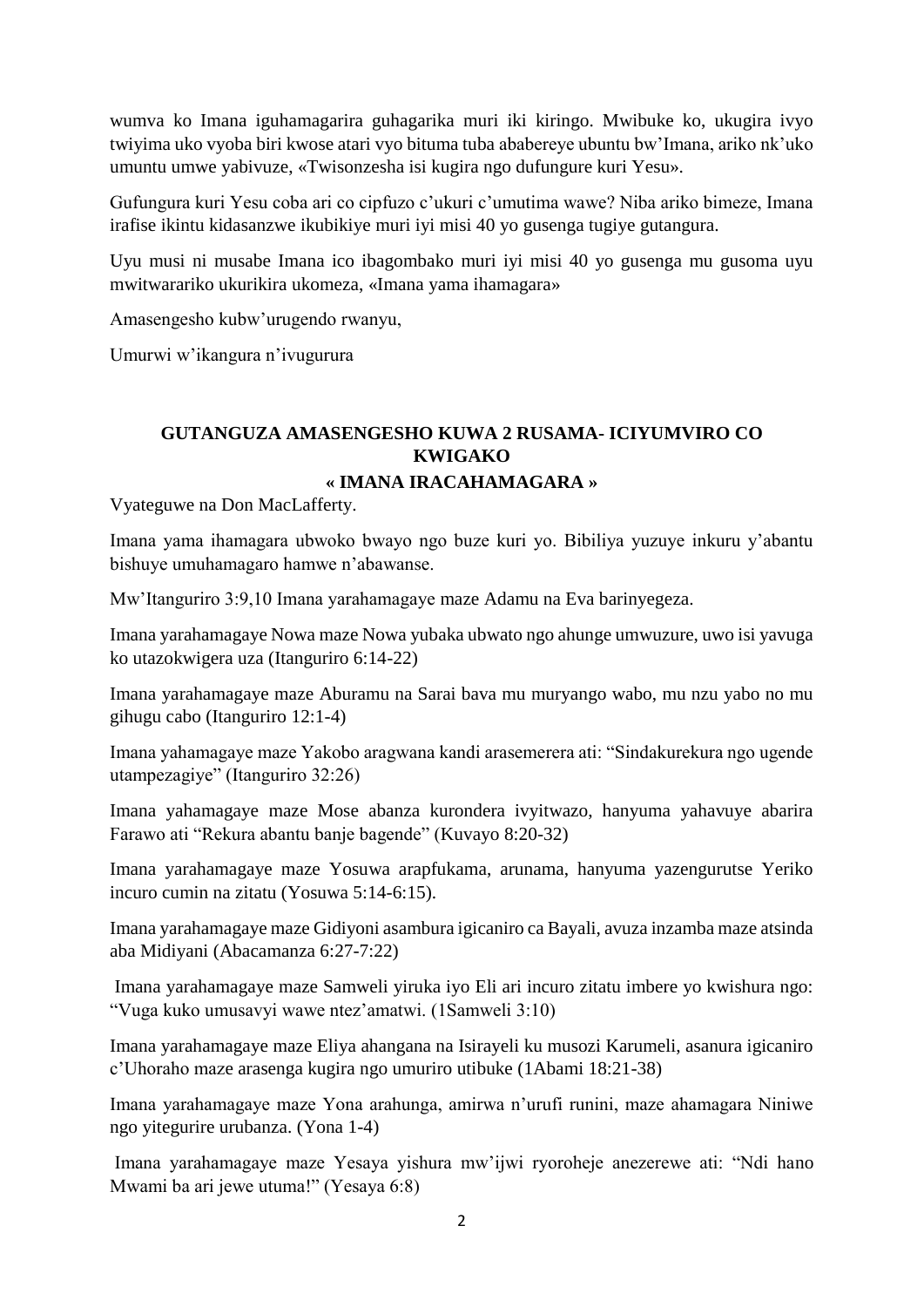Imana yarahamagaye maze Filipo yiruka asanga umukogote w'umunyetiyopiya maze amuhindura umwigishwa wa Kristo. (Ivyakozwe 8:29, 30)

Imana yarahamagaye maze Sawuli w'i Taruso arabaza ati: "Uri nde ga Mwami?", amara imisi itatu atarya atanywa maze ashingira intahe uwo yari yahoze yanka ko ari "Umwana w'Imana" (Ivyakozwe 9:5-9, 20)

Imana yarahamagaye maze Ananiyasi arambika ibiganza ku muntu yari yazanywe no kubahama maze aravua ngo: "Mwene Data Sawuli, Umwami Yesu yantumye kugira ngo uhumuke kandi wuzure Mpwemu Yera" (Ivyakozwe 9:10-17)

Imana yarahamagaye maze Petero aheba igikorwa ciwe, n'icubahiro ciwe kugira ngo abwirize Yesu Kristo kwa Koruneriyo yari anyotewe ubutumwa bwiza. (Ivyakozwe10:9-48)

Imana yarahamagaye maze Yohana yikubita kubirenge vya Yesu nk'uwupfuye. (Ivyahishuwe1:17)

Mw'ikete rya nyuma ry'urukundo rya Yesu, ahamagara abantu bo mu musi wiwe wa nyuma ari hanze - yitegereza aho yokwakirwa mu mitima yacu: "Ehe mpagaze ku rugi ndaramukije; umuntu ni yumva ijwi ryanje akugurura urugi ndijira iwe dusangire." (Ivyahishuwe 3:20).

Uwo ni wo muhamagaro wiwe kuri bose, abana, urwaruka, n'abakuze muri uyu mwanya. Ni twarindira uwundi muhamagaro igihe kizoturengana. Arabahamagara, mwebwe nanje n'urukundo rwose rw'Imana Data wa twese, urukundo rwiwe rw'Umukiza n'Umwami, hamwe n'urukundo rwa Mpwemu Yera.

N'umuhamagaro wiwe kw'ikangura ry'umuntu wese ku giti ciwe no ku gishingantahe c'umuntu wese ku giti ciwe. Kuva kera hose yamye ahamagara ubwoko bwiwe. Ubu rero ijwi ryiwe ritera ryiyongera kandi rishimika kuko avuga ati: "Ndaza vuba…" (Ivyahishuwe 22:7). Yarateguye ikibanza mw'ijuru kugira ngo aho ari natwe tubeyo. (Yohana 14:3)

Igihe kiratwegereje. Si igihe co kwishura umuhamagaro wiwe mu kwinyegeza nk'uko Adamu na Eva babikoze. Si igihe co kwihenda kw'ijwi ryiwe nk'uko vyagendeye Samweli atari bwamenye ijwi ry'Umwami (1Samweli 3 :7). Si igihe co gufata inzira itariyo nk'uko Yona yabikoze.

N'igihe co kwikubita hasi twubamye nka Yohana imbere ya Yesu, tukamugarukira, tukagaruka ku gicaniro, tukamusenga nk'Umwami w'abami, Uwuganza abanganza.

Imana yama ihamagara kandi n'uyu musi irabahamagara!

Don Mac Lafferty ni we yatanguje kandi ayoboye integuro bise «In Discipleship». Imana yakoreye mu mutima wa Don hamwe n'umugore wiwe April ngo bahamagare imiyabaga hamwe n'urwaruka babahamagarira ikangura ku musi ku musi hamwe na Yesu kubw'ubushobozi bwa Mpwemu Yera. Bahimiriza amashengero n'amashure kugira ngo yishire hamwe maze afashe abavyeyi mu kubaronsa ibikenewe kugira ngo bashobore gushikana abana babo ku kuba abigishwa kandi babategurire kuja mu gikorwa.

# **Ikibazo nkoramutima**

Hariho impamvu ituma musoma ayo majambo ari aho hejuru. Imana ni yo ikurikiranya ibintu mu buzima bwanyu kugira ngo muronke akaryo kadasanzwe mu buzima bwanyu ko kwumva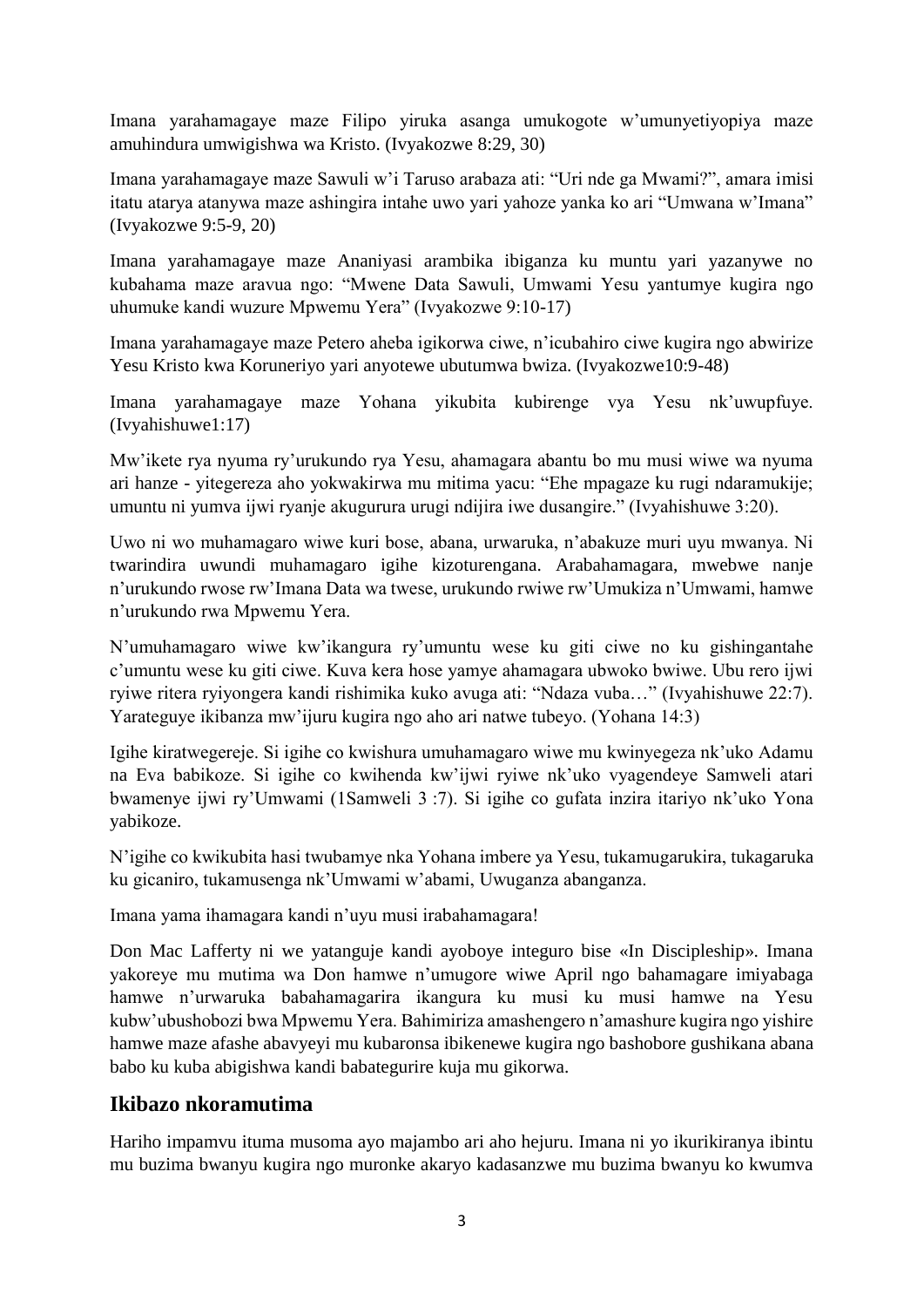umuhamagaro wayo. Umuhamagaro wayo wabashikiriye uyu musi. Ni umuhamagaro wo kubaho mu buryo bwimbitse ubuzima bw'ikangura ku giti cawe hamwe na Yesu. Ni umuhamagaro wo gukurikira Yesu aho akuyobora hose. Mbega muriteguye kwishura uwo muhamagaro?

Mbega muriteguye gukurikira umuhamagaro wiwe uyu musi ngo mubeho ubuzima bwimbitse, bwumvikana kandi buboneka hamwe nawe n'ijambo ryiwe?

Imitwaro 10 yo gusengera mu gihe mutegura imitima yanyu ku masengesho y'imisi 40.

- Senga Imana ngo itegure umutima wawe ku vyo yiteguye gukora
- Senga ngo mutahure umuhamagaro wanyu ku giti canyu kandi w'urukundo uva ku Mana mu buzima bwanyu.
- Senga ngo ijambo ry'Imana ribe rizima kandi ry'ukuri.
- Senga ngo mwumve ijwi ry'Imana rivugana n'umutima wawe mu buryo bwihariye buri musi
- Senga ngo isengesho rihinduke vy'ukuri impwemu y'ubugingo bwanyu.
- Senga wishimikije Zaburi 139:23-24
- Senga ngo Imana ibahe ishaka n'inkomezi zo gukuraho ibisamaza vyose vyo mu buzima bwanyu vyobabuza kwumva ijwi ryayo muri iyi misi 40 yo gusenga
- Senga ngo Mpwemu Yera abahe ingendo yimbitse, yumvikana kandi iboneka kumwe na Yesu
- Senga ngo mumenye abo mushobora gutumirira kwifatanya namwe muri iyi misi 40 y'amasengesho
- Sengera ya mazina indwi watoranya ngo uzosengere muri iyi misi 40 y'amasengesho.

Murashobora kwifatanya n'abandi bizera bo kw'isi yose mw'isengesho ryo kuri Zoom (soma Zumu) muri iyi misi 40 y'amasengesho: [https://247unitedprayer.org](https://247unitedprayer.org/)

#### **UMUSI WA 1 3 Rusama2022**

#### **IKANGURA RY'UKWITANGA NYAKURI**

<span id="page-7-1"></span><span id="page-7-0"></span>*"Mbega ntuzokwongera kuturabura, kugira ngo abantu bawe bakunezerererwe?" Zaburi 85:6*

*"Ikangura ry'ukwitanga nyakuri muri twebwe ni ryo rihambaye cane kandi ryihutirwa cane kuruta ibindi bintu vyose dukeneye. Kurondera ivyo ni co gitegerezwa kuba igikorwa cacu ca mbere. Hategerezwa kuba akigoro kadasanzwe kugira ngo turonke umuhezagiro w'Imana, atari uko Imana idashaka kuduha umuhezagiro wayo, ariko ari kuberako tutaba twiteguriye kuwakira. Data wo mw'ijuru ariteguye guha Mpwemu Yera abamumusavye, gusumba uko abavyeyi bo kw'isi biteguriye guha ivyiza abana babo. Ariko ni igikorwa cacu, binyuze mu kwatura, mu guca bugufi, mu kwihana, no mu masengesho ashimitse, kwuzuza ibisabwa kugira ngo isezerano ry'Imana ryo kuturonsa Mpwemu Yera rishike. Ikangura ryitegwa gusa nk'inyishu kw'isengesho*." *1SM, P.121*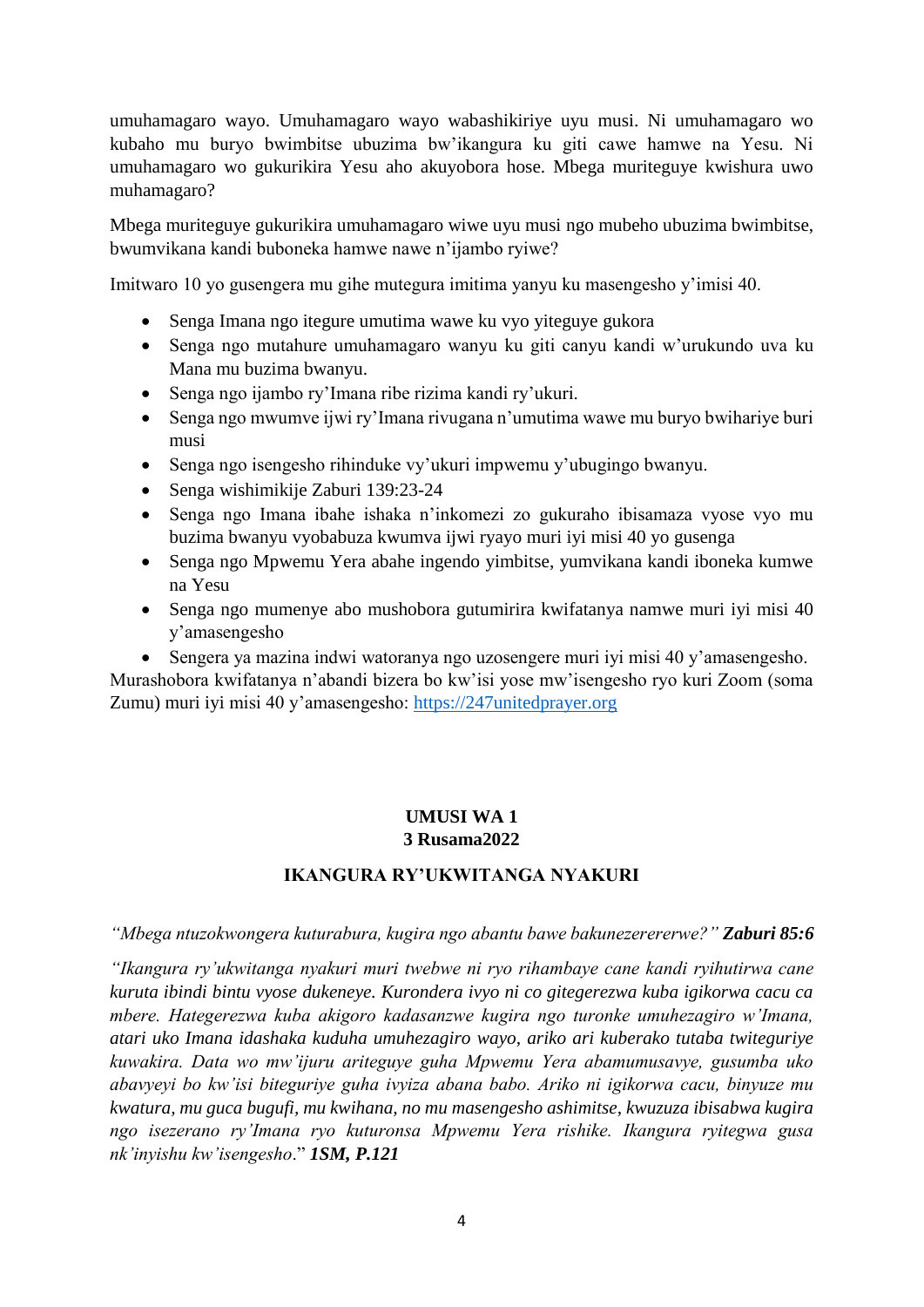# **Ikibazo nkoramutima**

Imana ni yo soko yonyene y'ikangura nyakuri.

Ikangura ni co kintu dukeneye mu buryo bwihutirwa. Mbega mwoba mwumva mukeneye ikangura nyaryo? Mbega murabona ko vyihutirwa? Mbega murizerako Data yiteguriye cane kubaha Mpwemu Yera? Ntaco bitwaye aho mwoba muri hose canke uko mwoba mwumva ko mwapfuye mu vya Mpwemu kwose, gira umwete kandi mwizere amasezerano yiwe. Ukuri guhambaye n'uko Imana yacu ifise ubushobozi bwo kuzura. Ishobora kutuzura, ikongera ikadusubiza ubuzima bwacu bw'impwemu.

Mbega mwokwinginga ngo muronke ivugurura ku giti canyu uyu musi?

### **Imitwaro yo gusengera**

- Sengera ikangura ku giti cawe kandi nturambirwe gushika Imana yishuye.
- Senga kugira ngo ni haba hari ikintu ico ari co cose kibuza Imana gukora igikorwa cimbitse mu buzima bwawe, ikikugaragarize.
- Sengera rimwe ryose mu mazina ndwi washize ku rutonde.
- Senga ngo Mpwemu Yera abahe akaryo kadasanzwe ko gushinga intahe uyu musi.
- Senga kugira ngo Mpwemu Yera ayobore igikorwa c'Ishengero ku rwego rw'isi.

Murashobora kwifatanya n'abandi bizera bo kw'isi yose mw'isengesho ryo kuri Zoom (soma Zumu) muri iyi misi 40 y'amasengesho: [https://247unitedprayer.org](https://247unitedprayer.org/)

### **UMUSI WA 2 4 RUSAMA 2022**

### **UGUCA BUGUFI-KURONDERA- GUHINDUKIRA**

<span id="page-8-1"></span><span id="page-8-0"></span>*"Maze abantu banje bitirirwa izina ryanje ni bicisha bugufi, bagasenga barondera mu nyonga hanje, bagahindukira bakareka ingeso zabo mbi, nuko nanje nzokwumva ndi mw'ijuru mparire ivyaha vyabo, nkize n'igihugu cabo." 2 Ngoma 7:14*

*"Ukwihana, uguca bugufi, umutima umenetse n'impwemu ibabaye niyo mashikanwa Imana yemera"- Review and Herald, 19/12/1899*

# **Ikibazo nkoramutima**

Icaha ni kibi cane kandi giteye ubwoba ku buryo ata kintu na kimwe dushobora gukora, nta ciza na kimwe dushobora gukora ngo kizibire imanga yazanywe n'icaha. Ariko Imana mu kigongwe cayo kidashira, ntidusaba gukora ibitari mu bushobozi bwacu. Iremera gusa ukwatura kwacu kwiyoroheje ko tuyikeneye. Mbega murumva ko mukeneye ikigongwe c'Imana? Ko mukeneye ugukiza kwayo? Murashobora kubironka uyu musi! Ni muhindukirire Yesu gusa muri aka kanya mw'isengesho maze mwature ivyo mukeneye. Hitamwo kandi kwizigira ubutnu bwiwe bwihagije kugira ngo bukomeze intambuko zanyu mu gihe muhindukira muva mu kibi muhindukirira ubutungane.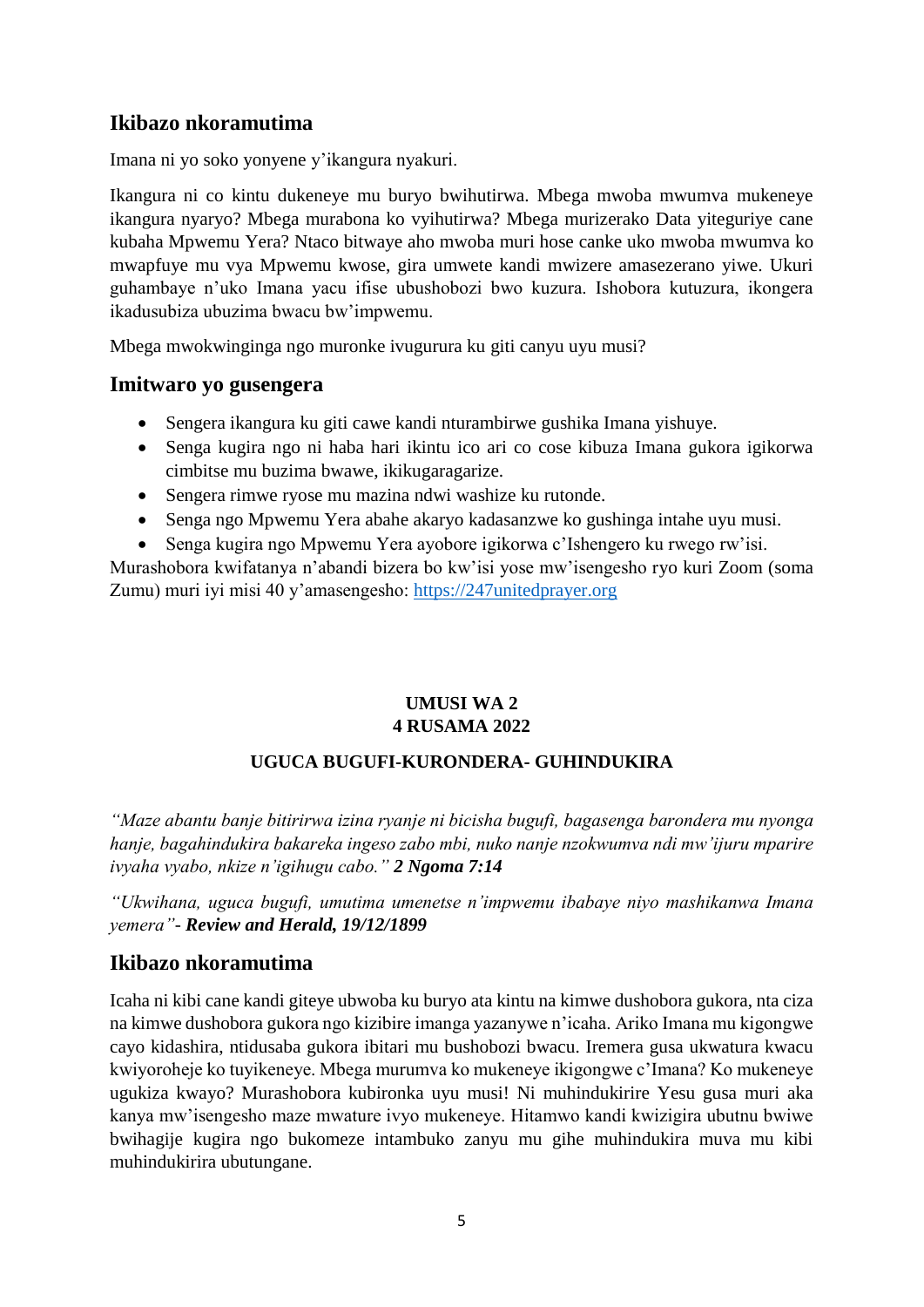### **Imitwaro yo gusengera**

- Senga kugira ngo Imana ishire akatuzo kucipfuzo cawe gikomeye co kuronka ubuntu bwayo
- Senga kugira ngo Imana igufashe kwizigira ubushobozi bwayo bushikana ku ntsinzi mu ntambara zawe urwana ku musi ku musi ngo uneshe icaha.
- Senga kugira ngo Mpwemu Yera asukwe ku mupasitori wanyu no kw'Ishengero ryanyu.
- Senga kugira ngo impwemu y'amasengesho yuzure imitima y'abo bose bari mu bibanza vy'ubuyobozi.
- Senga kugira ngo Imana iringanize imigenderanire yononekaye mu buzima bwanyu mwipfuzako yosubizwa itoto kandi ibahe umutima wihana, uca bugufi mu gihe mugize uwo mukomeretsa.

Murashobora kwifatanya n'abandi bizera bo kw'isi yose mw'isengesho ryo kuri Zoom (soma Zumu) muri iyi misi 40 y'amasengesho: [https://247unitedprayer.org](https://247unitedprayer.org/)

### **UMUSI WA 3 5 Rusama 2022**

### **IKANGURA N'IVUGURURA- IMIBEREHO Y'IKIVANGE**

<span id="page-9-1"></span><span id="page-9-0"></span>*"Ehe mpagaze ku rugi ndaramukije. Umuntu ni yumva ijwi ryanje akugurura urugi, ndinjira i we dusangire." Ivyahishuwe 3 :20*

*« Ikangura n'ivugurura bitegerezwa kubaho kubw'igikorwa ca Mpwemu Yera. Ikangura n'ivugurura ni ibintu bibiri bitandukanye. Ikangura risigura ugusubiza itoto ubuzima bw'impwemu, ugushira akariro mu bushobozi bw'impwemu n'umutima, ukuzuka uva mu rupfu rw'ivy'impwemu. Ivugurura ni ugutunganya ibintu kundi gusha, ihinduka mu vyiyumviro, mu buryo bwo gutahura, akamenyero no mu mibereho. Ivugurura ntirizotanga ivyamwa vyiza vyo kugororoka mu gihe ridafatanijwe n'ikangura rya Mpwemu. Ikangura n'ivugurura bitegerezwa gukora igikorwa bijejwe kandi mu gukora ico gikorwa bitegerezwa kuvangana » - 1SM, p.128*

### **Ikibazo nkoramutima**

Uguhindura ubuzima bwacu mu muntu yerekana urukundo rwa Kristo n'igikorwa c'ubuzima bwose. Ico gikorwa gikoreka mu gihe Mpwemu Yera atuzanye ku buzima bw'impwemu Ubushobozi bwo kuzura bw'Imana buratuzura maze inzara twagirira Yesu ikiyongera Ariko ivyo ntibigarukira aho. Ubwiza bw'ikangura ni uko ribandanya kandi rigashikana kw'ivugurura rya buri gace k'ubuzima bwacu, rya buri ciyumviro na buri nyifato.

Mwoba kenshi mwipfuza ikangura gusumba ivugurura ? Mwoba mufise ubwoba ko muramutse muhevye icizerwa, uburyo bwo kwiyumvira, ingene ufata abantu canke umwifato, vyohava bigutwara umunezero ? Ko ivyo vyohava bituma ubuzima bwawe bumera nk'ubuzingamye ?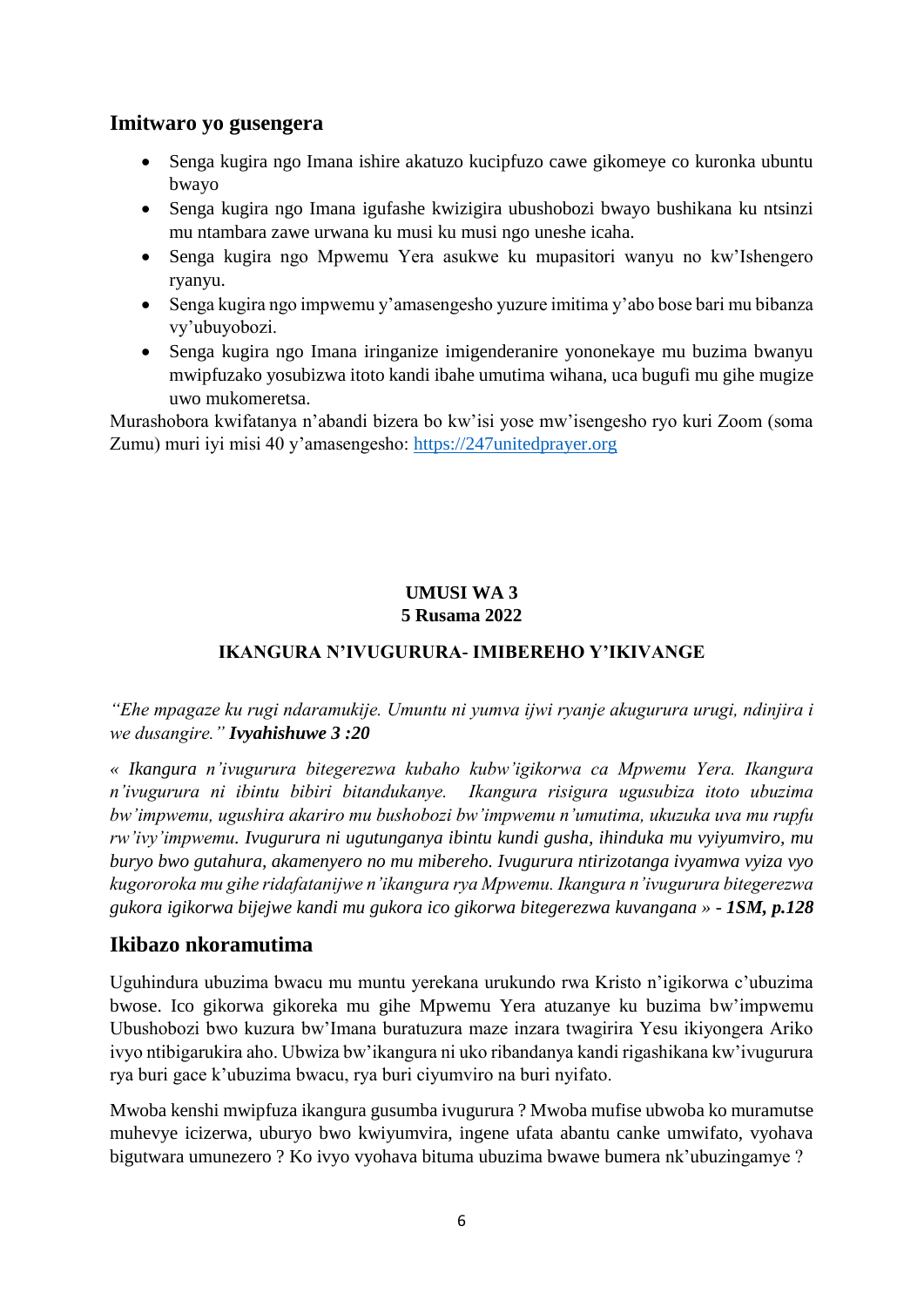Ni mwibuke, iyo Mana nyene muzi nk'umuvyeyi aharira, akunda, mwiza kandi w'umunyakigongwe, iyo Mana nyene ishaka kandi kuzana ivugurura ry'ukuri mu buzima bwawe.

Mbega wokwizigira ubugombe bwayo butunganye uyu musi ? Wotumirira Yesu, atari ku rugi rw'umutima wawe gusa ahubwo ngo yinjire kandi yumveko yakiriwe nk'iwe, amarane ibihe vyiza nawe, agufashe gutunganya kundi gusha ubuzima bwawe, akure ibitagira ikimazi mu mutima wawe, aringanize ivyononekaye kandi akubure ubucafu, inkungugu hamwe n'ubuhoma bwazanywe n'icaha ?

### **Imitwaro yo gusengera**

- Senga kugira ngo Imana iguhe umutima witeguye kubaho mu kwumvira mu buryo bushitse ubugombe bwayo. Senga ngo uronke intsinzi kuri ivyo vyaha uzi ukirwana na vyo.
- Sengera urwaruka rwose hamwe n'abizera muzi bariko bararwana no guta umutwe, ibibaboshe hamwe n'izindi ngorane z'uburwayi bwo mu mutwe
- Sengera abizera b'Ishengero ryacu mu Burayi bw'Ubuseruko, Imana ibatabare kandi Ihabwe icubahiro mu bihe vy'ingorane bariko baracamwo.
- Sengera abizera bariko baraca mu gahamo ku bwo kwizera kwabo muri kino gihe muri Aziya no mu Burayi.
- Sengera rwa rutonde rw'abantu ndwi

Murashobora kwifatanya n'abandi bizera bo kw'isi yose mw'isengesho ryo kuri Zoom (soma Zumu) muri iyi misi 40 y'amasengesho: [https://247unitedprayer.org](https://247unitedprayer.org/)

### **UMUSI WA 4 6 Ruheshi 2022**

### **IGISHINGANTAHE- Jarry Page**

#### <span id="page-10-1"></span><span id="page-10-0"></span>*"Imisi 40 y'amasengesho hamwe na mukuru wanje Alan" cashikirijwe na Jerry Page*

Mukuru wanje, Alan, akiri muto yari afise agatima k'ubukoko, yamaze igice kinini c'ubuzima bwiwe yarahevye Imana yarataye n'Ishengero. Ubuzima bwiwe bwo kwigungirako bwahavuye bwonona urugo rwiwe gushika n'aho umugore wiwe yahukana. Kuba yari yarize ivy'ukuvura vyatuma aronka amahera menshi, ariko yatakaza igice kinini cayo yaronka. Amaze kubibona uko, yahavuye agerageza kwitaho ivy'ishengero ariko uburyo bwiwe bwo kubaho hamwe n'akamenyero kiwe vyama igihe cose bimusubiza mu buzima butarimwo Imana. Umuryango wacu, n'abavyeyi bacu barimwo, wabandanije gusenga kumara imyaka myinshi kugira ngo Alan yegurire burundu ubuzima bwiwe Yesu.

Ku gatasi mu 2010, umuhungu wanje w'umupasitori, Zac n'umugore wiwe Leah, bafashe ingingo yo gushira Alan ku rutonde rw'abantu ndwi bariko barasengera mu buryo budasnzwe mu misi 40 y'amasengesho kuri Kaminuza i Andrews. Ico gihe, nanje nariyumvisemwo cane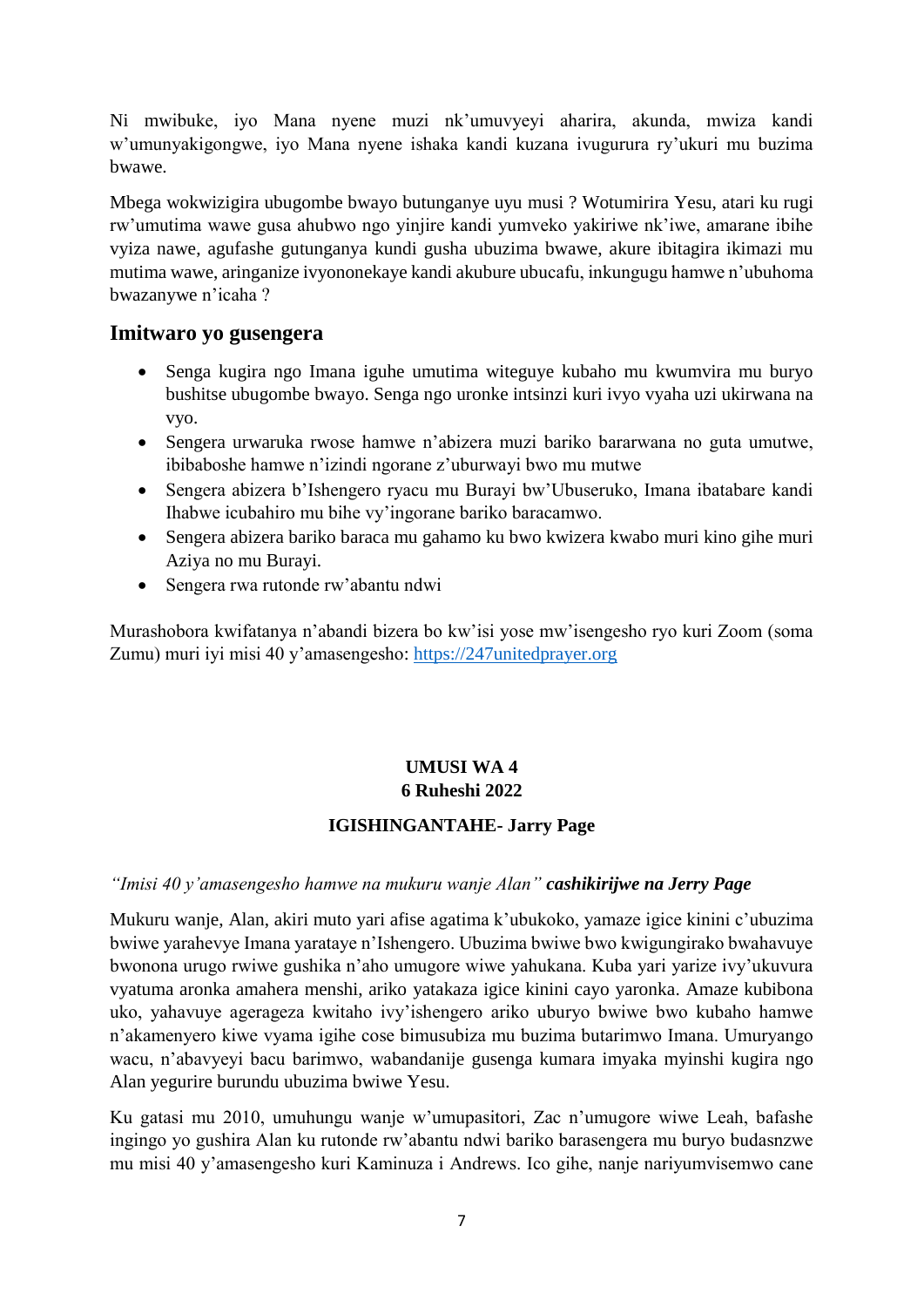kumusengera kugira ngo yakire agakiza. Ibintu bitangaje vyatanguye kuba igihe Imana yemerako Alan aca mu bihe bitoroshe.

Ingorane zatanguye gushikira Alan. Umugore wiwe wa kabiri yaramuhevye maze ingwara y'igisukari yiwe iraduga cane bituma bamuca ukuguru. Ibintu vyose vyasa naho biriko biragenda nabi kuri we. Ariko umusi umwe, igihe yari aryamye ku gitanda co mu bitaro, Alan yaramvuriye ukuboko Yesu aramubwira ati: "Ndakweguriye ubuzima bwanje bwose." Twese twaciye dushimira Imana.

Umukobwa wiwe mwiza Christy, yarafashije Alan kwongera kwubaka imigenderanire yiwe n'Imana hamwe n'Ishengero. Yakije umuriro mu gushingira intahe abandi yongera atanga ibitabo kumara igihe kinaka. Ariko, nk'uko mubizi inkomezi za Satani ntiziheba vyoroshe na canecane iyo abonye ko hari umwe yari yaragize imbohe ariko aramucika agasanga Imana. Yasubiye kandi kurwa mu ngeso ziwe za kera, akinanata akongera akagwa, hanyuma ahereza kwiyumvamwo ko ari mubi cane ku buryo atabereye agakiza bituma aheba urugendo rwiwe rw'impwemu.

Umusi umwe Alan yambwiye ko yumva gusa ko atagishobora kuba yogira amahinduka akenewe kandi ko atoshobora kubana ubuzima bwose n'Imana. Nongeye gusabikanya nawe imirongo yo muri Bibiliya ivuga ku bushobozi bw'Imana bwo kudukiza kandi ndamwingingira kudaca aheba burundu. Namubwiye nti: «Umuryango wawe ntuzoshimishwa n'ivyo, kandi tuzobandanya tugusengera dushimitse. Yesu arashobora kugukiza!

Christy ntiyigeze ahagarika kumujana ahantu hari agasengero gato aho Alan yari akunzwe cane kandi nawe yarakunda umuvukano wabo. Christy yamwumvishije ko yoja gukurikirana ikarishabwenge ku vyerekeye ugukira Diabete. Yatubwiye atwenga ko yakuye muri frigo yiwe ivyo kurya vyonona vyose nk'uko bari babivuze kandi ko nta na kimwe gisigayeyo!

Kuwa gatandatu ku mugoroba, umuvugabutumwa wo mw'ishengero ry'intango yatanguye urukurikirane rw'ivyigwa vy'ivugabutumwa kandi na ka gasengero gato karagiye gukurikirana iryo vugabutumwa. Christy yarajanye Alan mw'ikoraniro rya mbere kuri uwo mugoroba. Ku mpera y'umuhamagaro, umuvugabutumwa yinginze abantu ngo bandike ku ma karata yabo ko boba bashaka kubana na Yesu mw'ijuru. Christy yavuze ko Alan ukwitanga kwiwe mu ndome nini cane - «Ndumviye kandi nongeye gutwikirirwa n'ukugororokwa kwa Yesu! »

Iryo joro nyene, Alan bamusanze yapfiriye mu gikoni kuberako yagize ikibazo imitsi yo mu bwonko igaturika. Mbega Imana dukorera! Yarategekanije uburyo bwo gukiza musaza wanje Alan ku munota wanyuma w'ubuzima bwiwe! Alan yari afise imyaka 75 igihe yapfa; umuryango wacu hamwe n'abandi bari baramusengeye ubuzima bwiwe bwose!

Mwoba mwarasengeye umuntu haheze imyaka myinshi mukaba mutarigera mubona aza ku rusengero? Ntimucike intege bandanya!

Mu gihe nariko ndayobora ibikorwa vyo guherekeza Alan maze nkumviriza indirimbo zo gutazira zuzuye umunezero za ba bagore biwe babiri batandukanye nawe hamwe n'abakobwa biwe babiri bamukunda cane, hamwe n'imiryango ya hafi n'iya kure, abagenzi, abo bakoranye, umutima wanje wuzuye umunezero mwinshi n'amashimwe kuri Yesu kubwo ubushobozi bwiwe bwo gukiza uwo ariwe wese yiteguye umwanya uwo ariwo wose! Abavyeyi banje bari barapfuye hari haheze igihe kirekire imbere y'uko Alan agaruka kuri Yesu. Mbega ingene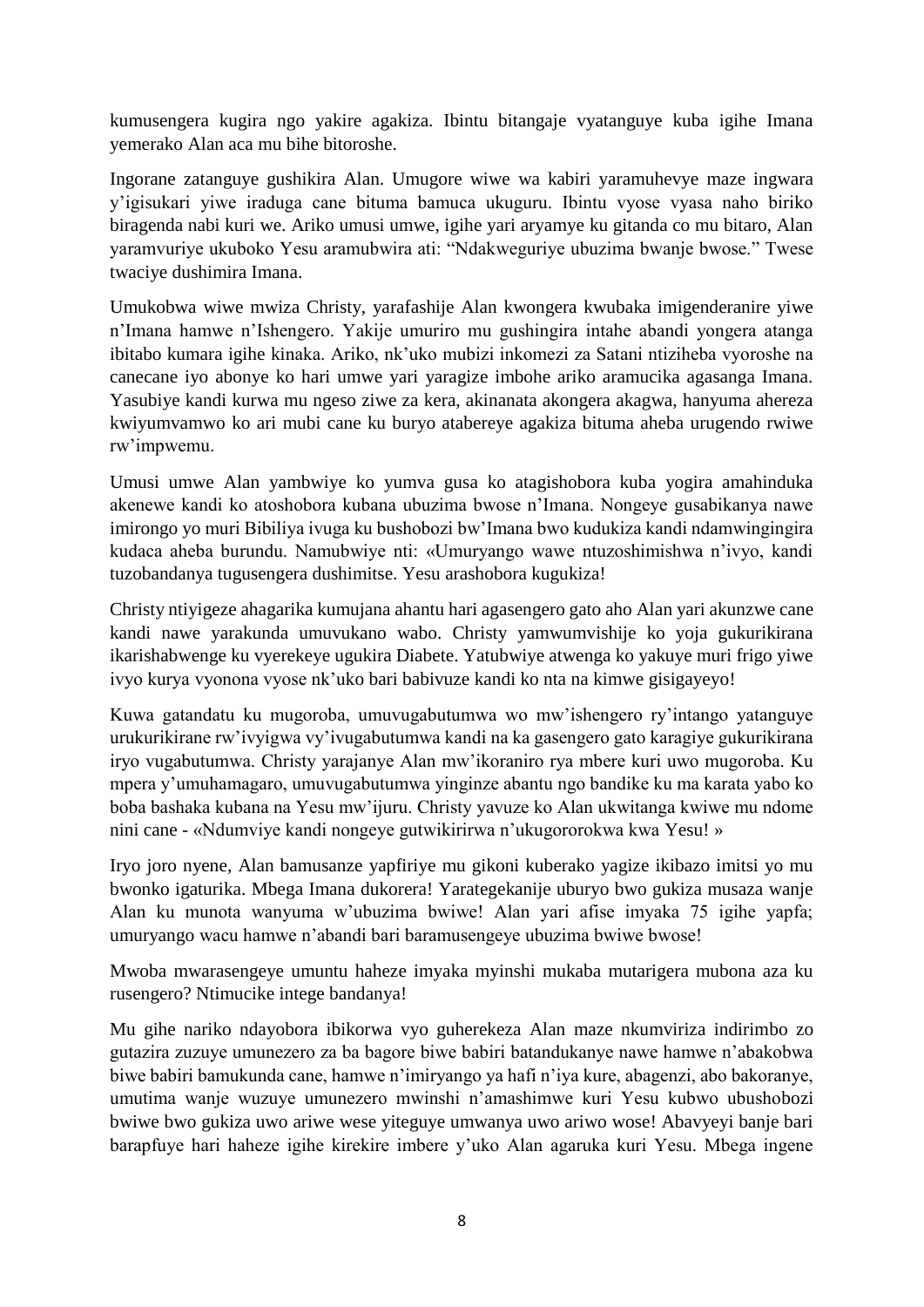bazotangara muri ca gitondo c'umuzuko igihe bazohobera Alan maze bagatangura ubuzima bw'ibihe vyose bari kumwe na Yesu!

Ndabinginze ngo vy'ukuri mukoreshe iyi misi 40 y'amasengesho. Ni mwiyumvire gusa ico Imana yacu ihoraho ishobora kubakorera kandi binyuze muri mwebwe mu gihe muyishikiriza imitwaro yihutirwa! «Ishobora gukora ibirengeye ivyo dusavye n'ivyo twiyumvira, nk'uko ubushobozi bwayo bukorera muri twe! » Abanyefeso 3:20

Jerry Page n'umunyamabanga w'ishirahamwe ry'abapasitori muri Conferance Generale y'Abadvantiste b'Umusi w'Indwi.

# **Ikibazo nkoramutima**

Hoba hari umuntu mu buzima bwanyu yugaraniwe mu mwiza w'umuzitanya? Canke kumbure hoba hariho umuntu muzi yahevye Imana, canke asa n'uwutagishobora kugumana na Yesu?

Hariho ivyizigiro kuri uyo muntu, nubwo vyose biboneka nk'aho nta vyizigiro bigihari. Kandi ntidutegerezwa guheba isengesho, tumusabira hamwe n'igikorwa kubw'agakiza k'abo bantu b'agaciro.

Ni nde aza mu vyiyumviro vyanyu iyo mwiyumviriye ku gishingantahe c'uyu musi? N'ayahe mazina akeneye isengesho ryanyu rya buri musi kandi mu buryo bubandanya?

# **Imitwaro yo gusegera**

- Senga ngo Imana ikwigishe ingene "wohagararana n'abo babikeneye" muri iki kiringo c'imisi 40 y'amasengesho.
- Sengera babantu 7 washize ku rutonde kandi usengere ikindi kintu gikenewe cose woba uzi
- Senga kugira ngo haboneke ivyo kurya kuri abo baherutse gutakaza amazu yabo canke abantu babo bakunda biturutse ku muriro, imyuzurira, ikiza c'ingwara canke iyindi mpanuka iyo ariyo yose y'ibidukikije.
- <span id="page-12-0"></span> Sengera abavugabutumwa bose muzi, bari kure y'iwabo canke kure y'imiryango yabo kugira ngo buzure akanyamuneza mu gikorwa cabo.

### **UMUSI WA 5 7 Rusama 2022**

# **IMITWARO YO GUSENGERA KW'ISABATO**

- <span id="page-12-1"></span> Senga ngo uronke imihezagiro idasanzwe y'Isabato uyu musi kandi ngo Imana ivugane nawe mu buryo bw'umwihariko.
- Sengera abantu indwi washize ku rutonde rwawe
- Sengera ababanyi bawe batazi Imana
- Senga kugira ngo haboneke abakozi benshi buzuye Mpwemu kandi bitanze mu ruzabibu rw'Imana
- Senga kugira ngo Imana ibasabe gukora mu buryo bw'umwihariko mu gikorwa cayo.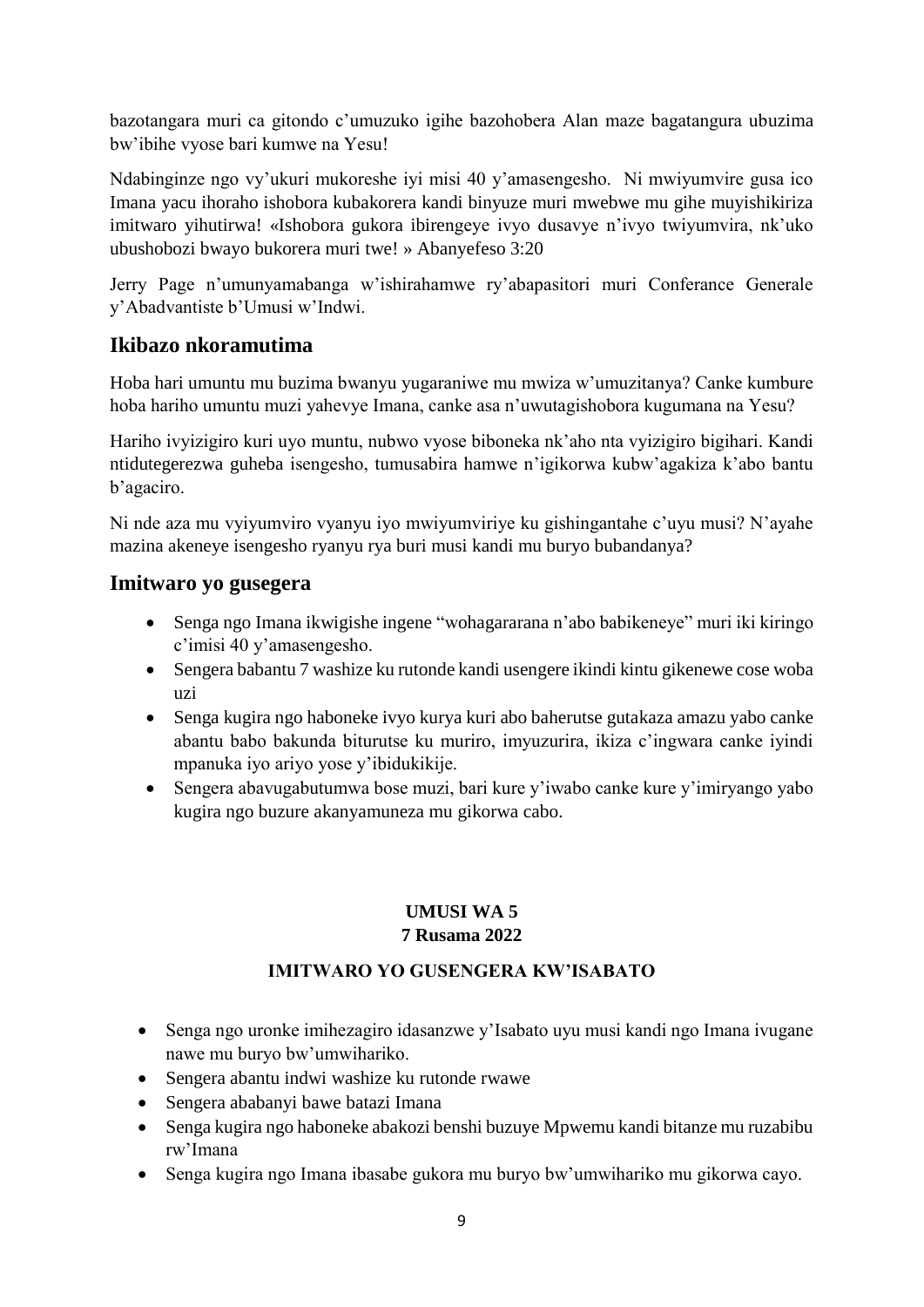#### **UMUSI WA 6 8 Rusama 2022**

#### **IMITWARO YO GUSENGERA KU WA MBERE**

- <span id="page-13-1"></span><span id="page-13-0"></span> Sengera inama ya bose ya Conference Generale izoba kuva (6-11/06/2022) i St. Louis muri Leta Zunze Ubumwe za Amerika
- Senga ngo uronke akaryo ko gukurikirana no kwigisha wewe ubwawe abakristo bashasha.
- Senga ngo ubugombe bw'Imana buzokoreke mu matora y'abayobozi b'Ishengero yimirije hamwe n'itorwa ry'abayobozi bashasha.
- Sengera amasengesho azobera mu kibanza inama izoberamwo mu gihe c'inama n'amasengesho azokorerwa ku rubuga muri ico gihe c'inama ya Conference Generale kugira ngo azokurikiranwe na benshi.
- Sengera abantu indwi washize ku rutonde.

Aho ushobora gusanga ibindi vyinshi

Kugira imibereho mu Mana binyuze mw'isengesho hamwe n'indirimbo z'amashimwe, ingingo ngenderwako z'isengesho ryo gusabira abandi hamwe n'ibindi - Vyegeranijwe na Jerry hamwe na Janet Page.

<span id="page-13-2"></span>Murashobora kwifatanya n'abandi bizera bo kw'isi yose mw'isengesho ryo kuri Zoom (soma Zumu) muri iyi misi 40 y'amasengesho: [https://247unitedprayer.org](https://247unitedprayer.org/)

#### **INDWI YA KABIRI : Kuva 9-15 Rusama Icivugo : Igikorwa –Twese mu gikorwa**

#### **UMUSI WA 7 9 Rusama 2022**

#### **TWESE MU GIKORWA Vyateguwe na Ted N.C. Wilson**

<span id="page-13-4"></span><span id="page-13-3"></span>Tubayeho mu gihe c'amahinduka atigeze kubaho. Imana ihamagarira ubwoko bwayo bw'amasigarira, Ishengero ry'Abadvantiste b'Umusi w'Indwi, gutegura inzira y'Umwami mu kwishimikiza mu buryo bwuzuye kuri we, mu kuronka ubushobozi bw'imvura y'urushana ya Mpwemu Yera hamwe no kugira uruhara mu gikorwa. Iki n'igihe c'ijwi rirenga rya nyuma… itangazwa ry'ubutumwa bw'umumarayika wa mbere, uwa kabiri n'uwa gatatu. Kristo yaduhamagariye kuba ababivyi b'ijambo ryiwe kandi ngo tube twitangiye mu buryo bwuzuye igikorwa ciwe co mu misi ya nyuma co gutangaza ubutumwa butatu bw'abamalayika ba Kristo. Umwe wese muri twe ahamagarirwa kwifatanya n'umubivyi wo mw'ijuru Yesu Kristo, kugira ngo agire uruhara mu gikorwa c'ishengero co gutangaza ubutumwa bwa nyuma bw'urukundo, ubutungane, agakiza, no kugabisha kw'ubuhanuzi bw'imisi ya nyuma butangaza ukugaruka kwa Kristo kwegereje.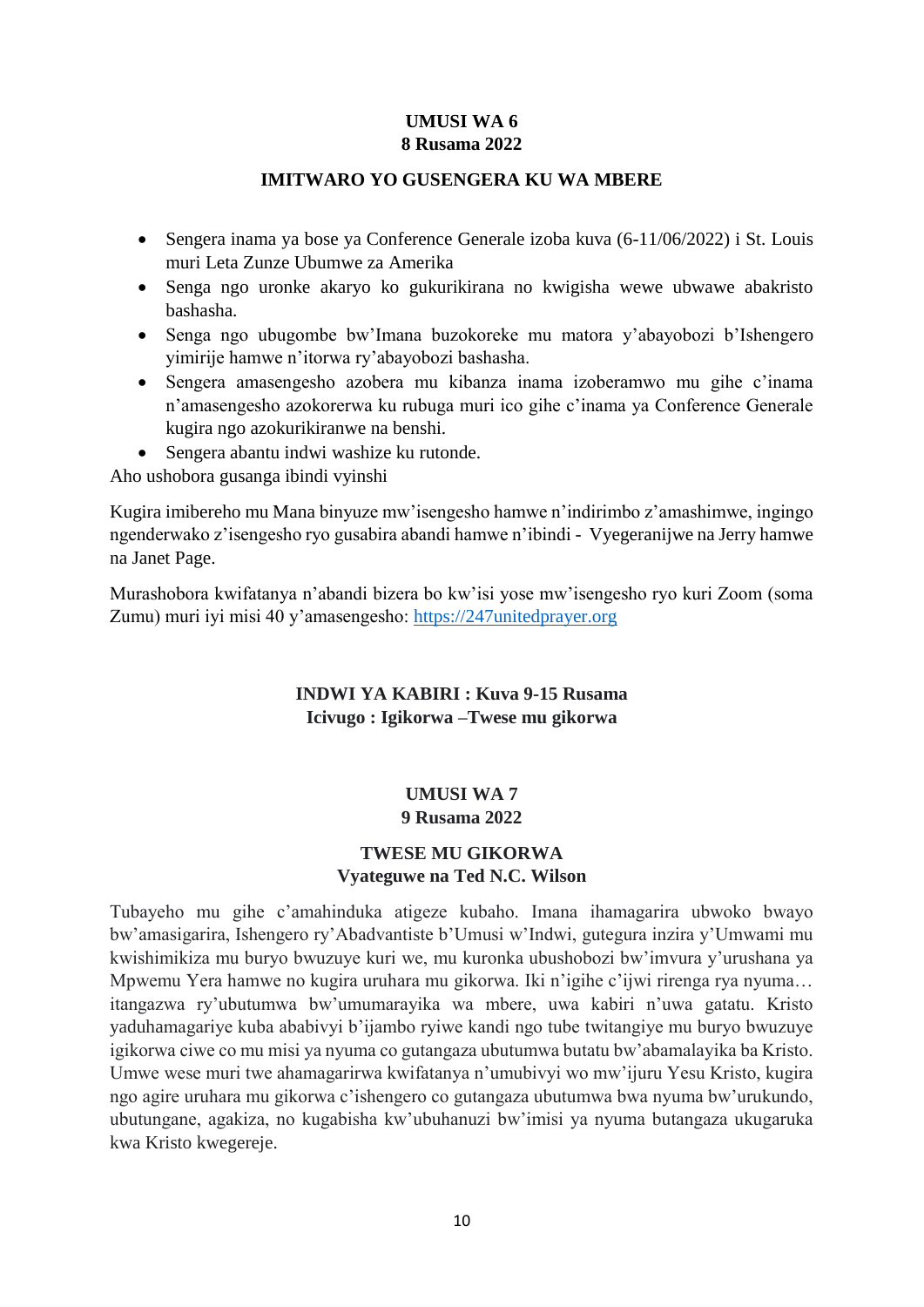Umwe wese n'umubivyi… Umwe wese afise uruhara mu gikorwa! Umwe wese avuga ati: «Ego Mwami ndagenda gutanganza ijambo ryawe! » Ukwitangira igikorwa mu buryo bwuzuye kw'abizera bisigurako umwe wese ategerezwa kugira ico akorera Umwami! Nk'uko icivugo c'inama yacu rusangi ya Konferance Generale muri uyu mwaka wa 2022, «Yes'araje! Kuja mu gikorwa! »

Mariko 4 herekana Yesu abwira abantu ibihumbi vyinshi bari ku nkengera y'ikiyaga c'i Galilaya. Abamwumviriza bashobora kubona muri ico kiyaya hamwe no ku nkengera hakurya y'ikiyaga ababivyi hamwe n'abimbuzi bahugiye mu kubiba no mu kwimbura ivyimburwa vya mbere.

Mariko 4 :3-9 havuga ngo: «Ni mwumve! Umubivyi yasohoye imbuto. Akibiba zimwe zigwa y'inzira inyoni ziraza zirazinobagura. Izindi zigwa kurutare hatari ivu ryinshi, zica zimera vuba kukw'atavu ryinshi rihari, izuba rirashe ziraraba kukw'ata mizi zifise ziruma. Izindi zirwa mu mahwa amahwa arakura arazinyoha ntizama. Izindi zigwa mw'ivu ryiza ziramera zirakura, zihunda impeke zimwe mirongwitatu, izindi mirongwitandatu, izindi ijana, bityo bityo. Kandi uri n'amatwi yumva ni yumve. »

Mariko 4:14 havuga ngo: «Umubivyi abiba ijambo ry'Imana. » Matayo 13:37 herekana ko umubivyi abiba imbuto nziza ari Umwana w'Umuntu, Yesu Kristo. Dutegerezwa kwifatanya nawe mu kugira uruhara mu gikorwa co kubiba ukuri. Imigani ya Kristo p. 36, havuga ngo: «Abakozi biwe bategerezwa gusohoka muri ubwo buryo ngo babibe. Umwe wese ategerezwa kugira uruhara mu gikorwa co kubiba Ijambo ryera ry'Imana mu ntumbero yo kwitangira igikorwa mu buryo bwuzuye ku bizera bo mu misi ya nyuma ya kahise k'isi.

Umurongo wa 15 uvuga ngo: «Abari iruhande y'inzira aho iryo jambo ribibwa, iyo bahejeje kwumva Satani aca aza uwo mwanya nyene akabakuramwo iryo jambo ryabibwe muri bo » Ijambo ry'Imana ry'agaciro kanini rigwa ku bantu ataco bitayeho nko ku nzira igumye itagira ivu.

Imirongo ya 16-17 ivuga ngo: «N'aba n'uko ni bo babibwe ku rutare iyo bumvise iryo jambo baca baryakirana umunezero, ntibagire imizi muri bo ariko bagahagarara umwanya muto, maze iyo badutsweko n'amarushwa bo n'akadenderezo bazira iryo jambo bica bibagwisha. Iyo mbuto ntishobora kuronka ivu rirerire ngo ishobore kumera. Kuko imizi ntiyinjira ngo ishike kure mw'ivu ryo gushikirana na Kristo buri musi, agahamo hamwe no kugeragezwa birayirandura. Imigani ya Kristo p.48 herekana ko: «Benshi biyumva ko bari kure y'Imana, barabona ko bari mu buja bishizemwo bo nyene hamwe n'ubw'icaha; baragira utwigoro ngo bivugurure ariko ntibashika ku kwibamba. Guma hafi y'Imana kandi ntiwemere kuba uwumviriza ameze nk'urutare.

Imirongo ya 18-19 «Abandi nabo babibwe mu mahwa ni bo bumva iryo jambo maze umwitwarariko w'ivy'isi n'uruhendo rw'ubutunzi no kwipfuza ibindi, iyo bibinjiyemwo binyoha iryo jambo, rikaba ikirumbirane. Imigani ya Kristo p.50 havuga ngo: «Ubuntu bushobora gukomera gusa mu mutima wama wateguwe ngo wakire imbuto z'agaciro z'ukuri. Guma hafi y'Imana kubwo kwiga Bibiliya, kwiga Mpwemu w'ubuhanuzi hamwe n'isengesho ryamaho»

Umurongo wa 20 «Ariko izabibwe mw'ivu ryiza, abo nibo bumva iryo jambo bakaryemera, bagahunda impeke, umwe mirongwitatu, uwundi mirongwitandatu, uwundi ijana, bityo bityo. »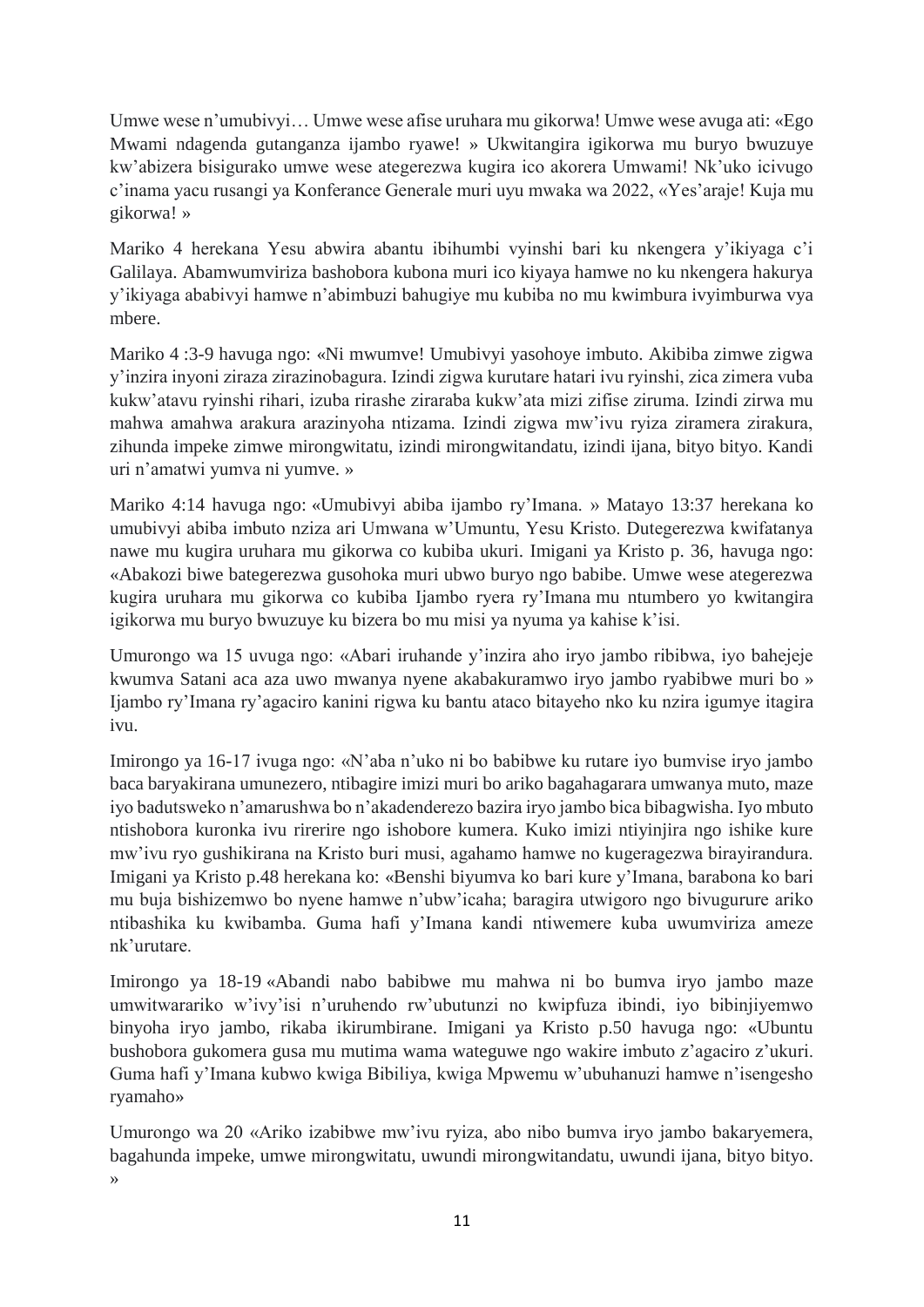Imana ishaka ko twese tuba «abumva mu ntumbero nziza» bizigira ubutungane bwa Kristo kandi bakavuga bati: «Mwami Ndagenda» kubiba ijambo ryawe. Umwe wese ategerezwa kugira uruhara mu gikorwa ca nyuma gihambaye co kugabisha kandi c'ivyizigiro c'Imana. «Yes'araje! Kuja mu gikorwa! »

Ted N.C. Wilson President GC.

# **Ikibazo nkoramutima**

Buri nsiguro twumva, buri canditse dusoma, Imana iba iriko ibiba imbuto. Kenshi na kenshi, biratera intege, ariko rimwe na rimwe bishobora kuba ikigoye, ariko turashobora kwizera ko ubushobozi bw'ijambo ry'Imana buzokora igikorwa categekanijwe mu mitima yacu no mubuzima bwacu mu gihe twokwemera ni kuvuga mu gihe twokwakira ijambo, tukarihekenya, tukarigumya kandi tugakora ico ritubwiye.

Intumbero yo kwakira ijambo ry'Imana no kureka rigahindura ubuzima bwacu ni iyo gushobora gusabikanya ubutumwa bw'inkuru nziza n'abantu batuzengurutse. Umubivyi wo mw'ijuru atugira abafasha biwe. Mbega muhava mwugurura imitima yanyu kugirango mwakire imbuto yiwe uyu musi? Urifanya n'abandi mu gikorwa co gusabikanya imbuto n'abo bose azoshira mu nzira yawe?

### **Imitwaro yo gusengera**

- Senga ngo utahure ijambo ry'Imana mu buryo bushasha kandi uronke umutima wugurutse kugira ngo ijambo ryongere ritumbereze kundi gusha ivyizerwa vyawe hamwe n'ivyo uha agaciro.
- Sengera bashiki bacu na bene Data bari Shanghai
- Sengera ishaka ry'abizera bacu bari muri Ikrene no mu Burusiya
- Sengera igitabo hamwe n'ikinyamakuru biheruka kwandikwa vy'umwihariko bigenewe abantu bo muri Ikrene kugira ngo ivyo bikoresho bidasanzwe bizobe akaryo keza kandi vyigishe imitima myinshi kubw'ubwami bw'ijuru.
- Senga kugira ngo umuhamagaro "Yes'araje! Kuja mu gikorwa!" uronke ikibanza ca mbere mu vyihutirwa mu buzima bwawe bwa buri musi.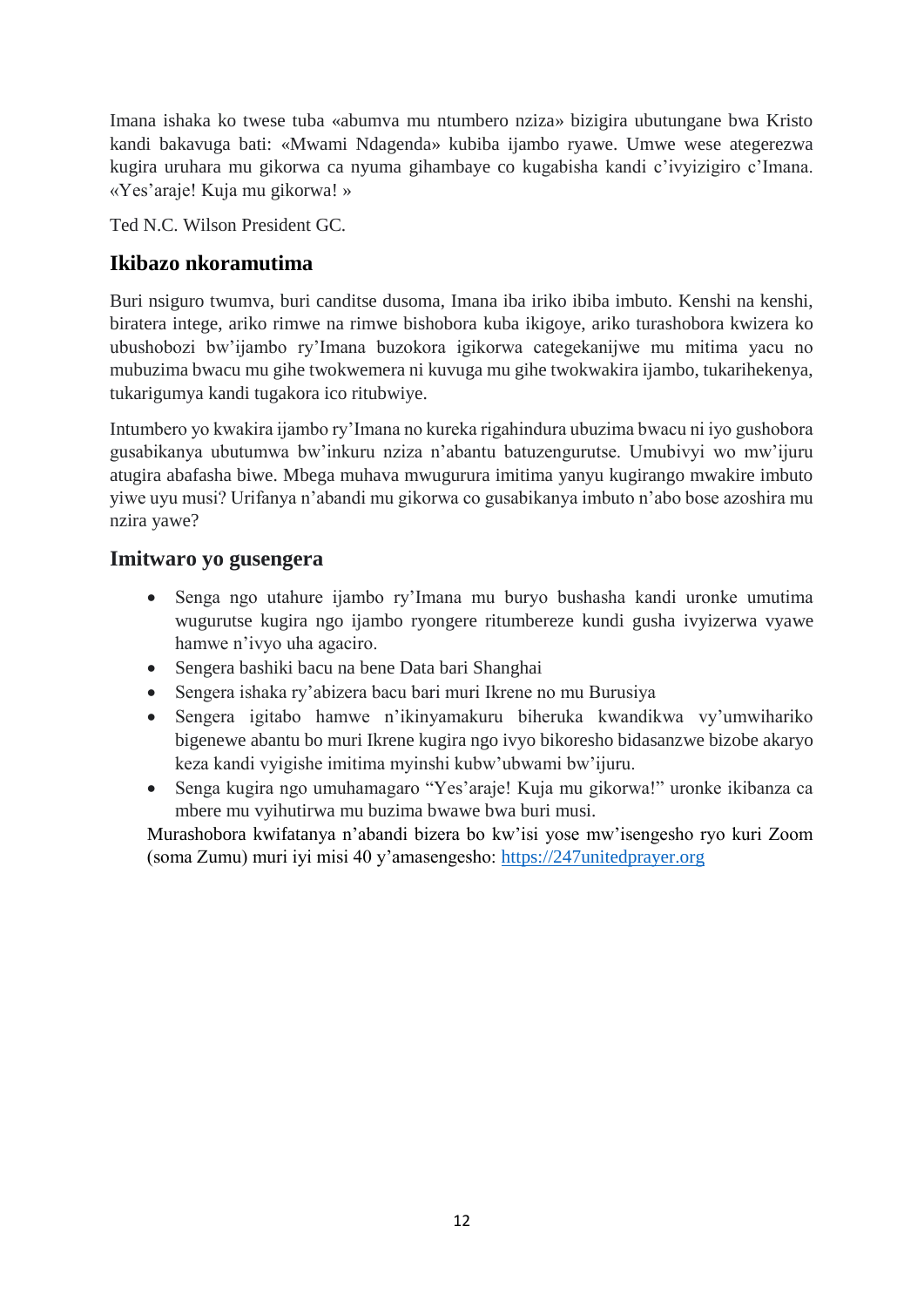#### **UMUSI WA 8 10 Rusama 2022**

#### **URI UMUCO**

<span id="page-16-1"></span><span id="page-16-0"></span>*"Muri umuco w'isi. Igisagara cubatswe ku mpinga y'umusozi ntigishobora kunyegezwa. Ntawudomeka itara ngo aryubikeko igisimbo, ahubwo arishira ahabona ngo riboneshe mu nzu hose. Abe ariko umuco wanyu uboneshereza abantu bose ngo ni babona ibikorwa vyanyu vyiza bahimbaze so wo mw'ijuru". Matayo 5:14-16*

*"Ikiremwa muntu nta muco gifise muri co ubwaco. Tutari muri Kristo, tuba turi nk'ishashara ritagira urubeya… Ariko iyo duhindukiriye izuba ryo kugororoka, iyo tugiye mu migenderanire na Kristo, buri mutima wose umurikirwa n'ugukanyangana kuva ku Mana. Abigishwa ba Yesu bategerezwa kuba umuco hagati mu bantu. Ni umuco w'isi… Abamalayika b'ubwiza barindiriye gushikana umuco n'ubushobozi bw'ijuru ku mitima yiteguye gupfa binyuze muri mwebwe." - Ivyiyumviro vyo ku musozi w'imigisha p.40*

### **Ikibazo nkoramutima**

Mbega mwasomye amajambo badusangije aha hejuru? Kumbure mwosubira mukayasoma. Murabona ko abamalayika barindiriye gukora binyuze muri mwebwe kugira ngo bashikire abantu bazimiye? Ntimubona ko ari ibidasanzwe?

Ntimutumirirwa kwuzura Mpwemu Yera gusa ngo bibe bibahagije, ariko mutegerezwa kugira uruhara rudasanzwe mu gusabikanya n'isi isigaje agahe gato ukuri hamwe n'ubutungane bwa Kristo.

Ni mwiyumvire ku miryango yanyu, abagenzi, ababanyi, abo mukorana. Saba Imana ibereke uwukeneye umuco wa Yesu mu buzima bwiwe. Ni nde mwotegerezwa gusengera kandi mukavugana nawe mu buryo bw'umwihariko muri iyi ndwi.

### **Imitwaro yo gusengera.**

- Sengera mu buryo bwihutirwa abantu indwi washize ku rutonde
- Saba Imana igufashe kubona ubukene bw'abantu uriko urasengera kandi iguhe ubwenge kugira ngo ushobore kubafasha.
- Sengera ibigo vy'ubuvuzi vy'ishengero mu karere uherereyemwo hamwe n'ivyo mw'isi yose kugira ngo bibe umuco kubw'icubahiro c'Imana mu gushikira abakeneye gukira no guterwa intege.
- Sengera abizera bari mu ntambara muri Sudani mu gihe ivy'ubutunzi bitifashe neza n'imvura ikaba itagwa nk'uko bitegerezwa bituma ibiciro biduga n'umwimbu ukabura.
- Senga ngo Imana icagagure iminyororo igumije abantu benshi mu buja bw'ivy'impwemu

<span id="page-16-2"></span>Murashobora kwifatanya n'abandi bizera bo kw'isi yose mw'isengesho ryo kuri Zoom (soma Zumu) muri iyi misi 40 y'amasengesho: [https://247unitedprayer.org](https://247unitedprayer.org/)

#### **UMUSI WA 9 11 Rusama 2022**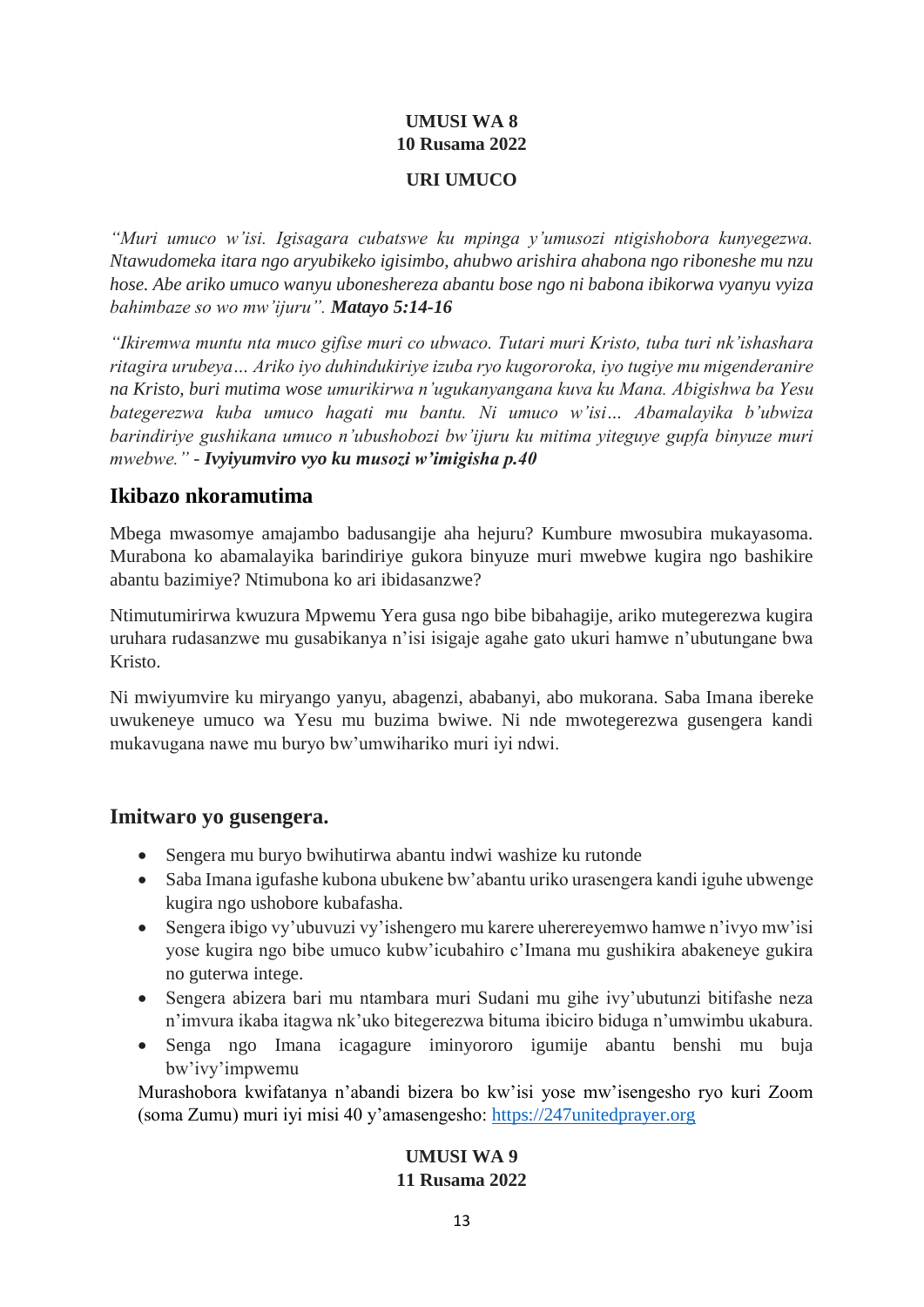#### **SANGA UMURYANGO WAWE**

<span id="page-17-0"></span>*"Ariko umuntu n'atatunga abo mu nzu y'iwabo, canecane abiwe, azoba yihakanye ukwizera, kand'azoba abaye hanyuma y'utizera" 1Timoteyo 5 :8*

*"…Mutegerezwa kuba abantu biyubashe, bashimitse kandi badakebakeba mu gushitsa inshingano zo mu muryango wanyu hamwe no kubayoborera mu kwizera namba bishoboka. Ntakantu na kamwe gategerezwa kwirengagizwa ngo mubatahuze ko bakwiye kujana namwe mu rugendo rwanyu rwo kuja mw'ijuru. - Urugo rukristo, p.352*

### **Ikibazo nkoramutima**

Twese turafise abagize imiryango yo hafi canke ya kure batarishikanira Yesu ngo bafate ingingo yo kubaho mu bwizigirwa ku bwiwe. Canke kumbure boba barigeze gukurikira Yesu hanyuma bakaba barabihevye ubu bakaba basubiye inyuma. Kumbure bamwe bashobora kuba batemera ko Imana ibaho canke bakaba bafise izindi mpamvu zabateye gufata ingingo bafashe. Canke ntibarigera bagira amahirwe yo kwumva, gutahura no kubona mu buryo bwuzuye inkuru nziza mu majambo canke mubikorwa.

Mufise inshingano yo gukora uko mushoboye kwose kugira ngo murekere ikiganza mu burwaneza, mu bwitonzi bwinshi, mu bukerebutsi no murukundo rwinshi abo bagize imiryango yanyu, mukaberekako mubitayeko kandi mu gihe ciza mukabayoborera ku kuri no ku rukundo rwa Yesu.

Mbega muzokora biciye mw'isengesho ico gikorwa gihambaye co gusabira no kubwira ubutumwa abo bagize imiryango yanyu batizera, batari abadvantiste b'intakoreka ? Mbega muremera kuzokoresha ubwitonzi mu biyago vyanyu no mu migenderanire mugirana na bo ?

#### **Imitwaro yo gusengera**

- Sengera umuryango wawe. Hoba hari abo mu muryango wawe mufitaniye ibibazo ? Basengere mu buryo bw'umwihariko kandi nawe wisengere, mu gihe murondera uburyo bwo kubakorera mu kubayoborera kuri Yesu binyuze mu majambo yanyu no mu bikorwa.
- Sengera abizera b'ishengero ryanyu basubiye inyuma
- Senga ngo Imana ihe abana banyu (canke abana banyu mu buryo bw'impwemu) inkomezi zo guhangana n'ibitero hamwe n'ubuhendanyi bwa Satani. Ishuza amasezerano ari muri Yesaya 49 :25 mu gihe usenga.
- Sengera umutekano no gushikama mu kwizera kw'abana banyu. Senga kugira ngo bumve umuriro wo kugira uruhara mu gikorwa ku giti cabo.
- Senga kugira ngo Mpwemu w'Imana asukwe mu buryo bw'inkomezi kubagize umuryango wa buri murongozi hamwe n'abakozi ba Conference Generale.

<span id="page-17-1"></span>Murashobora kwifatanya n'abandi bizera bo kw'isi yose mw'isengesho ryo kuri Zoom (soma Zumu) muri iyi misi 40 y'amasengesho: [https://247unitedprayer.org](https://247unitedprayer.org/)

#### **UMUSI WA 10 12 Rusama 2022**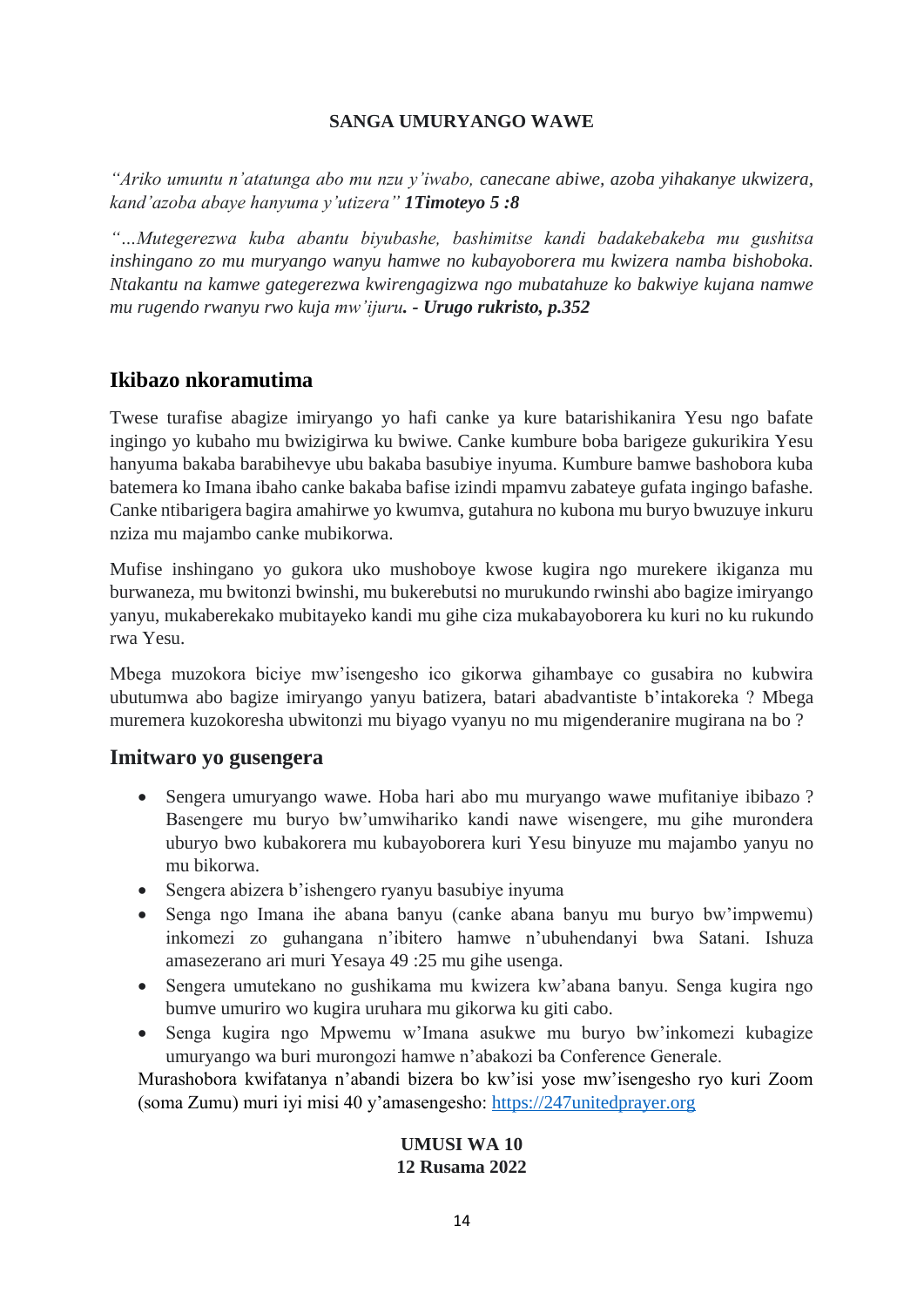#### **GUSHIKRA IGISAGARA CAWE**

<span id="page-18-0"></span>*"Mwipfurize amahoro igisagara ico natumye mwambukanirwamwo, mugisengere Uhoraho: Kuko kibaye amahoro namwe muzoba amahoro."- Yeremiya 29:7*

*"Nongeye kwibutswa akamaro ko kwicira inzira mu bisagara binini binini. Haraheze imyaka myinshi cane, Umwami Imana atwingingira iyo nshingano, nyamara tubona utuntu duke gusa twaranguwe mu bisagara binini binini bihuriramwo abantu. Ni tudakora ico gikorwa mu buryo butomoye neza, Satani azogwiza ingorane bizohereza kutugora kuzirengana. Twaracerewe cane mu gikorwa categerezwa gukorwa muri ivyo bisagara haraheze igihe kirekire. Igikorwa noneho kizoba kigoye cane gusumba uko vyari kumera iyo tuba twaragikoze mu myaka iheze. Ariko ni twasubira kuvyura igikorwa mw'izina rya Yesu, intambamyi zizokurwaho kandi tuzoshika ku ntsinzi zitavuguruzwa."- Ministère pour Villes, p.25*

### **Ikibazo nkoramutima**

Igice kinini c'abantu kw'isi baba mu bisagara. Mu gihe dutegerezwa gusaba Imana ngo itwereke ni ryari bizoba ari ngombwa ko tuva mu bisagara ngo tuje mu misozi, ntidutegerezwa na gato kwirengagiza igikorwa mu bisagara. Ama miliyaridi y'abantu yaguye mu mitego yo kutigenga ntavyizigiro bakigira, urwamo, ibisamaza, uburyo bwo kubaho mu bisagara ivyo vyose birababoshe.

Senga kugira ngo Imana ibahe umutwaro w'igikorwa mu bisagara. Kumbure ibahamagarira gutanguza ikigo gikwegakwega abantu « Centre d'Influence » canke ishirahamwe rishimikiye kw'ivugabutumwa kugira ngo mushobore gushikira imitima yazimiriye mu bisagara vyo mw'isi. Canke kumbure irabahamagara, mwebwe hamwe n'ishengero ryanyu ngo mwitange mu guhimiriza mushikira umuntu ku giti ciwe binyuze mu gikorwa co gufasha mukorera abantu baba mu bisagara vyanyu.

Kuber'iki tutosaba Imana ngo itwereke ingene twokorera neza abantu bo mu gisagara cacu canke bo mu kibano ?

### **Imitwaro yo gusengera**

- Senga kugira ngo igisagara canyu kibe amahoro. Senga kugira ngo ubutumwa bwiza busayangane mu gisagara canyu binyuze muri mwebwe canke mw'ishengero ryanyu.
- Sengera umukuru w'igisagara canyu hamwe n'abandi bayobozi mu vy'intwaro. Senga kugira ngo nabo bakire agakiza kandi Imana ibahe ubwenge bubereye umurongozi mwiza.
- Sengera ibisagara bitarashikwamwo n'ubutumwa bw'Abadvantiste kugira ngo Imana ihagurutse abakozi kubw'ico gikorwa.
- Sengera uturere dutuwemwo n'abantu benshi kw'isi, igikorwa mu bisagara hamwe n'ibigo bikwegakwega vyubatswe mu bisagara ubutumwa bw'Abadvantiste butarashikamwo bikwiragiye mw'isi. Senga kugira ngo benshi bazanwe kuri Yesu.
- Senga kugira ngo abayobozi b'ivyo bigo bagire ubwenge bubereye bubashoboza guteza imbere ubwami bw'Imana.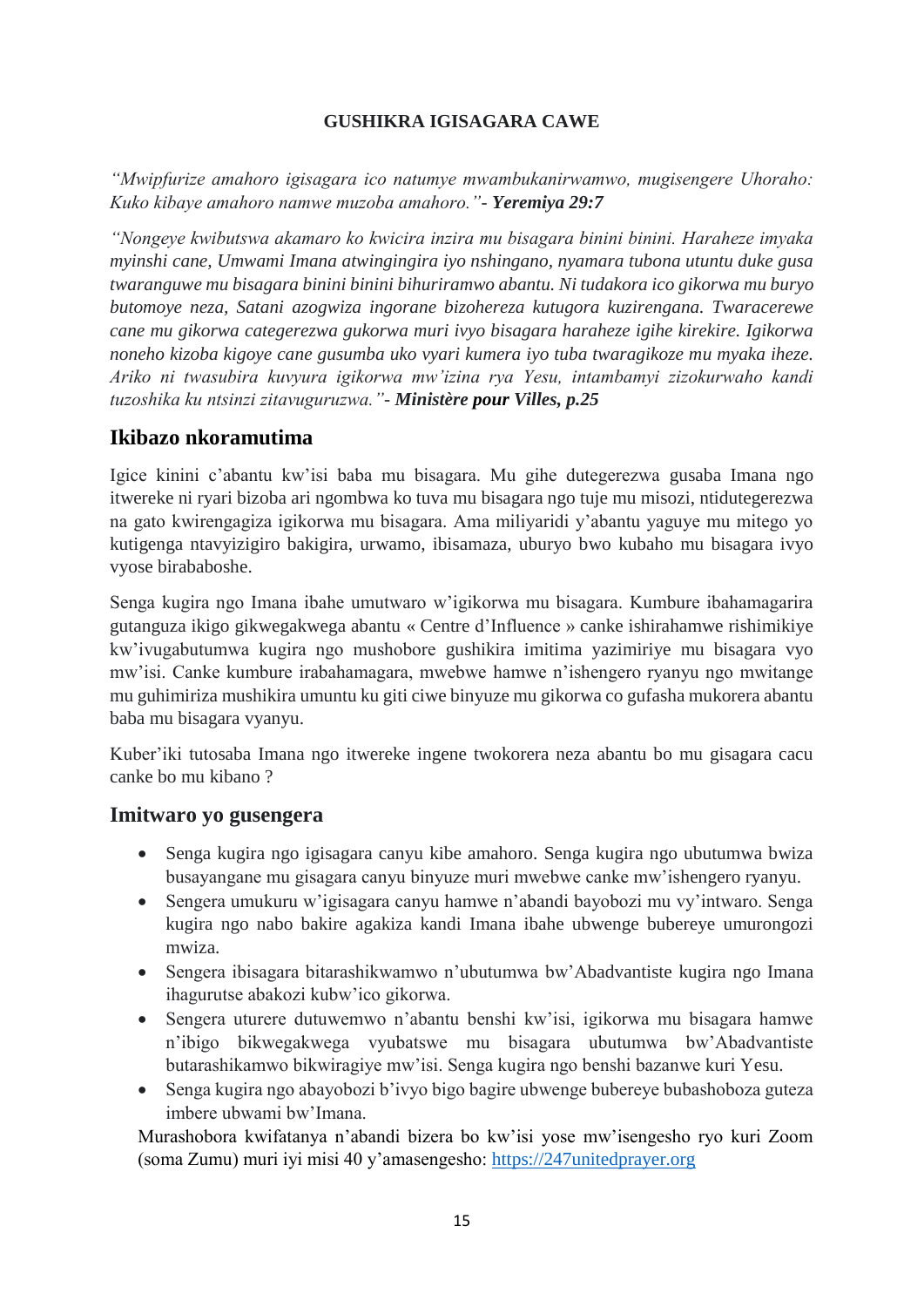### **UMUSI WA 11 13 Rusama 2022**

#### **IGISHINGANTAHE : « KUMOTA NK'UMUMARAYIKA » Vyateguwe na Sebastien Braxton**

<span id="page-19-1"></span><span id="page-19-0"></span>Mu gihe nariko ndakomanga ku rugi, umukenyezi w'imyaka igereranye kandi afise akabiri gato yaruguruye kugira ngo andamutse. Natanguye kumusigurira ko nariko ndavuga ubutumwa ku nzu ku nzu ngurisha ibitabo vy'ijambo ry'Imana. Yaciye ampagarika bidatevye ambaza namba nari gushobora kugaruka bukeye. Yaboneka nk'aho yoba adatekanye afise ingorane z'ibigumbagumba. Nishimikije ivyo maze kunyuramwo mu gikorwa narishuye nti: «Muvyeyi, kenshi ntidukunda kugaruka. Ni kuvuga ko namba mwumva nta muhamagaro wo kutwakira, ni vyiza cane. Turafise ibitabo bimwe bimwe dushobora kubaronsa ku ma Dollari yababa 10 canke 20… » Nubwo nyene yaranse kwumviriza ivyo nariko ndavuga ambwirako nogaruka umusi ukurikira. Naremeye nkoresheje kuduza umutwe kandi ndamusezeranira ko nzogaruka. Umuryango uca uriyugara mu buryo bunyarutse.

Nubwo nari nanse kwumvira ijwi rya Mpwemu, nahavuye nsubira iwe. Imbere y'uko mpeza gukomanga urugi rwaciye rwiyugurura maze antumirira kwinjira mu nzu kugira ngo ndindire mu gihe yari akiri mu gikoni. Numva ntakekeranya ko ari ugutakaza umwanya wanje ku buryo mu gusubirayo ntajanye ibitabo vyose nari natwaye umusi wari urenganye. Numvise nicujije impamvu nafashe ingingo nk'iyo. Aho nari ndi narashobora kubona urupapuro rwa Banke (chèque) iriko umukono ariko ata bitigiri vy'amahera biriko. Ivyo vyasigura ko yiteguriye kugura ibitabo yari akeneye kumenya gusa ibiciro. Natanguye gusaba ikigongwe Mpwemu Yera kubwo ukutizera kwanje.

Agarutse, yarabonye ibitabo nari nashize ahabona maze aravuga ati : « Ndagura ibitabo vyose mufise ni mwashobora kunyishura ikibazo ngira ndababaze. »

Numvise binkozeko ariko ndishura nti « Ntakibazo baza ikibazo cose ushaka !»

« Woba uri umumarayika » niko yambajije.

Nazunguje umutwe wanje ndahakana nti : « Oya muvyeyi, sindi umumarayika. »

Yongera ambaza mw'ijwi ryongorera ahumaguza cane ati : « Urazi neza udakekeranya ko utari umumarayika?»

Ndamwishura mwenyura nti : « Ego ndabizi neza. Murashobora kubaza Mama wanje azobikubwira." Maze ndamubaza akabazo k'amatsiko nti : « None kubera iki wambajije ivyo?»

Inyishu yampaye yahinduye rwose uburyo bwanje bwo gutahura ingene Imana ikorana natwe mu gihe tugize uruhara mugikorwa kugira ngo idukoranirize hamwe. Uwo mukenyezi yambwiye ko haheze umwaka, yarose inzozi muri izo nzozi yashoboye kuyaga n'umumarayika ariko ntiyashoboye kubona mu maso hiwe kuko yari yitwikirije umuco mwinshi. Igihe yikangura, yiyumvira ko zari indoto gusa, yaricaye maze abonako wa mumalayika yari mu marambirizo y'igitanda ciwe ! Ubwo nyene umumarayika yaciye aguruka anyuze mw'idirisha, anyarutse rwose wa mugore yagiye kwidirisha kugira ngo ashobore kumwitegereza ariko ntivyakunze. Mu gihe yinjiza umutwe munzu akamoto kadasanzwe karumvikana hose mu nzu.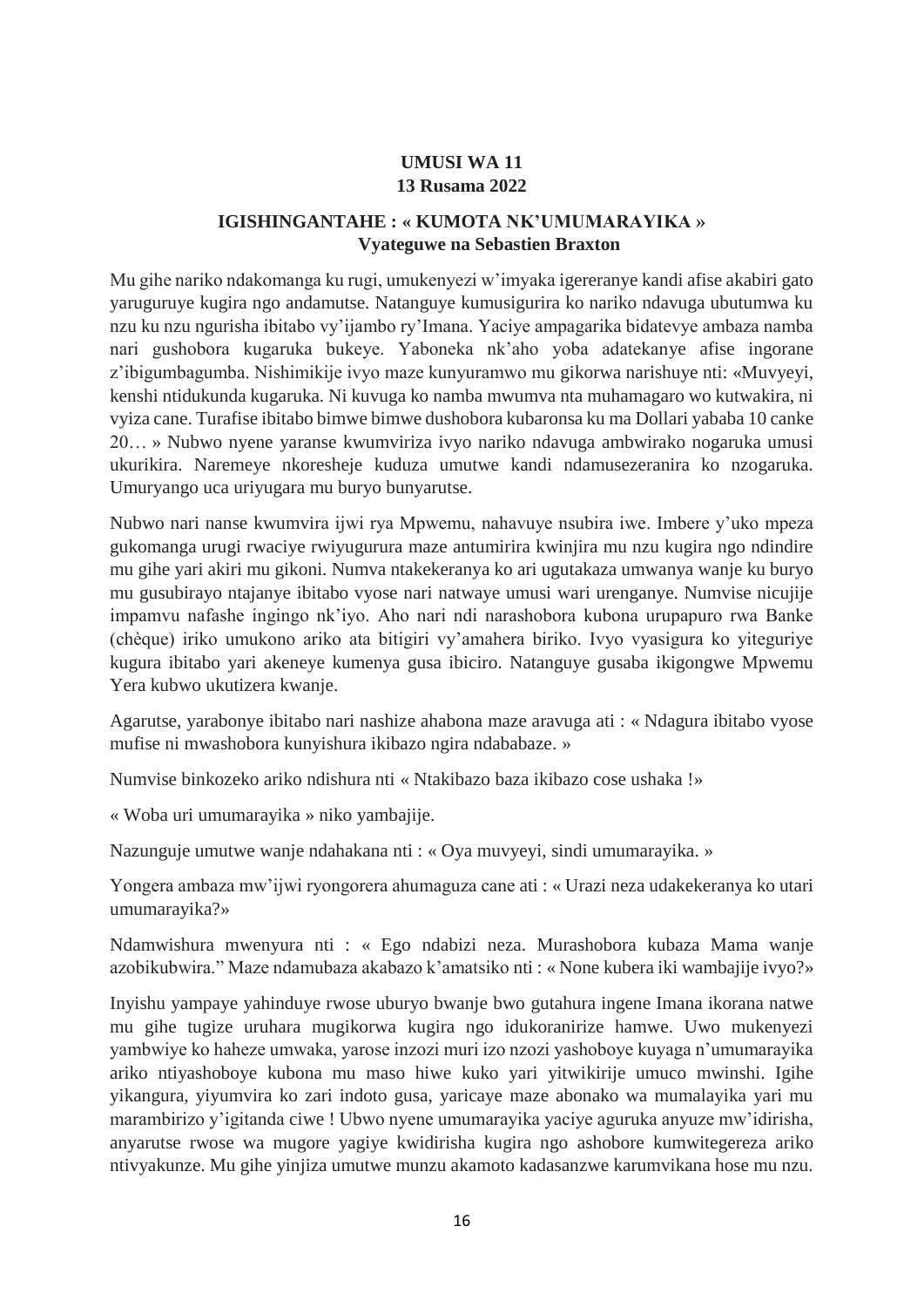Ako kamoto kari keza cane ariko ntiyari akamenyereye. Yaciye atangura kugira ubushakashatsi kugira amenye inkomoko y'ako kamoto. Ikintu cose yaracimotereza. Amazi, amavuta yo kwisiga, ivyatsi, umuti uhumanura ikirere, igitoro, akamoto ako ariko kose yarakumviriza kugira ngo yumve ko gahurirana na kakandi ariko ntiyigeze akaronka. Nta kamoto na kamwe kahurirana n'ako k'umumarayika. Gushika igihe nashitse ku rugi rw'inzu yiwe. Uwo mukenyezi yambwiye ati : « Wari ufise ako kamoto! Narataye ubwenge, numva ubwoba ari ho nagusavye ko wogaruka bukeye. Nibwiyeko ni waba uri umumarayika w'Imana wategerezwa kugaruka kuko utari kubesha.

Kandi vy'ukuri nahatswe kutagaruka ! Nahatswe kwibuza amahirwe yo kugira uruhara mu gutangaza igikorwa c'Imana mu gutakariza umutima wanje mu vyo twama duhura na vyo mu gikorwa.

Yarabandanije avuga ati : « N'ubu nyene ako kamoto muracagafise. » Twasengeye hamwe maze turahoberana, maze aca asaba ko yokurikirana ivyigwa vya Bibiliya.

Nk'akarorero ka Koroneriyo wa kino gihe (Ivyakozwe n'Intumwa10), Imana itegura umuntu muri uwo mwanya kubwanyu. Nizerako Imana yashize ayo mavuta ngaho umwaka wose imbere y'igihe kugira ngo azokwemeze ubushobozi bw'ijuru bw'uyu azoba yongeye kugira akamoto kayo. Ikinezereje n'uko Imana itarobaniura abantu ku cubahiro kandi izokorana n'uwo wese yiteguye kwitanga kubw'agakiza k'abandi. Namba mwoba mwiteguye kwumvira uburongozi bwa Mpwemu Yera kandi mukaba mwiteguye gukorana n'ijuru gutyo « muzomota nk'umumarayika » ku mutima Imana yateguye ngo wakire ubuntu bwayo n'agakiza kayo.

# **Ikibazo nkoramutima**

Iyo twitanze ngo dukoreshwe n'Iamana, izotunganya imyanya myiza yo kwakirwa itazoba gusa umugisha ku muntu tubwiye ubutumwa ariko kandi bidutera intege natwe mu rugendo rwacu tugendana na Yesu. Nta kintu kinezereje nko kugendana na Yesu kandi ko mu gikorwa tugiyemwo yatwitangiye imbere agakora mw'izina ryacu mu gihe twifatanya nawe mu kuzana imitima kuri we.

Ni ryari aho muheruka gusenga bwa nyuma musaba Imana ngo ibahe akaryo ko gukorana nayo ? Kuki mutoheba umwanya wanyu, abo mugendana, namwe ubwanyu ngo mwihebe kugira ngo mwiyegurire Kristo uyu mwanya, kandi mumusabe abakoreshe kugira ngo mushikire umuntu akeneye Kristo uyu musi ?

# **Imitwaro yo gusengera**

- Senga kugira ngo Imana igutegekanirize imyanya yo gukorana na yo uyu musi no muri iyi mpera y'indwi.
- Senga Imana iguhe umuntu mwosabikanya ivyigwa vya Bibiliya kandi yirukane ubwoba bwose bwo gusabikanya ivyigwa n'abandi
- Sengera bene Data na bashiki bacu mu Bushinwa, bari mu ntambara y'ugutotezwa kubw'ukwemera
- Sengera abizera bakozweko n'imyuzurira yabaye mu gisagara ca Durban (Durubani) muri Afrika y'epfo no muri Filipine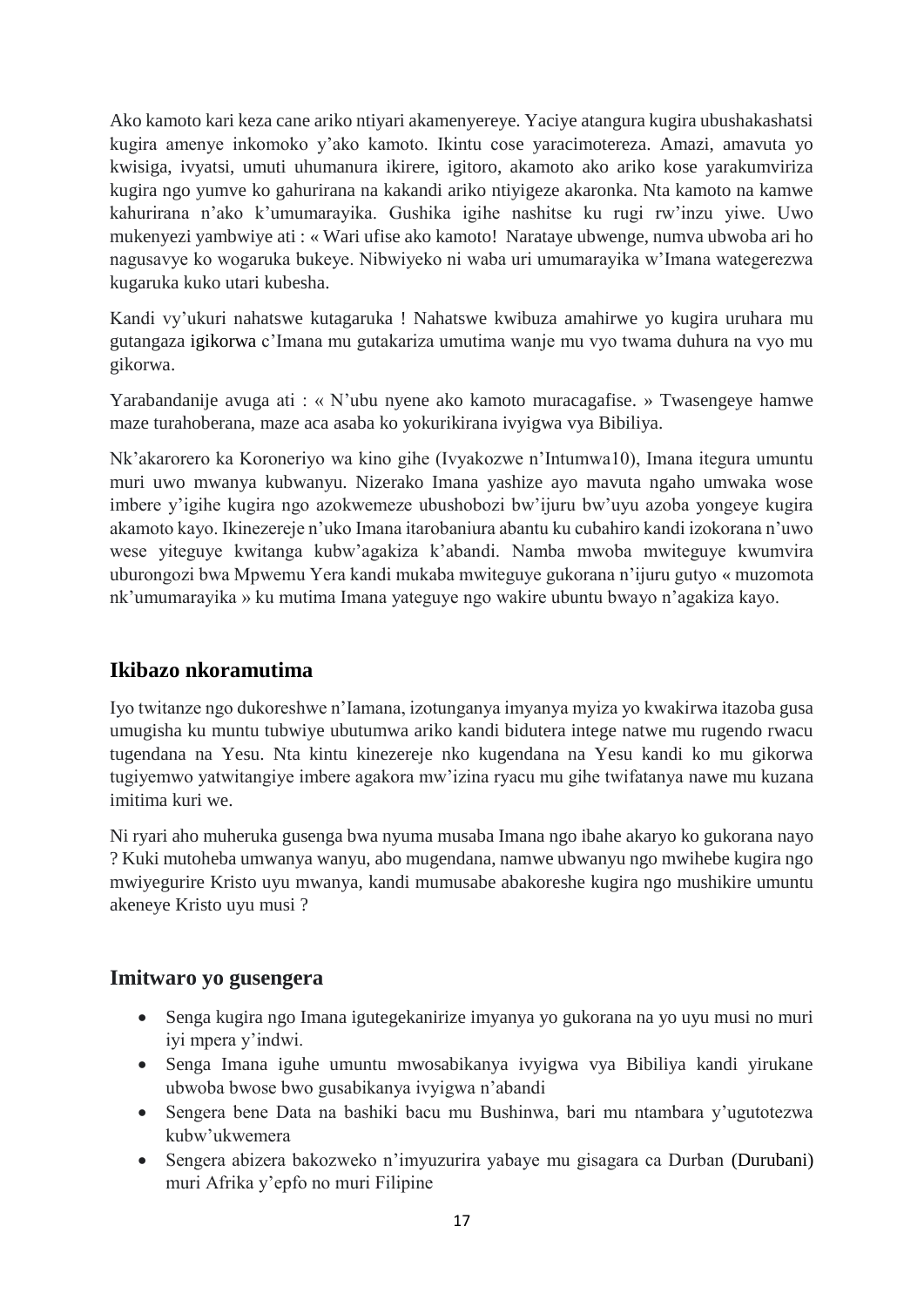<span id="page-21-0"></span> Sengera abantu indwi washize ku rutonde rwo gusenga. Senga kugira ngo uronke uburyo bwo kubashikira

#### **UMUSI WA 12 14 Rusama 2022**

#### **IMITWARO YO GUSENGERA KW'ISABATO**

- <span id="page-21-1"></span> Sengera abarongozi b'Ishengero bazoja munama rusangi (Session) ya Conference Generale izobera I Saint- Louis, Muri Leta zunze ubumwe za Amerika, (kuva 5- 11/6/2022) baronke ubwenge buva ku Mana.
- Senbgera abantu bo muri Ikrene, na cane cane abizera b'Ishengero bari mu duce twakozweko n'intambara cane. Senga kugira ngo babe umuco ukayangana ku bantu bariko barababarira aho baherereye.
- Senga kugira ngo Mpwemu Yera asukwe ku gikorwa co kuvugisha ubutumwa ibitabo mw'isi yose. Senga kugira ngo ube umuryango uzoyoborera abantu benshi kuri Kristo.
- Sengera impunzi zo mu gihugu ca Afganistani **(Afuganisitani)** bahungiye mu gihugu hagati
- Senga kugira ngo Imana igire ico ikora kw'iduga ry'igitoro n'ibiciro vy'imfungurwa na cane cane muri Perou **(Peru)** aho bamaze gufata ingingo zo mubihe bidasanzwe. Senga kugira ngo Imana ishike ku bantu bayo ibaronse ivyo bakeneye nk'uko ubutunzi bwayo buri n'ubwiza bwayo.

### **UMUSI WA 13 15 Rusama 2022**

#### **IMITWARO YO GUSENGERA KUWA MBERE**

- <span id="page-21-3"></span><span id="page-21-2"></span>Sengera abantu indwi washize ku rutonde
- Sengera abantu bafashijwe mu gihe c'integuro yiswe Pathways to Health muri Ndamukiza i Indianapolis. Senga kugira ngo imbuto zateragiwe zishinge imizi.
- Senga kugira ngo Imana itegurire ishengero ryayo n'abarongozi baryo isukwa rya Mpwemu Yera.
- Sengera abazokurikirana amasengesho mu gihe ca Session ya Conferance generale kugira ngo benshi bazohezagirwe, abazoyitabira bazokwakirwe kandi bose bazosubizwe itoto igihe bazoza gusenga.
- Sengera amasengesho yuguruye amasaha 24 kuri 24 aza yaratanguye aho benshi bahurira kuri Zoom (soma Zumu) kugira ngo basenge muri iyi misi 40 y'amasengesho. https://247unitedprayer.org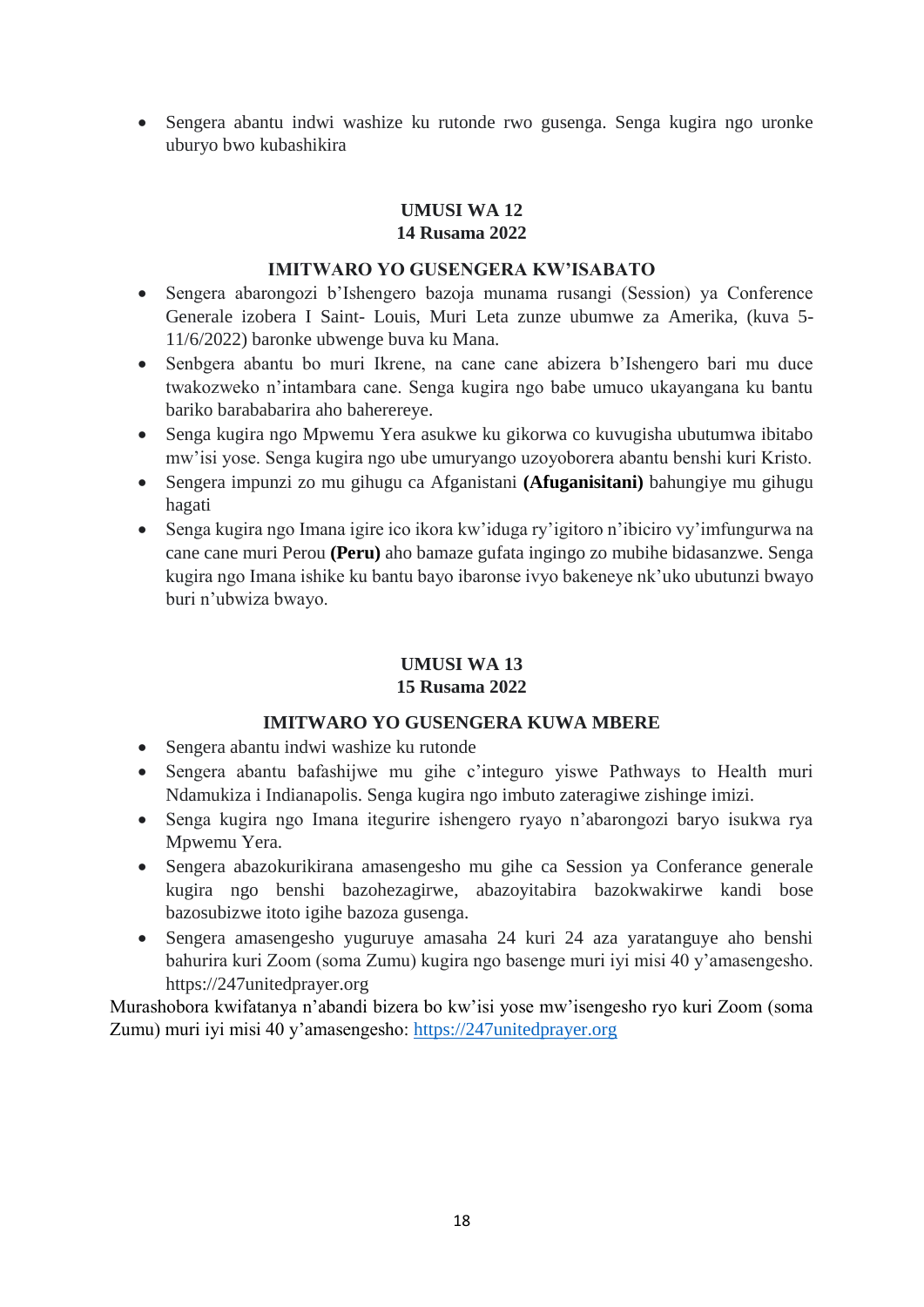#### **INDWI YA 3: 16-22 Rusama 2022 ICIVUGO: IJAMBO**

#### **UMUSI WA 14 16 Rusama 2022**

#### **UBUSHOBOZI BW'IJAMBO Vyateguwe na Sikhu Daco**

<span id="page-22-2"></span><span id="page-22-1"></span><span id="page-22-0"></span>Hari haheze umusi umwe wuzuye w'igikorwa co kwigisha kandi Yesu yari arushe. Abamwumviriza ntibari babiciye n'ikanda, ariko uwariko aravugana na bo uwo musi yari Jambo uwaremye vyose mbere na mbere. Yamara, ubushobozi bw'amajambo yiwe ntibwashobora kwigaragaza kiretse gusa kuri abo bahisemwo kugerageza ukwizera muri uyo atanga ubugingo. Umutware w'ingabo z'ijuru noneho aruhishijwe n'ibikorwa vyiwe, yifashishije abigishwa biwe ngo bamufashe kujabuka ashike hakurya y'ikiyaga. "Amaze kurungika ikoraniro, bamujana mu bwato yahozemwo" –Mariko 4:36

Haje igihuhuta giturumbuka mu gihe abigishwa bariko barajabuka kandi nubwo bari abahinga mu gusoza ubwato ndetse muri ico kiyaga nyene, ntibashoboye kugira ico bakora ngo gihindure ibintu. Utwigoro twabo twose twaberetse ko ubwenge bwa muntu bwashitse aho bugarukira maze bibuka ko Yesu ari kumwe na bo mu bwato noneho baramutabaza bati: "Mwigisha, dutabare: Turapfuye" Matayo 8:25

Ni kw'itegeko ryaYesu bashize ubwato mu kiyaga ngo bajabuke hakurya, ariko basa naho bari bibagiye ko yari kumwe na bo mu bwato. Bari muri ico gihuhusi kuko bahisemwo kwumvira itegeko rya Yesu, ariko bitwaye nk'aho umenga biri mu nshingano zabo ubwabo gushira mu ngiro itegeko. Mu gutangura urugendo bari kumwe na Kristo kandi bumviye ijambo ryiwe, noneho bikora ku nguvu z'abantu kugira ngo bashire mu ngiro ico ijambo ryiwe ryategetse.

Mu kwishura kw'ijambo ry'Imana rivugana n'ubuzima bwacu, benshi batanguye urugendo rwabo rw'ubukristo. Yamara biroroshe cane guca twikora ku nkomezi zacu kugira ngo tugerageze guheza urugendo. Ariko Imana ntiyigeze itegekanya ko vyogenda gutyo. "Nuko nk'uko mwakiriye Kristo Yesu Umwami wacu, abe ariko mugendera muriwe. » (Abakolosayi 2:6)

Ubushobozi bwo gushigikira imibereho yacu y'ubukristo ni bwa bundi bwaduhindura ubwa mbere kandi bushinze imizi mw'ijambo ry'Imana. Abigishwa bari kuba bakingiwe kugira ubwoba iyo baza kwibuka ko iyo Ijambo ryayo rigutegetse, Ijambo ryayo rirakurinda.

Avuye mw'itiro ryiwe rituje hagati muri ico gihuhuta, Yesu yavuze ati: «Hora, tekereza. Umuyaga uraca haba agahwekere rwose. » (Mariko 4:39). Ni koko, ibintu vyarumviye ijambo ryiwe! Iyo aba atasenze abadayimoni (Mariko 1 :23-27), ngo akize abarwayi (Mariko 1 :30-34; 2:3-12; 3:1-5), ngo abe yaramaze gukiza abanyamibembe! (Mariko 1 :40-42) Abigishwa «ntibatangajwe n'inyigisho yiwe kuko yabigisha nk'uwufise ubushobozi atari nk'abigisha b'ivyagezwe» Mariko 1:22! Ariko ntibari barigeze batahura ingene ijambo ryiwe rihambaye!

Igihe Yesu yavuga, amajambo yiwe yashizwe mu ngiro mu buryo bugaragara. Ivyo ategetse vyose mw'ijambo ryiwe, yasezeranye kubishitsa mu buzima bw'abo bose bashira ukwizera kwabo muri we. Gutyo bivugwa ngo: «Nk'uko ubugombe bw'umuntu bukorana n'ubugombe bw'Imana, na bwo buhinduka ubushobozi. Ivyo vyose dukora kubw'itegeko ryiwe bishobora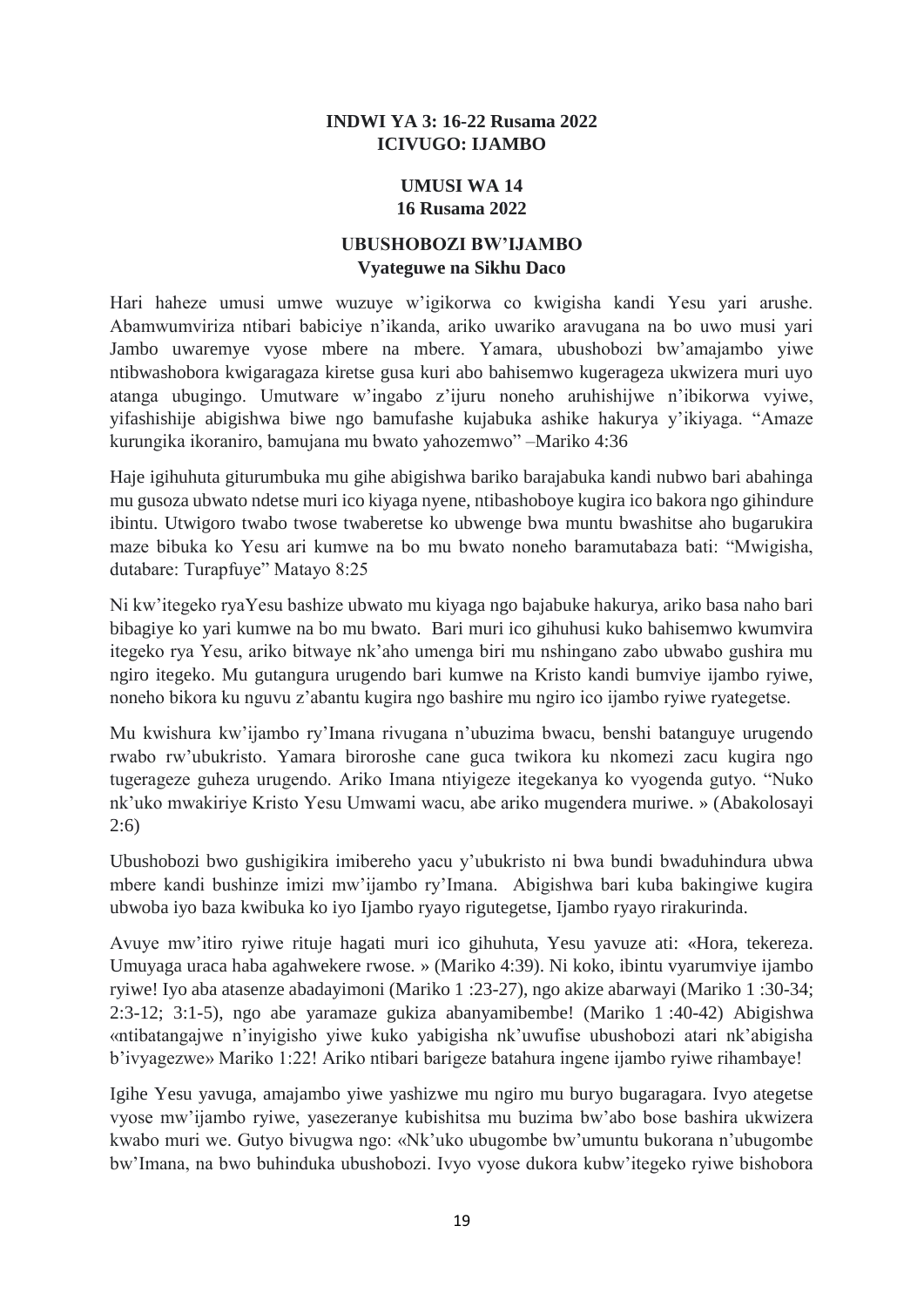gushirwa mu ngiro kubw'inkomezi ziwe. Ivyari vyarananiranye vyose abihindura ivyoroshe. » (Imigani ya Kristo p.331-333). Mbega hasigaye iki ngo dufate ingingo mu gihe twokwemerera Ijambo ryayo rigakora igikorwa caryo mu buzima bwacu.

# **Ikibazo nkoramutima**

Nk'ibiremwabantu, mu buryo busanzwe twizera ivyiyumviro vyacu bwite n'ingene tubona isi imbere yuko twitaho amakuru avuye ahandi. Ubwibone bushobora kutubuza kubona no kwumva amakuru ahambaye ashobora kuduhindura. Ariko igihe duhebeye Yesu ubuzima bwacu, Mpwemu adushikana kugira amakenga kuvyiyumviro vyacu, uburyo twahora dutahura ibintu, ndetse n'ivyo twahora twizera mu gukayanganisha kuri vyo umuco w'ukuri kw'Imana nk'uko wagaragajwe mw'ijambo ryayo. Urufunguruzo rukomeye mu gukura muri Mpwemu ni kureka uwo muco ugakayanganira vyukuri kuri twebwe maze ukayobora inzira zacu mu kumara umwanya w'agaciro dusoma, twiga dusenga twishimikije ijambo ry'Imana- Bibiliya mu buryo bwamaho.

Haheze igihe kingana iki aho muheruka gufata umwanya atakibirukanza kandi atakibaciramwo mukinjira mw'ijambo ry'Imana maze mukareka ukuri kwaryo kudasanzwe kukamurikira ubuzima bwanyu?

Kuber'iki mutogabanya umwanya mumara ku mamashini yanyu maze mugategekanya umwanya wamaho kugira ngo mwige ijambo ry'Imana mu buryo bwimbitse? Ntaco bitwaye incuro mwoba musoma canke mwiga. Urufunguruzo ni uguhekenya vy'ukuri amajambo canke inkuru mwasomye gushika aho ingingo ngenderwako zayo zihindura ubuzima bwanyu maze zikazana umuco ukinjira mu buzima kandi ukaba witeguriwe gushirwa mungiro.

# **Imitwaro yo Gusengera**

- Senga kugira ngo utsinde ibisamaza biva ku matelefone yawe canke ku mashini nyabwonko (ordinateur)
- Senga kugira ngo ukingirwe ubwaku bubi bw'abakorana n'amadayimoni bakoresha ubuhinga ngurukana bumenyi
- Senga kugira ngo umuryango wacu w'Ishengero kw'isi yose uronke inkomezi ziva ku bushobozi bw'Imana bwo guhomvagura imigwa/ ukutidegemvya/ ibisamaza kugira ngo dushobore guhinduka igisirikare gikomeye Imana yasezeranye.
- Senga kugira ngo umenye ingene wohindura amasengesho y'umuryango ya buri musi ikintu c'ingenzi.
- Sengera abantu indwi washize ku rutonde kugira ngo baronke intsinzi kandi bamenye umunezero wo kumarana umwanya na Yesu.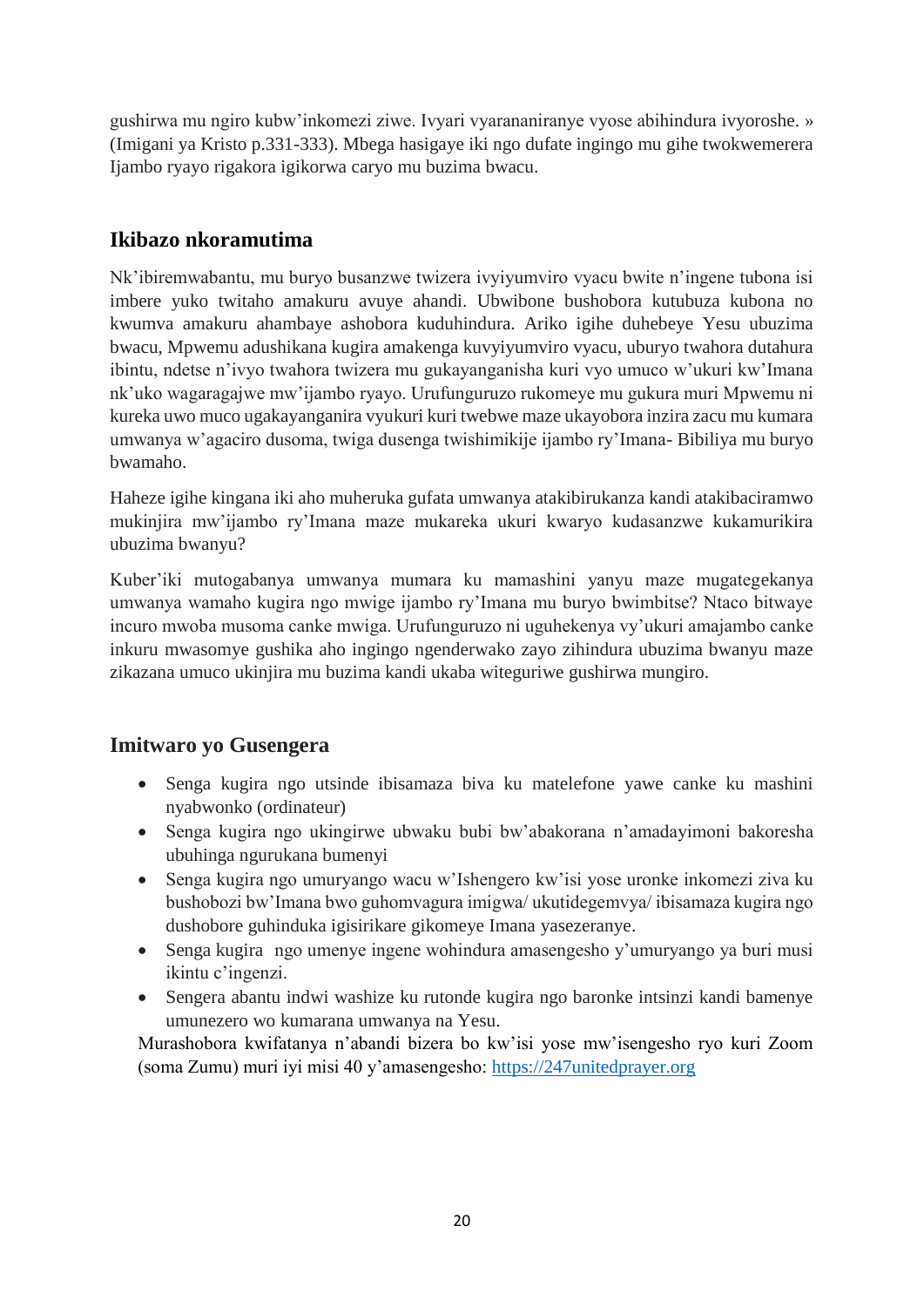### **UMUSI WA 15 17 Rusama 2022**

#### **IJAMBO-INKOTA**

<span id="page-24-1"></span><span id="page-24-0"></span>*« Kukw'ijambo ry'Imana ari rizima rifise ubukuba rifise ubugi buruta ubw'inkota zose rikinjira n'aho ritanya ubugingo n'impwemu rigatanya ubugingo n'impwemu rigatanya ingingo n'umusokoro risuzuma ivyo umutima wiyumvira ukagabira.» - Abaheburayo 4 :12*

*« Bibiliya ishobora kwigwa nk'uko umuntu yokwiga igisata c'ivyigwa vyerekeye ikiremwa muntu, ariko ubwiza bwayo, ikimenyamenya c'ubushobozi bwayo bwo gukiza umutima wizeye, ni icigwa kitigeze cigwa. Niba ugushira mu ngiro ijambo ry'Imana bidashizwe mu buzima bwacu, ubwo rero inkota ya Mpwemu ntiyakomerekeje umutima wa kamere. Wakingiwe n'inkuru z'ibikino zo kwiryohera zinyura amatwi. Ibigumbagumba vyarafunitse umutima ku buryo utigeze wumva ubukuba bw'inkota bwinjira kandi bugasambura ingoro y'icaha aho inarije yahora isengerwa ».-Notre haute vocation 203* 

### **Ikibazo nkoramutima**

Bibiliya yuzuyemwo ivyizigiro. Irimwo ivyo dukenera vyose. Inkuru nziza y'agakiza yarashikirijwe mu buryo butomoye umusomyi. Ariko ivyo bintu vyose vy'agaciro biri mw'ijambo ry'Imana ntaco bimara mu gihe bitanyuze mu vyiyumviro vyacu ngo bishike mu mitima hanyuma ngo bishirwe mu bikorwa vyacu. Gutahura amasezerano yo mw'ijambo ry'Imana bizodushoboza gushira mu ngiro ivyanditswe. Iyo nzira irashobora rimwe na rimwe kuba ibabaza, ariko muzirikane ko ariyo irimwo akarusho kandi izobashikana ku kunezerererwa vyimbitse incuti yanyu Yesu hamwe n'ukuri kwiwe. Mbega coba ari icipfuzo canyu, uyu musi, kureka ijambo ry'Imana rikinjira mu mutima, rigakuramwo ibibonona vyose kandi rigakiza ubuzima bwanyu ?

#### **Imitwaro yo gusengera**

- Senga kugira ngo Imana ivugane nawe mu buryo butomoye binyuze mw'ijambo ryayo uyu musi.
- Senga ngo ugire ivyizigiro bishitse n'umutima wipfuza kuronka inkota ikarishe y'ijambo ry'Imana nubwo ikata.
- Senga ngo abahindura Bibiliya n'ibitabo vya Mpwemu w'ubuhanuzi mu zindi ndimi baronke ubushobozi bwa Mpwemu Yera ku rugero rushitse.
- Senga kugira ngo Imana ihindure umwe wese umuvugabutumwa akoresha ibitabo kandi dutange « Glow Tracts» canke ijambo ry'igihe kuri abo bose barushe.
- Senga kugira ngo amashure yacu n'ibigo bigishirizamwo babe abizigirwa kw'ijambo ry'Imana no kugikorwa cabo mu rwaruka rwacu.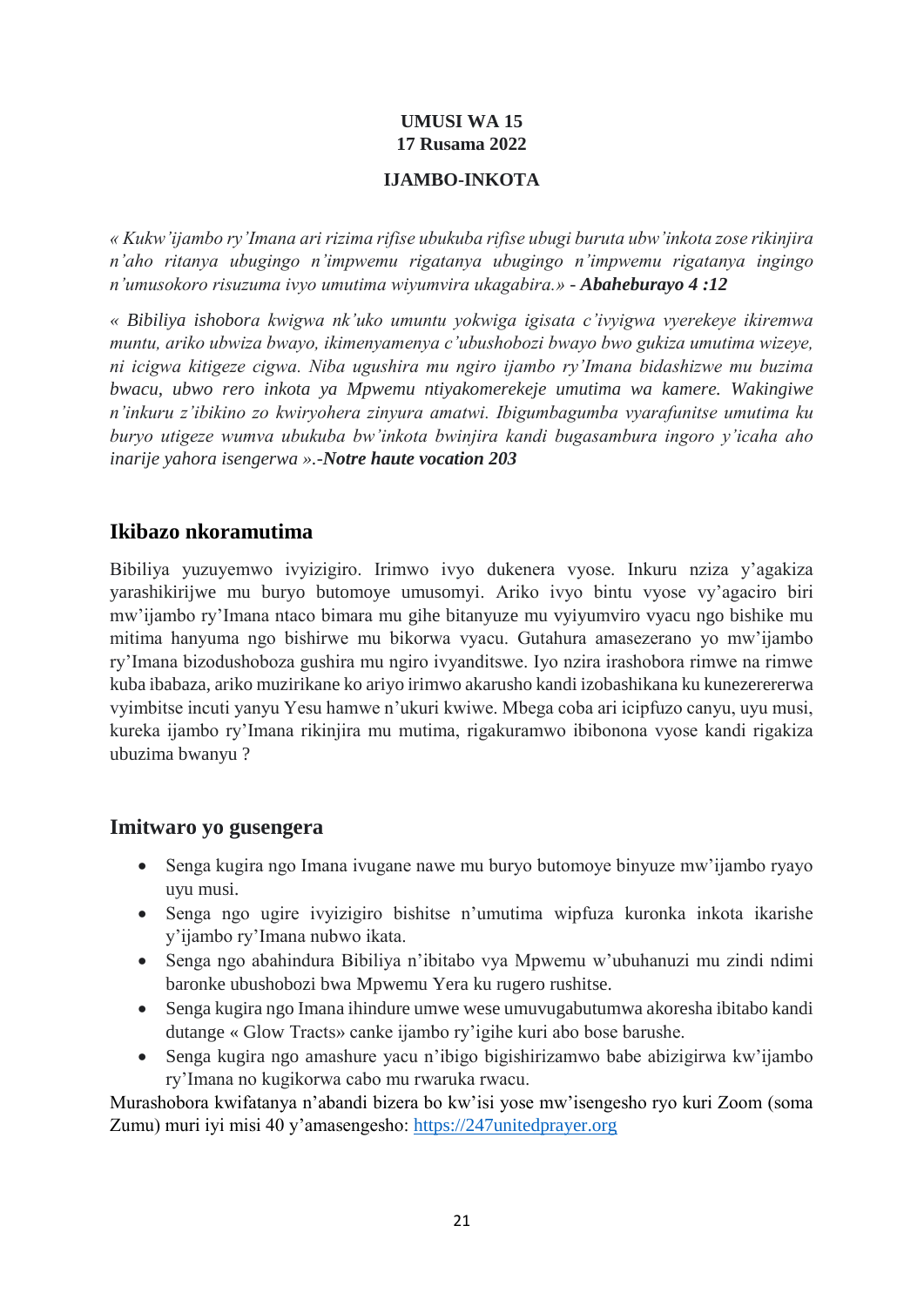#### **UMUSI WA 16 18 Rusama 2022**

#### **IJAMBO RITUNGANYA**

<span id="page-25-1"></span><span id="page-25-0"></span>*« Ivyanditswe vyose vyahumetswe n'Imana, kandi bigira ikimazi co kwigisha umuntu no kumuhana no kumutunganya, no kumutoza indero nziza mu kugororoka.» - 2Timoteyo 3:16*

*« Ubuzima bw'Imana, buha isi ubuzima buri mw'ijambo ryayo. Kubw'ijambo ryayo Yesu yakijije abarwayi yongera asenda abadayimoni. Kubw'ijambo ryayo yacecekesheje ikiyaga azura abapfuye kandi abantu bashinga intahe yuko ijambo ryiwe ryari rihambaye. Yavuze Ijambo ry'Imana nk'uko yaribwiye abanditsi ba Bibiliya bose bo mw'isezerano rya kera. Bibiliya yose uko yakabaye n'ukwigaragaza kwa Kristo. Ni yo soko yacu yonyene dukuramwo inkomezi. » –Gospel Workers p.250*

### **Ikibazo nkoramutima**

Mbega s'igitangaza kubona Bibiliya- Ijambo ry'Imana -iboneka nk'igitabo gisanzwe c'inyandiko za kera ? Yarahumetswe, bisigurako Imana yagize uruhara ruboneka kugira ngo ifashe abanditsi b'abizigirwa gushira ivyiyumviro vyabo bahumekewe n'Imana ku mpapuro. Ubushobozi bwayo bwo gutanga ubuzima no kubuhindura ngo buzuke, busubire itoto, bucungurwe, bunyegejwe muri ayo majambo. Ariko bukoreshwa no kwizera.

Mbega murizera vy'ukuri ico Imana ivuga mw'ijambo ryayo ? Ni ryari muheruka kwizera ijambo Imana yavuze ko ari ukuri kandi mukizerako ivyo yasezeranye izobishitsa nubwo ibigumbagumba vyanyu vyoba vyababwira igihushane ? Mbega woreka ijambo ry'Imana rikagusubiza ubuzima kandi rigasubiza itoto umutima wawe uyu musi ?

### **Imitwaro yo gusengera**

- Senga kugira ngo uronke inkomezi zo kuronka ukwizera amasezerano y'Imana kandi ngo ntimureke ngo mutwarwe n'ugukekeranya hamwe n'ubwoba.
- Ishuriza amaserano yo mw'ijambo ry'Imana ba bantu indwi bari ku rutonde rwawe
- Senga kugira ngo urukundo rwa Kristo hamwe n'ukuri kwo mw'ijambo ry'Imana bironke umuryango vyinjiranamwo mu bihugu bitarashikwamwo n'ubutumwa bw'Abadvantiste.
- Sengera abizera bariko baraca mu gahamo gakomeye kubera ukwizera kwabo, mu buryo budasanzwe abo mu Burusiya, Ubushinwa, no mu bihugu vyo mu bihugu vy'Uburayi.
- Sengera abantu bafashe ingingo yo kubatizwa kuva intambara zatangura muri Europe y'ubuseruko (Uburayi bw'Ubuseruko). Senga kugira ngo ingingo bafashe bayishikameko kandi n'abandi bame bafata ingingo nk'iyo.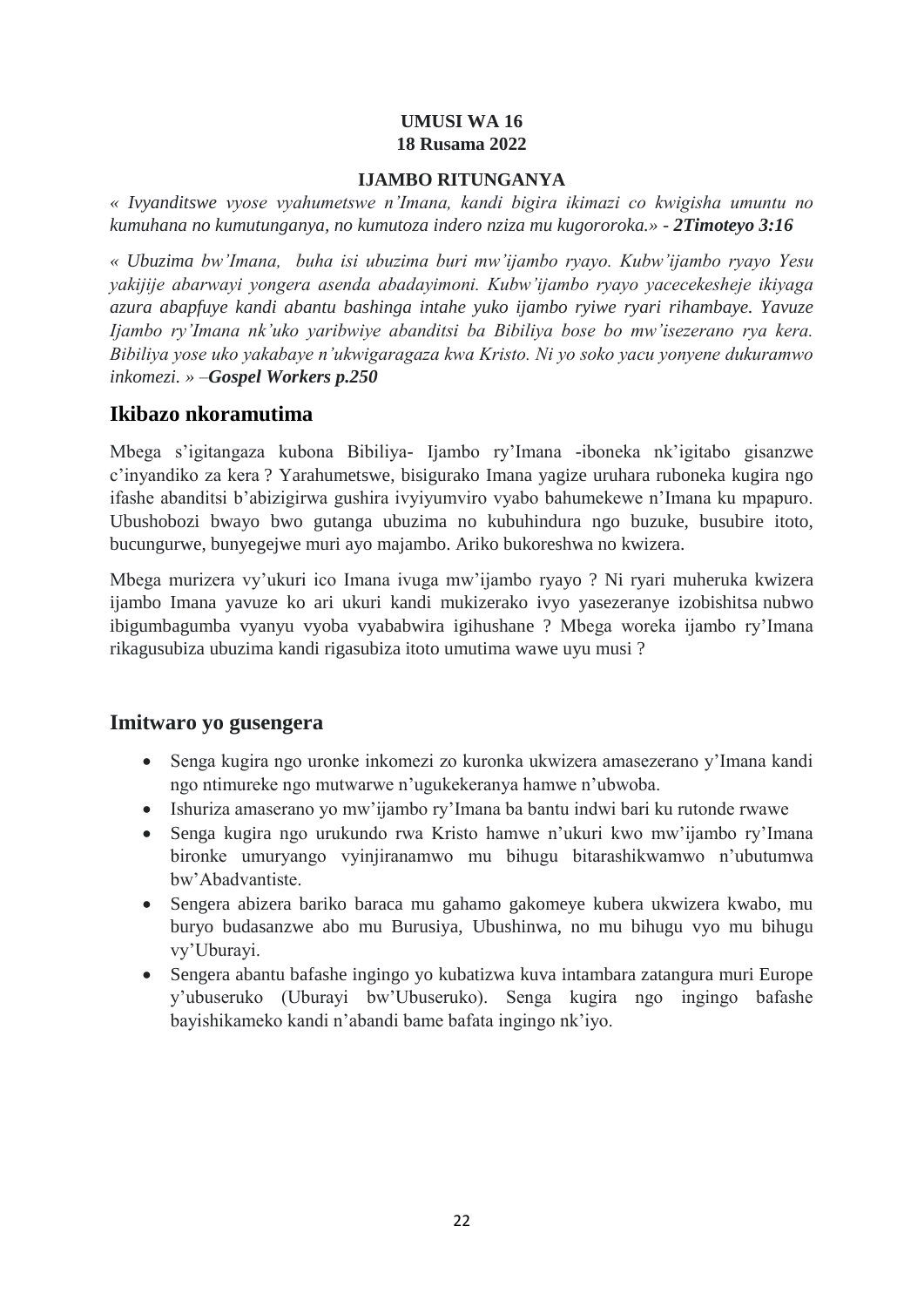#### **UMUSI WA 17 19 Rusama 2022**

#### **IJAMBO – UMUCO**

<span id="page-26-1"></span><span id="page-26-0"></span>*« Ijambo ryawe n'itara rimurikira ibirenge vyanje n'umuco umurikira inzira yanje ».- Zaburi 119 :105*

*« Uwaronse umushwarara wa mbere w'umuco yarungikiwe, maze akagendera muri wo, agahuza ibikorwa vyiwe n'ijambo ry'Imana, azorushirizaho kuronka umuco. Uwugendera mu muco nk'uko awuronse, atarindiriye ko amakenga yose akurwaho, ko ibidatahuritse vyose ngo bitahurike, azobandanya inzira yiwe kugira ngo amenye Imana. Kuri we, umuco uzogenda urushirizaho kuzosayangana gushika ku musi wera. Inzira yiwe izomurikirwa uko azotera yegera imbere. Ijambo ry'Imana rizoba itara rimurikira ibirenge vyiwe n'umuco umurikira inzira yiwe ». - Signes des Temps 17/09/1902*

### **Ikibazo nkoramutima**

Woba wibuka wa musi aho wegurira Yesu ubuzima bwawe ukamuha umutima wawe ? Canke ca gihe aho insiguro yabwira umutima wawe ? Canke cagihe aho ugusoma inkuru canke igisomwa co muri Bibiliya vyagutahuje vy'ukuri ?

Ijambo ry'Imana rirahambaye. Umuremyi- urugero ruhambaye. Yamara, dusa n'aho bitugora kumureka ngo akorere igikorwa ciwe mu buzima bwacu. Twirukira ku kugira ivyizigiro mu bushobozi bwacu bwite, mu bwenge bwacu, mu gutahura kwacu, aho kugira ivyizigiro mu masezerano yiwe yo muri Bibiliya kandi ngo dutege ubukiriro ku mucuzi ava mw'ijuru ashigikiye ayo masezerano- Imana Umuremyi Mushobora vyose yama yiteguriye kuruta uko mushoborza kuvyibaza gushitsa mu buryo bwuzuye amasezerano yiwe mu buzima bwanyu. Mbega muzomureka akore ico gikorwa mu buzima bwanyu ? Mbega murashaka kwongera kwakira ijambo ryiwe kundi gusha uyu musi, mukaryizera kandi mukamureka ngo akore ivyo yavuzeko yokora ? Muremerera ijambo ryiwe ribe vy'ukuri umuco ku nzira yanyu ?

### **Imitwaro yo gusengera**

- Sengera abantu indwi washize ku rutonde
- Senga ngo Imana igufashe gutahura neza ijambo ryayo muzosabikanya na ba bantu indwi muriko murasengera.
- Senga kandi mwishuze amasezerano yanyu ari muri Bibiliya kugira ngo mushimikishe amasengesho yanyu
- Senga kugira ngo twebwe nk'Ishengero, twige ijambo ry'Imana kandi dusenge nk'uko bitigeze kugira ngo imvura yanyuma ishike.
- Sengera Myanmar mu gihe ugushiranako kw'imirwi ipfa ubutegetsi kwiyongera. Senga kugira ngo habe igihome gikingira abizera kandi bashobore kubandanya bashikamye mu kwizera no mu bihe vy'akajagari n'intambara.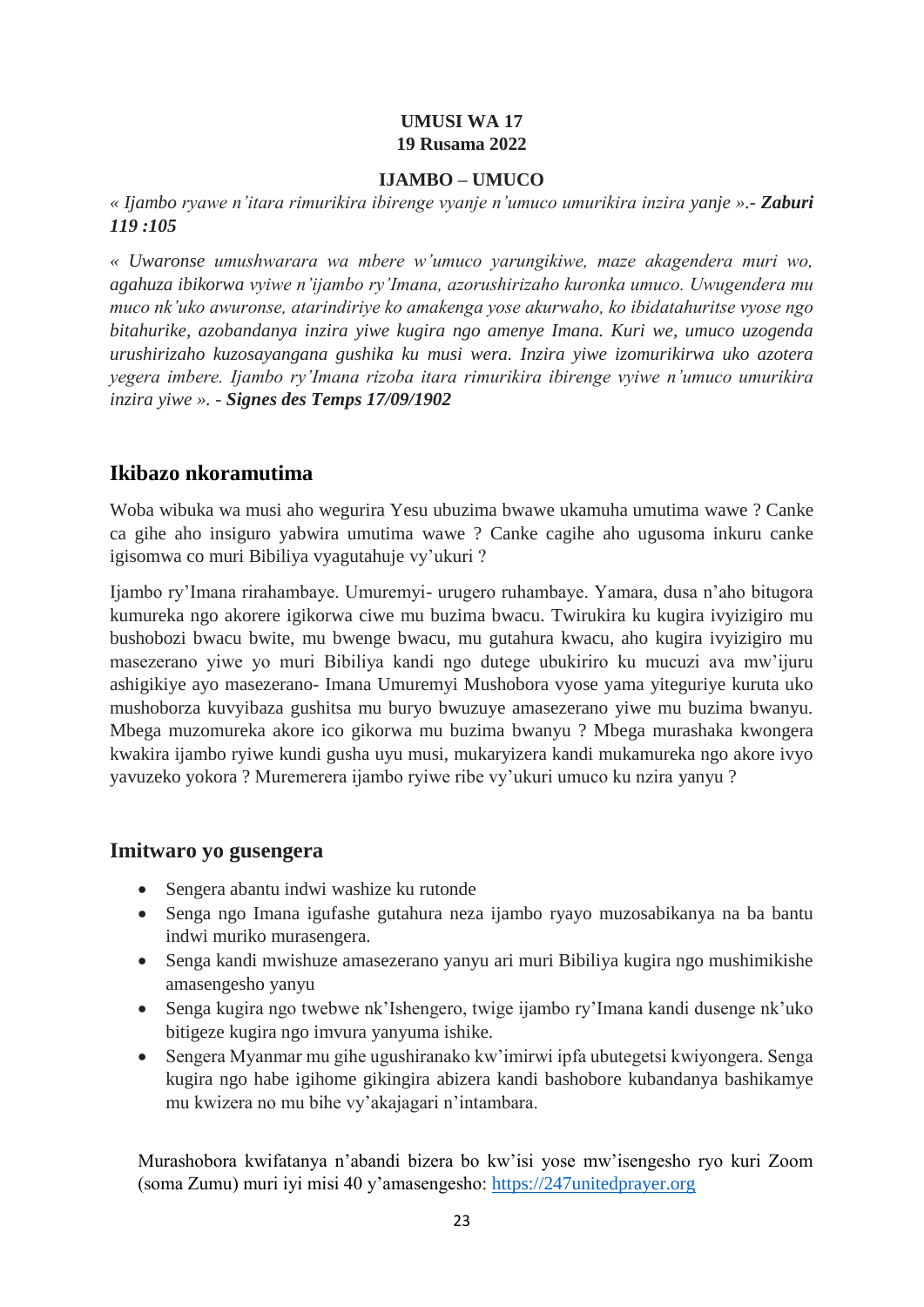#### **UMUSI WA 18 20 Rusama 2022**

#### <span id="page-27-0"></span>**IGISHINGANTAHE: INSHINGANO YO KUBWIRIZA IJAMBO Vyanditswe na Israel Ramos**

<span id="page-27-1"></span>Nari umunyeshure muri Lycée (Lise) nkavugisha ubutumwa ibitabo mu gisagara ca Maine (Meyine). Kenshi kuwa gatandatu twaba dufise akaruhuko nk'imisi umuntu yakoresha uko agomvye, ariko abandi bari bafise integuro nk'iyacu wari umurwi ugizwe n'abanyeshure bakuze bagurisha ibitabo bizimye cane. Uwo murwi warimwo abantu bakora kuwa gatandatu (Vendredi) kugira ngo baronke amahera yiyongerako. Nishimiye akaryo ndonse ko kumarana umwanya n'umurwi witaweho na benshi, nafashe ingingo yo gukurikira. Nasavye umuryango mu kugerageza kwerekana ko nanje nabaye umugendanyi mu gihe uwo twari kumwe yagerageza kugurisha ku miryango yose yashikira. Inyuma y'amasaha makeya mbona ko nabishoboye twarahindukiye dutaha i muhira. Ni ho numvise insiguro ntari bwigere numva yari igiye guhindura ubuzima bwanje uhereye ubwo.

Umuhisi CD. Brooks yari kw'iradio amajwi yayo yasohoka binyuze mu vyuma bitubura amajwi (Haut parleurs) vy'imodoka kandi vyari vyavugijwe mw'ijwi ryo hejuru cane. Hageze umwanya w'insiguro wari umwanya wo guhezagira abakozi b'ubutumwa bwiza babiri. Ubutumwa bwashikirijwe bwari bushimikiye kuri 2Timoteyo 4:1-4, amajambo y'umutama Paulo abwira umusore Timoteyo: «Ndakwihanikiriza mu nyonga z'Imana no muza Kristo Yesu azocirakw'iteka abazoba bariho n'abazoba barapfuye kandi no kubwo kuzoboneka kwiwe n'ubwami bwiwe: uvuge ijambo ry'Imana. Nari mpejeje umwaka wa kabiri muri Lycée (Lise) kandi nari maze kwiyumvamwo umuhamagaro wo kuba umuvugabutumwa.

Nkibandanya kwiyumvira uwo nari ndi we koko kamere kanje katambatamba kadatumbera hagati yo kuba umuntu adakunda kuvuga no kuba umuntu avuga amajambo mabi, kwumva mbuze umutekano no kwiyizigira birenze urugero. Gushika ico gihe sinari umuntu akunda kwumviriza insiguro kw'iradiyo. Mu bisanzwe nta gihe kirekire cari giheze mbaye umukristo w'ukuri, nshize ku ruhande ubuzima nari nahisemwo kubamwo bwansubije inyuma kandi bwonona imibereho yanje mu vya mpwemu. Ariko ubuho mu gihe ijwi risamirana ry'umusiguzi ryatangura kuvuga ido n'ido ico gisomwa, ivyiyumviro vyanje hamwe n'ibirahuri vy'imodoka vyari nk'aho vyari vyiteguye guturika. «Kuvuga ijambo! » Vyarihanikirijwe, bikurikiwe n'ukugabisha gukomeye ku bapasitori bakora ivyo bishakiye binyuranye n'ivyo.

Ibintu bibiri vyanshikiye uhereye uwo musi. Ubwa mbere hoho naciye ngira inyota yo kwiga ijambo ry'Imana gusumba uko vyahoze kera. Ubwa kabiri niyemeje gutangaza ubutumwa nk'uko nyene.

Ici riheze, nasubiye kw'ishure ngo ntangure umwaka wanje wa mbere. Mw'ishure ryacu ryo guhanahana ivyiyumviro, nafashe ingingo yo gukoresha iyo nsiguro nk'isoko mvomamwo ivyiyumviro. Kubera ko nari umuntu nsanzwe ntakunda gusubiramwo ibintu ata nakimwe mpinduyeko nagerageje kwibuka izindi nsiguro nari nagiye numva mu mezi yari arenganye. Ikintu kimwe nashobora kwibuka cane n'ukuntu Paulo yihanikirije Timoteyo mu buryo bukomeye amwereka ibanga ahamagariwe: "Uvuge ijambo!"

Ntabeshe, ivyo nashikirije ntasiguro n'imwe vyari bifise. Yashikirijwe hatitaweko ko muri iryo shure ntanumwe yariko arategurirwa kuba Pasitori. Twese twari twibereye abanyeshure bo mumashure yisumbuye twariko turagerageza gusa gukora ivyo twasabwe kugira ngo turonke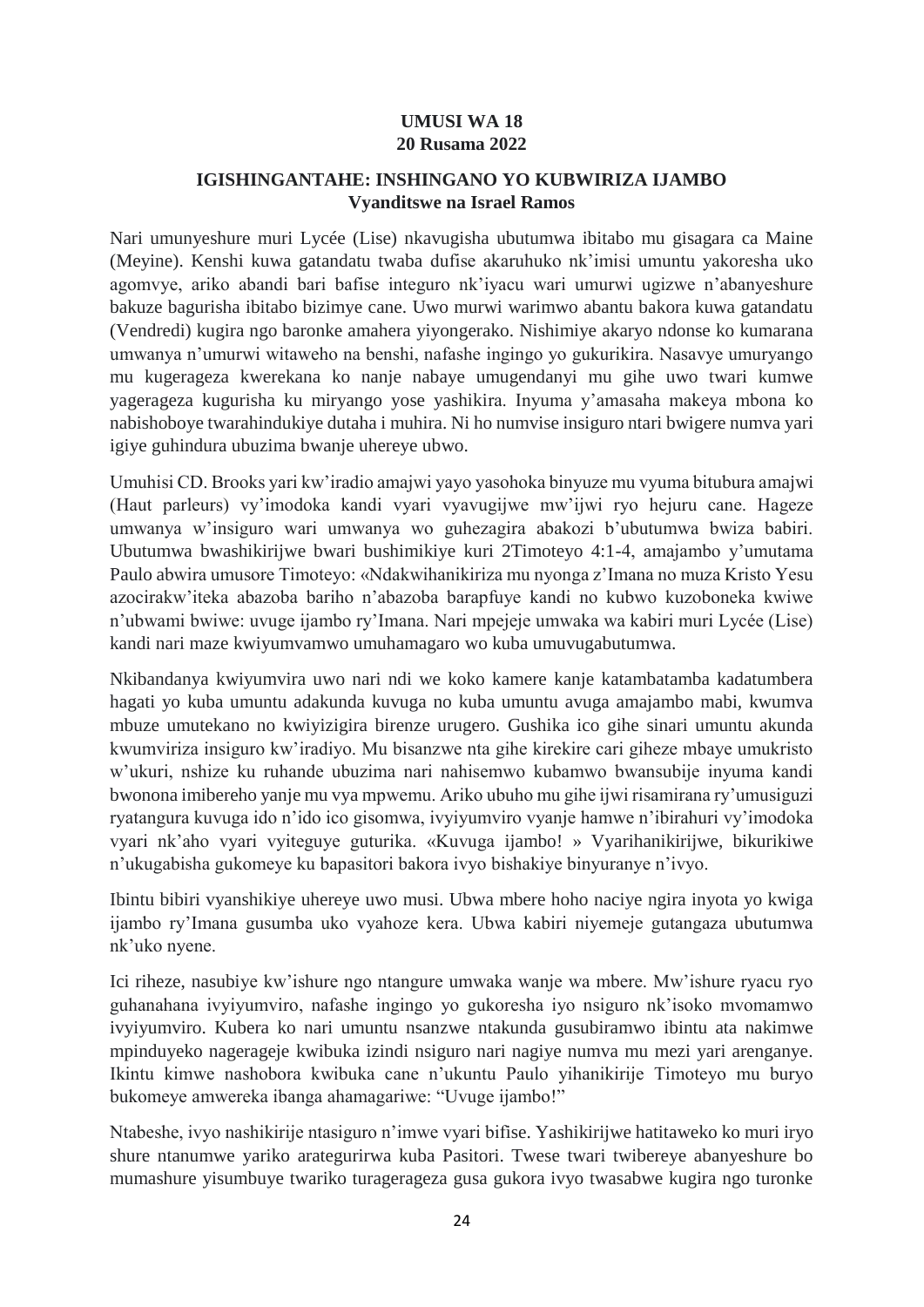amanuta mu cigwa kitakundwa na benshi kuko casaba ikintu kigoye ico naco kikaba kuvugira imbere y'abantu benshi.

Hamwe no kuba ntatahura ico abanyumviriza bakeneye, siniyumviriye no ku bushobozi bwanje buke bwo gushikiriza amajambo. Nisunze uko Brooks, natunganije insiguro yuzuyemwo utumenyetso two gutangara, niyumvira ko muri ico gihe noba ndiko mvugana amaso mu yandi na bagenzi banje nk'aho nanje ndiko ndabihaniza mu gihe co kwerezwa igikorwa kwabo. Ivyo navuga ntivyari bihuye n'ivyo nagomba gushikiriza. Sinibuka amanuta naronse kuri iyo nsiguro yanje. Ico nibuka gusa ni impanuro nkeyi umuyobozi w'ishure yampaye ambwira ko ntakwiye gukora ivyo ntazi neza na Bibiliya yanje akurikizako aya majambo yo kuntera intege ati: «Imana izogukoresha umusi umwe ngo uyikorere ikintu kidasanzwe. »

Ayo majambo yasaba ukwizera. Nari umunyeshure nifitiye ingorane mu vyigwa vyose kandi iciyumviro cimbitse nari mfise muri jewe co kwegurira ubuzima bwanje igikorwa c'Imana nticari bwagaragare ngo biboneke ko mbayeho ubuzima bwo kwiyegurira igitokorwa. Nubwo nakoresha utwigoro twanje sinashobora gutahura Bibiliya jewe ubwanje. Kumara umwaka wose, igisomwa kimwe gusa nize mu mwanya wanje w'amasengesho yo mu gatondo cari 2Timoteyo 4:1-4.

Hafi y'imyaka 15 nyuma y'ico gihe, ico gisomwa nyene nagisomeye mu gihe canje co kurambikwako ibiganza. Haraheze imyaka mirongo ibiri n'itanu nihaye insiguro jewe nyene. Kandi ayo majambo atarya umunwa ya Paulo n'ubu yama antera intege kandi akangabisha kugira ngo ndangure neza igikorwa canje.

# **Ikibazo nkoramutima**

Waba uri Pastori canke utari we, umwizera wese ahamagarirwa gusabikanya n'abandi ubutumwa bwo muri Bibiliya buhindura ubuzima. Uburyo bwose twokoresha ngo dusabikanye n'abandi ukwizera kwacu, mu nsiguro, mu nyigisho, mu kwandika, mu kuririmba, ibikorwa vyo kugira neza canke ikindi kintu cose gishasha twotanguza, birahambaye ko ivyo dusabikanya n'abandi biba vyuzuye kandi bidatirigana kw'ijambo ry'Imana. Mu kwisunga intumbero yaryo hamwe n'akaranga k'urukundo rw'Imana. Ijambo ry'Imana rirahambaye. Ukurisigura bigira ubwaku ku buzima vy'ibihe bidashira. Mbega muzokwishura ku muhamagaro wa Paulo maze «muvuge Ijambo» biciye mu majambo yanyu n'ibikorwa vyanyu?

### **Imitwaro ya gusengera**

- Senga kugira ngo uronke ubutwari bwo kubwiriza ijambo mu majambo no mu bikorwa uyu musi. Senga kugira ngo abakiri bato besnhi bahamagarirwe kubwiriza Ijambo
- Sengera ibibazo vyose mufise muri Bibiliya. Saba Imana ibafashe kubironkera inyishu hamwe n'umuco kuri ivyo bibazo.
- Sengera abapasitori bo mu karere kanyu. Saba Imana ibashigikire, ibarinde, na cane cane ibuzure mu buryo bunengesereye Mpwemu Yera.
- Senga kugira ngo abana bacu bakingirwe ukwigarurirwa n'ubuhinga butera bwiyongera hamwe n'amateleviziyo.
- Sengera ba bantu indwi washize ku rutonde umwe wese umuvuga mw'izina. Bandanya ubishuriza amasezerano y'Imana.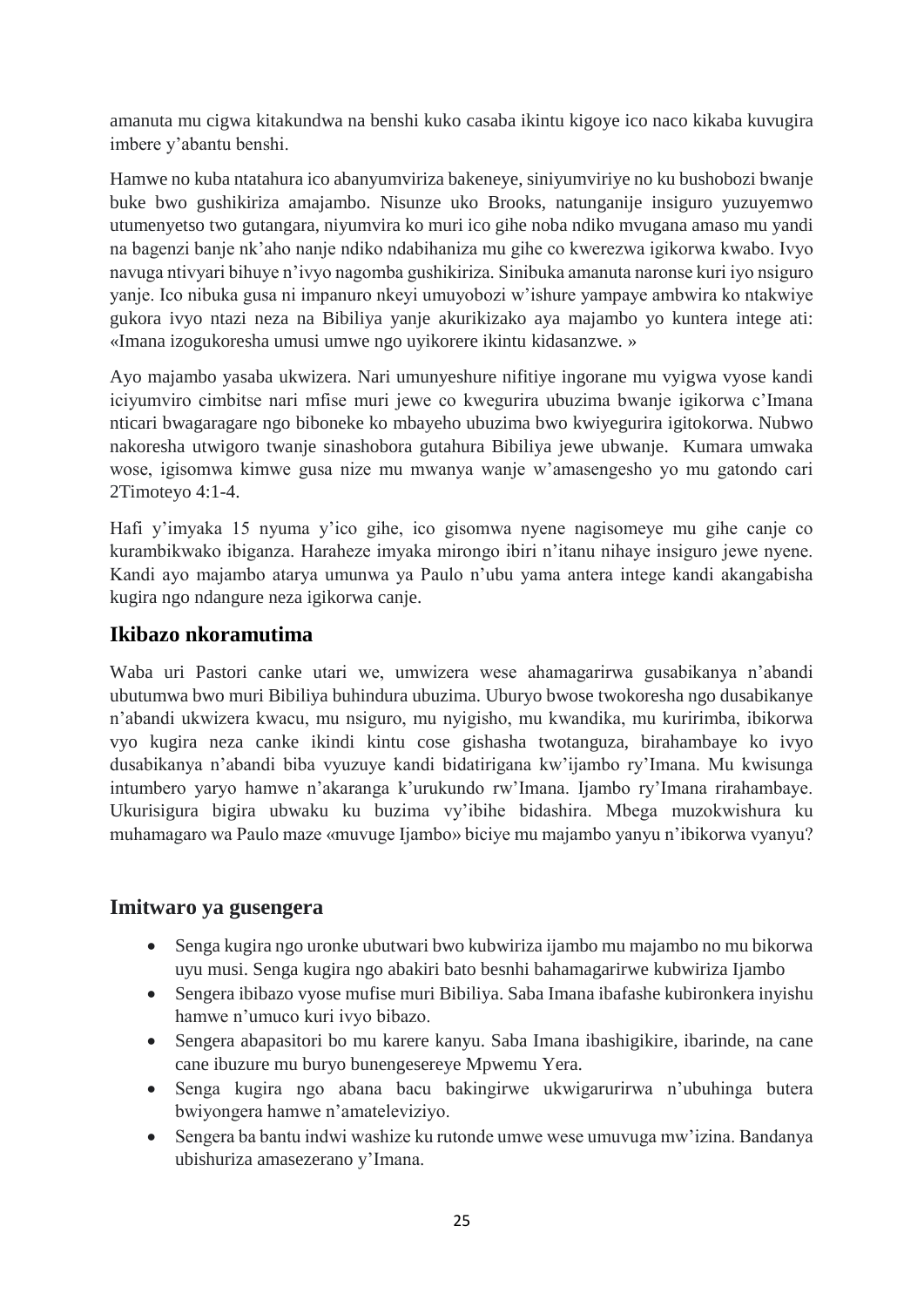#### **UMUSI WA 19 21 Rusama 2022**

#### **IMITWARO YO GUSENGERA KW'ISABATO**

- <span id="page-29-1"></span><span id="page-29-0"></span> Sengera Session ya Conference Generale yimirije izobera i St. Louis muri Leta Zunze Ubumwe za Amerika ku matarike ya 6-11/6/2022.
- Senga kugira ngo turonke ibihe nk'ivyo intumwa zabayemwo muri ca cumba co hejuru ku musi wa Pentekoti, mu gihe tuzoba turi muri Session (Sesiyo) kandi duhabwe ubushobozi bwo gushikira isi yose ngo tuyigarurire Yesu nk'uko abigishwa babikoze.
- Senga kugira ngo ibihe vyo gusenga bidasanzwe mu manama bizobe bifise insiguro yimbitse kandi ari ngira kamaro kubazoba bari mu nama bose.
- Sengera ubumwe muri buri koraniro bushingiye ku kwubaha ijambo ry'Imana, isengesho riciye bugufi, ubushobozi bwa Mpwemu Yera.
- Sengera kugira ngo habe ukwitanga kwuzuye mu gikorwa c'Ishengero co gutangaza ubutumwa bw'abamalayika batatu bwo mu Vyahishuwe 14 hamwe n'ubw'umumarayika wa kane bwo mu vyahishuwe 18

### **UMUSI WA 20 22 Rusama 2022**

#### **IVYO GUSENGERA KU MUSI WA MBERE**

- <span id="page-29-3"></span><span id="page-29-2"></span>Senga kugira ngo Imana ivugane nawe uyu musi binyuze mw'ijambo ryayo
- Senga kugira ngo Imana ibahe kuba abantu bashize hamwe muri iyi ndwi kandi ibashoboze kuzokurikirana amasengesho ya buri musi.
- Senga kugira ngo Imana ivyure icifuzo gishasha mu mutima w'ubwoko bwayo- Icifuzo gishasha c'ijambo ryayo, co gusenga, no gukora igikorwa cayo.
- Senga kugira ngo ntihazobe gukora gusa nk'aho umenga ntacabaye muri iyi Session ya Conferanse Generale, ariko turonke ikangura mu vya Mpwemu rizodushoboza kuronka uburyo tuzokoresha mu gushikira isi tuyizanira Yesu.
- Sengera urwaruka rukiri ruto n'abasore bakuze bazoza mu nama za Conference Generale, bazobone Yesu aca imbere y'amaso yabo, bagire inyota yo kumukurikira no kurushirizaho kumumenya.

<span id="page-29-4"></span>Murashobora kwifatanya n'abandi bizera bo kw'isi yose mw'isengesho ryo kuri Zoom (soma Zumu) muri iyi misi 40 y'amasengesho: [https://247unitedprayer.org](https://247unitedprayer.org/) 

#### **UMUSI WA 21 23 Rusama2022**

#### **'' HAGURUKA UKAYANGANE ˮ Vyateguwe na Frank Fournier**

<span id="page-29-5"></span>Vuba, isi igiye kubonesherezwa n'impano y'ubwiza bwa kamere y'Imana. Isinzi ry'abanyavyaha bamaze gushira mugaciro impuhwe z'Imana bazohaguruka, bakayangane bari mububasha bw'Uhoraho, hanyuma bakwegere inkomezi z'abanyamahanga mumaboko ya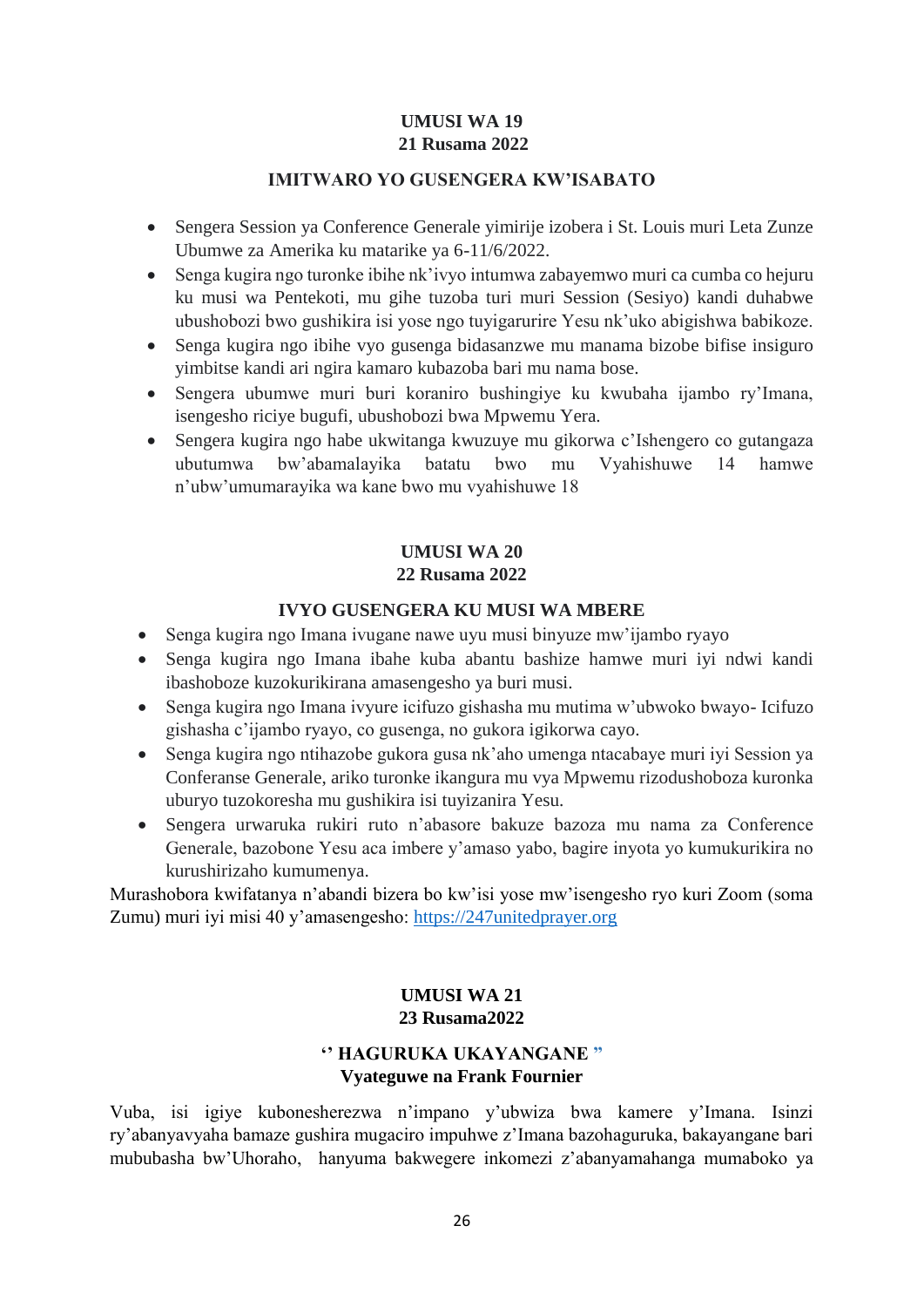Data wa twese agiye guhabwa ikaze muburyo tutigeze kumenya. Ivyahishuwe 18:1; Yesaya 60: 1-5.

Mu misi iza twabwiwe ko Mpwemu Yera azogira uruhara rudasanzwe mugukangura isi, iyi si izobonekamwo ukwihana kw'abantu guteye ubwoba abakristo bahevye vyose bazoboneka bariko barihuta cane bagana umuntu ku wundi, bava kunzu baja ku yindi, bavuga amajambo y'ubushobozi bahawe avuye mw'ijuru.

Kumbure ibihumbi canke amamiliyoni bazokwitaba ako kamo. Iminwa yabo izohimbaza mundirimbo nshasha yo gusanganira Uhoraho, ariko ntakindi babonye, atari Yesu gusa.

Mugihe gito giheze, muguhanahana ivyiyumviro mw'ishule ry'isabato, umwe mu bizera bacu yashimangiye ko abantu batewe umunoho n'ivyisi baba bipfuza nabo kuba abantu bazwi. Baba bipfuza kumenyekana kukintu runaka ariko ivyo vyizigiro vyose biba impfagusa. Yesu yavuze ati:" Mutamfise ntaco mwobasha gukora.'' Kubw'iyo mvo ico tubasha gukora cose tukibashishwa n'ububasha bw'Imana buba buri muri twebwe. Gushobora kwiyitirira rero ivyo Imana yikoreye yonyene, kiba ari igitutsi kuri yo, kandi tuba twitsindishije mu vya Mpwemu. Yesu wenyene niwe gakiza kacu; wewe wenyene niwe cubahiro cacu, niwe kugororoka kwacu, muri vyose niwe; Yesu Kristo.

Mugihe kirekire, yiteguriye kwiyerekana ubwayo, ukuri, urukundo rwayo, ubwenge bwayo, n'ububasha bwayo, mugihe conyene abantu bayo, boyegera, bipfuza gukoreshwa vyose nayo, mugishingo co kwishiramwo ko bikwije ubwabo muvyo kakora. Twarakumiriye Uwera wa Isirayeli. Zaburi 78:41. Mbega twoba turiko turakabakaba ukuri tutabasha kwiyumvamwo mumwanya nkuyu, ukuri guhambaye, kwongereza ivyiza, mugihe ataco dukeneye," Ivyahishuwe 3:17.

Umuhanuzi avuga ati: "Nabonye, yuko inkomezi z'abana b'Imana, ziri mu kwicisha bugufi kwabo. Mugihe bazokwicisha bugufi bakiyorosha mumaso y'abantu, Yesu azobabera inkomezi, n'ukugororoka kwabo kandi, Imana izoha ibikorwa vy'amaboko yabo gutera imbere."3T 307:1

"Arik'umuntu w'impahazwa afise umutima umenetse, agahindishwa agashitsi n'ijambo ryanje, uwo niwe nzohozak'ijisho." Yesaya 66: 2b;

'Kuk'ukw'ari kw'Imwe iri hejuru isumba vyose igize, iba ahatazoshira, izina ryayo n'uwera iti: mba hejuru ahantu hera, kandi mbana n'ufise umutima umenetse wicisha bugufi, kugira ngo mpembure imitima imenetse." **Yesaya 57: 15**

 Ellen G White nawe agira ati" Umukozi w'umuntu akora kenshi ukwo ashoboye yinanata, aba afise indabo ihambaya yo kwisuzuma muntenge nke ziwe hamwe no mukutaba uwagaciro, maze agaheza akarambika integer nke z'umushaha wiwe kuri Kristo, uyu niwo muco Imana yita ngo umutima umenetse, aha niho hari isoko ry'inkomezi." 1888 Materiel (ibikoresho )1458:1

Mbega dutegerezwa kurindira gushika, igihe ubufasha bwose isi itanga bukuweho? DA (Uwifuzwa Ibihe vyose) 121. Twoba dushaka kubanza guhomba ivyo dutunze tugakena kugira twumve ko dukeneye ikiganza gifasha c'Imana? Twoba turindiriye kubanza kwinjira mugahamo, kugira ducishe bugufi imitima yacu? Twoba kandi dushaka kubanza kwumva ya majambo ngo nguyo mukwe araje, mwitegure muje kumusanganira?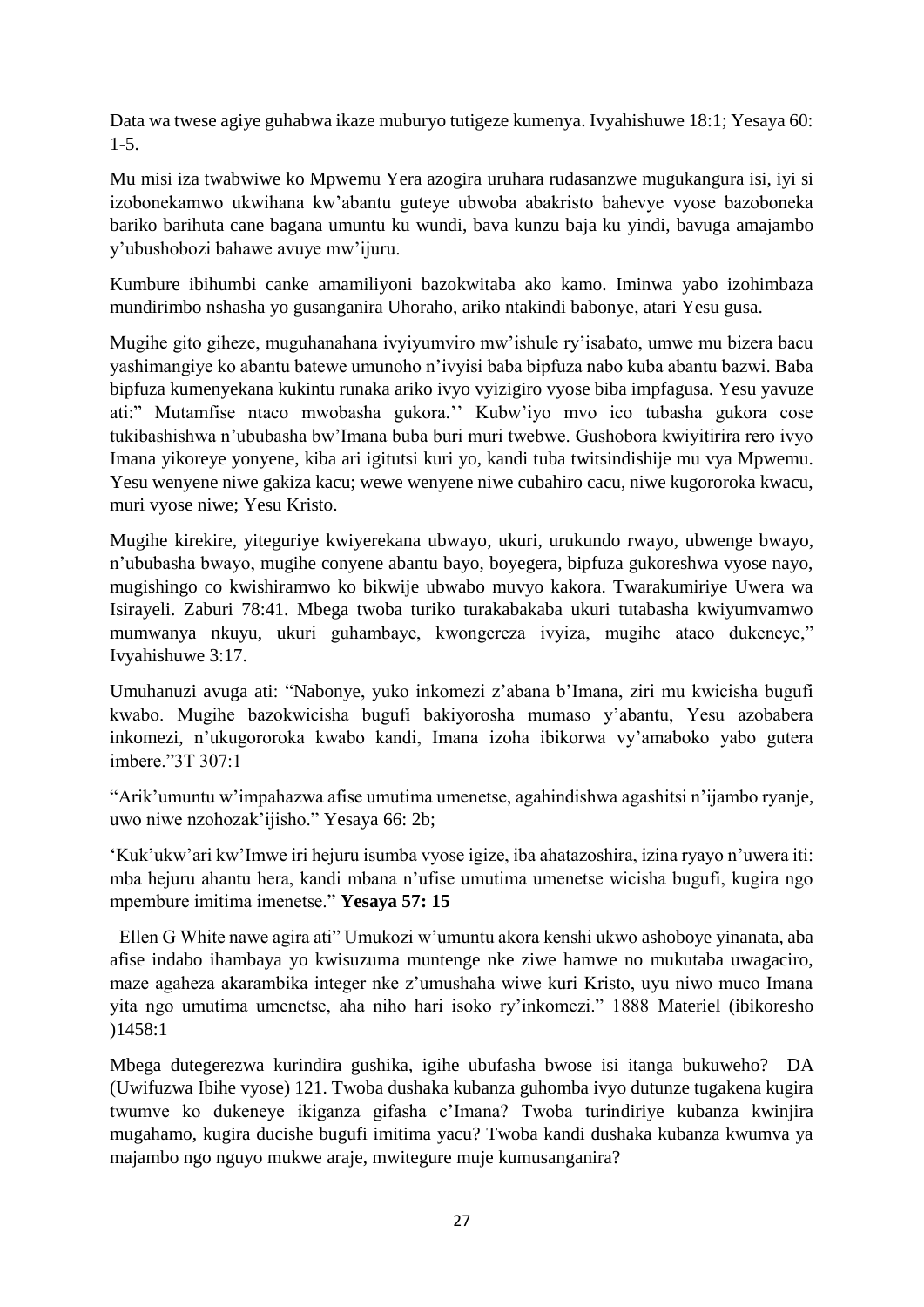Vuba cane Yesu agiye kuza bantu b'Imana mwikangure!

Mwubahe Imana imbere yuko isi ija mumakuba ntibe icoroshe. Ntakindi gihe imitima yacu yiteze kwakira ubugororotsi bwa Kristo, atari kino gihe nyene. Dusabwa guca bugufi mumitima yacu kubw'ubukene bwacu bwo kugororokera Kristo, hanyuma tugaheza tukakira ububasha bw'Imana twisunze amasezerano Imana yaduhaye.

Ic'Imana iriko iradusaba uyu musi n'iki:

"Haguruka ukayangane, kuk' umuco wawe ushitse, kand' ubwiza bw'Uhoraho bukaba bukurasiye. Kuko raba, umwiza uzotwikira isi, umwiza w'umuzitanya uzotwikira amahanga: arik' Uhoraho azokurasira, kand' ubwiza bwiwe buzokubonekako. Amahanga azoza ku muco wawe, n'abami bazoza ku gukayangana kwawe.

Unamura amaso yawe weraguze, urabe, bose bakoraniye hamwe baza kuri wewe; abahungu bawe bazoza baturutse kure, n'abakobwa bawe bazoza bateruwe mu kwaha. Ni ho uzoraba, mu maso hawe hakeyuka, umutima wawe ukadidagizwa n'umunezero, ukaguka; kukw ibidandazwa vy'ibitayega bica mu kiyaga bizogaruka i wawe, n'ubutunzi bw'amahanga buzokuzako." (Yesaya 66: 1-5)

# **Ikibazo nkoramutima.**

Uguca bugufi n'urupfunguruzo rwo guter'imbere mubuzima rukristo, kuk'iyo tumaze kumenya ico dukeneye gusumba ibindi, duca twishikana ubwacu kur'umwe afise ubugororotsi bwose dukeneye, kandi ntankeka niwe azoduha gutsinda. Mbega ntantsinzi wipfuza ku caha, n'ububasha bwo gushikana imitima ku kwiyegurira Kristo? Mbega ntimwipfuza kwakira isukwa rya Mpwemu Yera wa buri musi? Mbega ntimwipfuza ko Yesu aba muri mwebwe akabakoreramwo, maze akabahishurira kamere yiwe y'urukundo, n'ukwitanga, hamwe n'ubuntu, kur'abo bose baza bamusanga? Nigiki kikubuza uyu musi kuba musi y'ubugororotsi bwa Kristo? Mbega woba ugira ubwoba, mugihe, bibaye ngombwa ko usabikanya n'abandi ku mugaragaro urukundo rwiwe, mu bantu muba muri kumwe hafi yawe mukibano?

Nukwo rero gir'umwete, Yesu azodufasha, nitwamurondera tumukeneye cane, azotwitaba. (Yohana 6: 37) kuko yifuza cane gukayanganishiriza ubwiza bwiwe mubuzima bwacu, guhera uno musi, nikuber'iki tutomusaba, kugira aninaharizwe mubuzima bwacu, kuva uno musi?

### **Imitwaro yo gusengera.**

- Musengere abizere muri rusangi kugira bashobore gutahura neza," Gutsindanishirizwa kubwo kwizera"ubugororotsi bwa Kristo.
- Musengere kuronka imitima iciye bugufi, hamwe n'ingabirano yo guheba.
- Musengere umwete wo gusabikanaya n'abandi ijambo ry'Imana, mubatuzengurutse, mukubaha ivyigwa vya Bibiliya, no mukubigisha no kubabwiriza ijambo ry'Imana.
- Musenge ngo mugire ukwitanaga, mugusangira n'abandi urukundo rw'Imana, n'ukuri kwayo, biciye mumpano yawe.
- Musenge kugira ngo dutahure cane ingene ukuza kwa Kristo kudusatiriye, maze duheze duhige umwanya wo kumurondera n'imitima yacu yose, maze turushirizeho gucukumbura mw'ijambo ryiwe.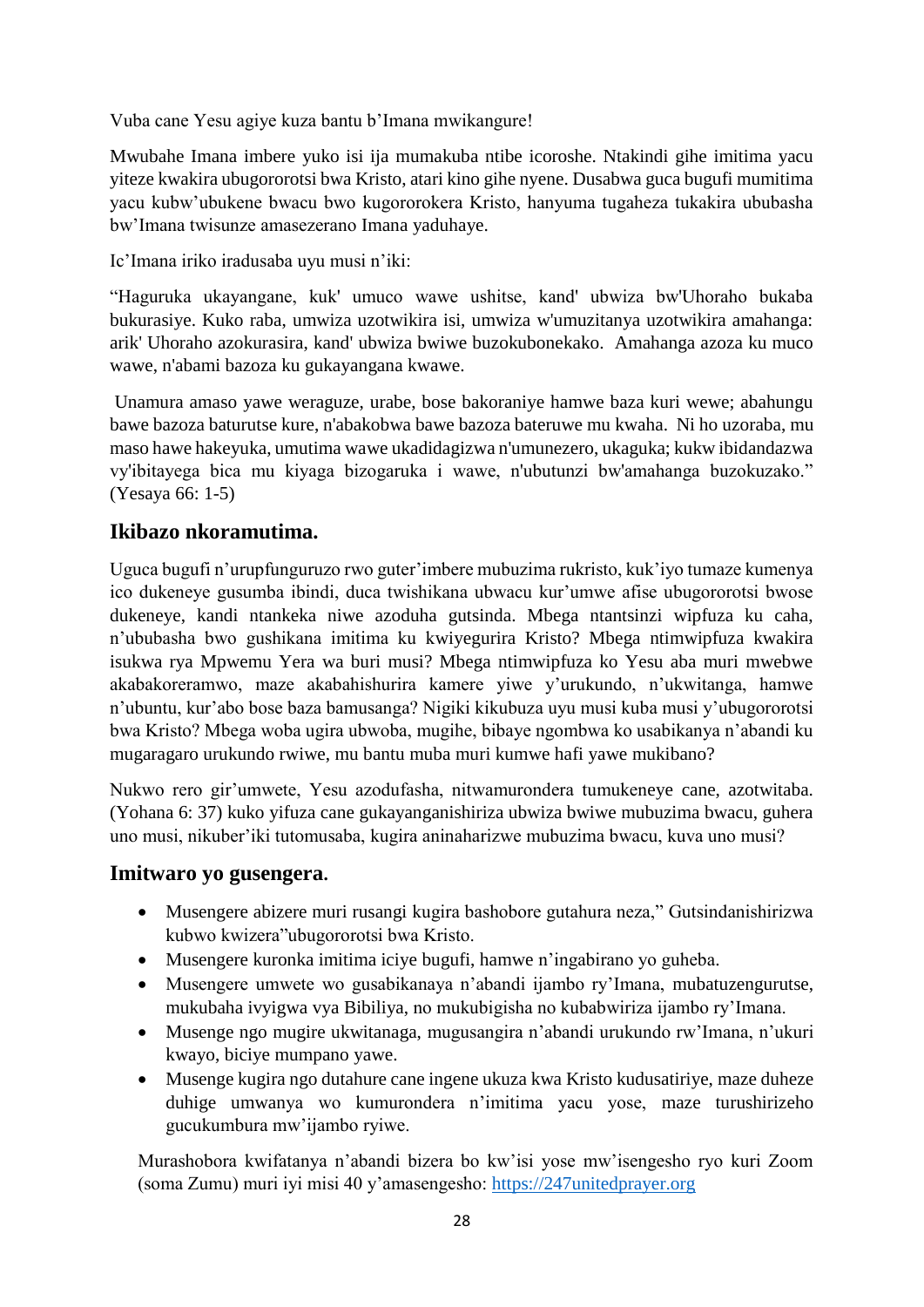### **UMUSI WA 22 24 Rusama2022**

#### **UBUHINGA BURUTA UBUNDI BWOSE.**

<span id="page-32-1"></span><span id="page-32-0"></span>Kukw Imana yahimbawe n'uko ukunengesera kwayo kwose kuba muri we: kandi yahimbawe no kumuha kwuzuza vyose na yo, ar' ivyo mw isi, ar' ivyo mw ijuru, izanishije impore amaraso yo ku musaraba wiwe. (Kolosayi 1: 19-20)

Ubuhinga bujanye no gucungurwa kw'umwana w'umuntu, n'ubuhinga buruta ubuhinga bwose ubwo buhinga, nico cigwa abamarayika n'ibindi biremwa vy'ubwenge biba muyandi masi atacumuye bama bariko bariga, ubuhiga busaba kubanza kwitondera ibijanye n'umucunguzi wacu akongera akaba n'umukiza wacu, ubuhinga bubitswe, mubwigobeko, bw'ubwenge, bw'iyitarondoreka, \_bwabitswe mugacerere mubihe bidahera, (Abaroma16: 25) . Ubuhinga buzoba icirwa abacunguwe b'Imana bazokwigishwa ibihe bidahera, ibi nivyo vyigwa vyo kurwego rwo hejuru, murivyo ikiremwa muntu gishobora kunywana navyo, ariko ibindi vyigwa ntivyobishobora, ahubwo vyo bishobora kurusha ubwonko hanyuma bikijimisha umushaha. **(Education, 126)**

# **Ikibazo nkoramutima.**

Mbega woba ufise impamya bushobozi? Woba waraciye mw'ishure? Hoba hariho ivyo washoboye kuhamenyera? Ibi bintu vyose ni vyiza, ariko ntaco twoshobora kugereranya murivyo n'icigwa c'ubuhinga bw'agakiza, biroroshe kuvuga, uti yooo, jewe ndazi Yohana 3: 16 maze ukibaza ko utahura agakiza, ibisaba ubushishozi buhambaye .Urupfu , hamwe n'umuzuko, maze ugahimbarwa nuko bifitaniye isano n'ingingo y'intambara ihambaye, ihema ry'ibonaniro, urubanza, kandi igihambaye gusumba, mubuzima bwacu bwa buri musi; ibi vyose bizogufasha, gukunda cane Yesu Kristo ukwo uzoguma uvyinjiramwo gusumba mu kuvyiga.

Mbega woba ugiye guhitamwo guhera uyu musi, kunywana n'ubu buhinga busumba ubundi bwose? Woba ugiye kuza urarondera umwanya wo kwiga mu buryo budasanzwe ivyo vyigwa bitagira iherezo? Ni gute twogarura imitima mishasha mubwami bw'Imana?

### **Imitwaro yo gusengera.**

- Musenge kugira mwiyumvemwo neza igikorwa c'agakiza Yesu yabakoreye.
- Senga kugira ngo mushobora gutahura neza muvy'ukuri ivyakorewe ku musaraba.
- Musengere abantu bose batarashobora gutahura ukuri guhimbaye, kwa Yesu Kristo, we kugororoka kwacu, hamwe n'ubutumwa bwiza bw'agakiza, bubonerwa muri we, atari mubikorwa vya kimuntu.
- Sengere umuryango wawe wose, usengere agakiza kabo, n'akaryo ko kuba wohura nabo ukabasangiza ukwizera kwawe, ijambo ry' Imana, hamwe n'urukundo rwa Kristo.
- Musengere abo bantu bose bahangayikishwa no gucika kubibaboshe ngo bashike ku ntsinzi.
- Sengera abantu 7 wanditse, usenge usaba akaryo ko kugira mushobore kuvugana, hanyuma ubatumire kuza ku rusengero, canke imuhira iwawe, canke murindi koraniro runaka.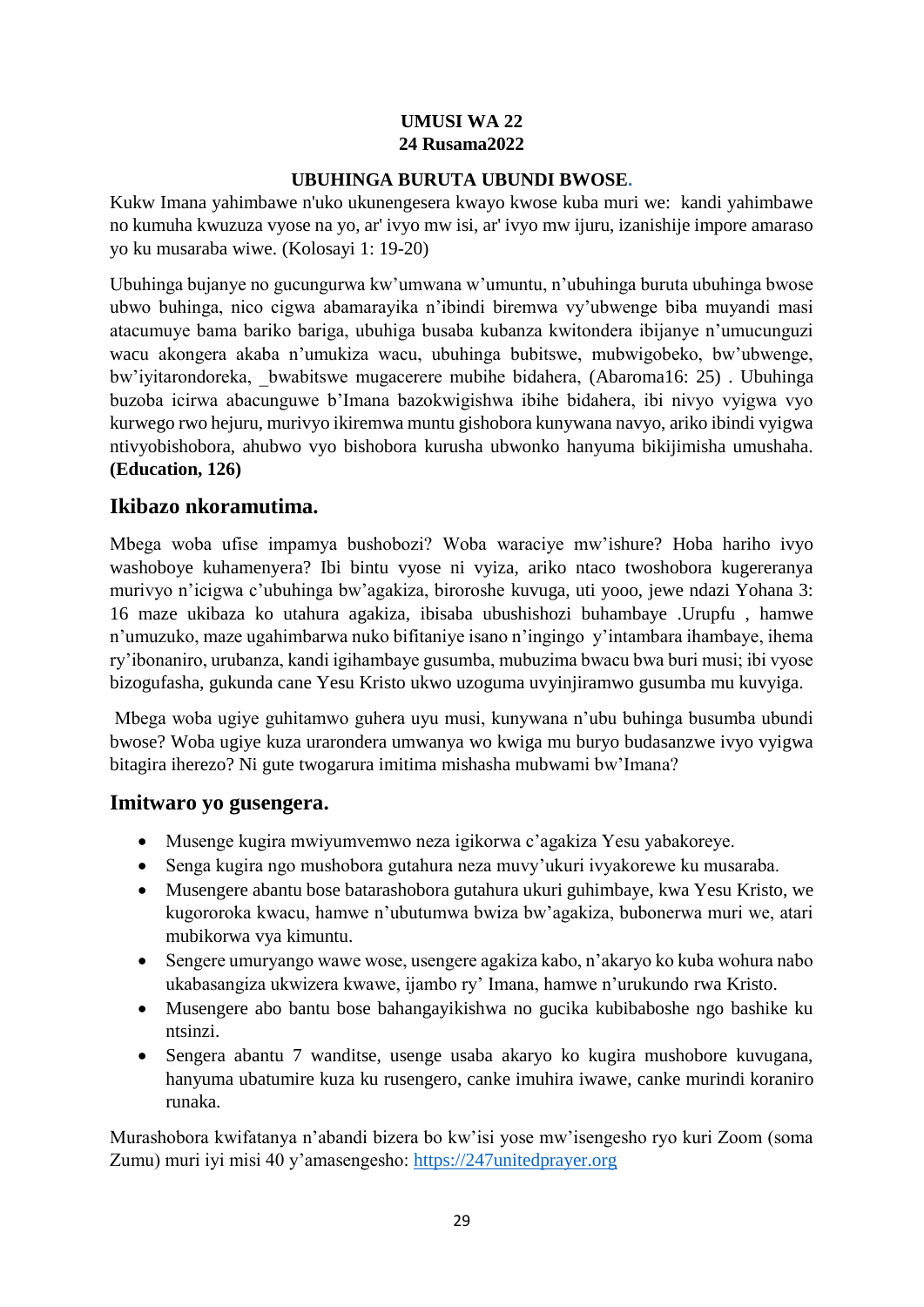### **UMUSI WA 23 25 Rusama2022**

#### **UBUGOROROTSI N'IKI?**

<span id="page-33-1"></span><span id="page-33-0"></span>**"**Hahiriwe abafise inzara n' inyota vyo kugororoka kuko aribo bazohazwa." Matayo 5:6

Gutsindanishirizwa n'ubugororotsi bwa Kristo n'ukwera, gufitaniye isano n'Imana, kandi Imana n'urukundo; 1Yohana 4 :16 vyose vyugariye ku mategeko y'Imana' kukw'amategeko yawe ar'ayera' (Zaburi 119: 172) kandi urukundo rushitsa ivyagezwe. ( Abaroma 13: 10) Ubugororotsi n'urukundo, kandi urukundo n'umuco, kandi n'ubuzima bw'Imana. Ubugororotsi bw'Imana bwigaragariza muri Kristo, twakira ubwo bugororotsi rero iyo tumwakiriye. \_ *Ivyiyumviro vyo k'Umusozi w'Imigisha, p. 18*

### **Ikibazo nkoramutima.**

Mbega woba ufise inzara n' inyota vy'ubugororotsi bwa Kristo?

Ubuzima bwa Kristo butagira agatotsi no kwikunda, bwuzuye urukundo, hamwe n'ukwitanga kwiwe ngo apfire abanyavyaha, bidushikana ku ngero zibiri, zo gutsindanishirizwa kubwo kwizera:

- 1) Ubugrorotsi bwiwe asabikanya n'abandi, rikaba ar'isezerano, ry'uko dutwikirwa n'ubuzima bwiwe bweranda, biciye mukwizera iryo sezerano.
- 2) Ubugororotsi bwiwe budutwikira, rikaba ariryo yadusezeraniye ko azoduhindura, tukareka kuba abantu bikwegerako, maze tugahinduka abantu bagaragaza urukundo rutikwegerako rwa Kristo, tukaba tuba mur'iryo sezerano mukwizera.

Izo ngero zibiri z'ingabirano zizobuzuza mube abashitse; muvyukuri izobanyura, zizobakiza! iyo ngabirano mukaba muyironkera muri Kristo, k'ubuntu. Kuber'iki tutokwemera uyu musi ukwo kuri maze tugatangura kwiberaho ubuzima bw'umunezero, maze Yesu yizizire ubuzima bwacu bwakirwe n'uku kuri gutangaje kw'urukundo rw'agakiza k'Imana.

### **Imitwaro yo gusengera.**

- Senga kugira Imana igufashe guhagarika kwizera ibinyoma vya Satani, bigutuma wiyumvira kutabereye kwakira Urukundo rwiwe.
- Senga Imana kugira ngo ishimangire ubugororotsi bwayo muri wewe.
- Musenge kugira umugwi w' abatari abakristo bazokora mukiringo c'Inama nkuru y'ishengero bazokwumve urukundo rw'Imana kandi bazokwumve bisanze, mubazoba baserukiye abandi mur'iyo nama bizobatere gushaka kumenya vyinshi, kw'ishengero ryacu.
- Musengere integuro zose ziriko zirakorwa kubw'inama y'urwego rukuru rw'ishengero, kugira bizokorwe mumpore.
- Musengere abantu baba mu gace kiswe idirisha 10/40, batarigera bumva na rimwe uku kuri guhimbaye, maze bagire ihinduka muburyo batahuramwo urukundo rw'Imana na kamere yayo.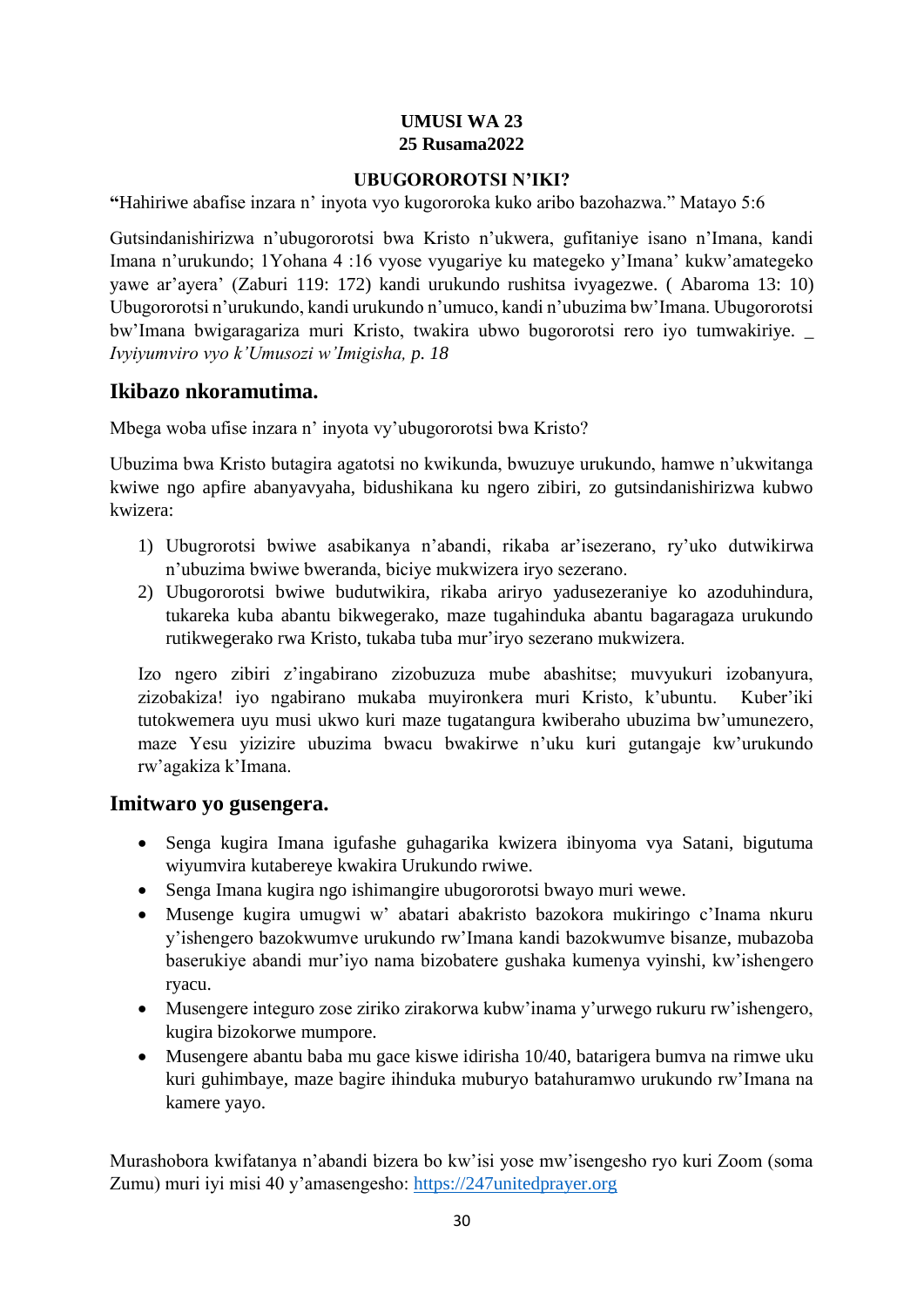#### **UMUSI WA 24 26 Rusama2022**

#### **UBURANGA NTAGERERANYWA BWA YESU KRISTO.**

<span id="page-34-1"></span><span id="page-34-0"></span>"Eka mbere n'ibintu vyose ndavyiyumvira kw'ar'ubuhombe, kubw'ikibirengeye, ni co kumenye Kristo Yesu umwami wanje. Kubw'uwo nahomvye ibintu vyose, ndavyiyumvira kw'ar'ishano, kugira ngo ndonke Kristo, kandi mboneke ko ndi muri we, ntafise ukwanje kugororoka, kumwe kuva mu vyagezwe, ariko mfise kumwe kuzanwa no kwizera Kristo, ni kwo kugororoka kuva ku Mana, guhabwa uwizeye*. \_Abifilipi 3:* 8- 9*.*

Nk'umunyeshure wa Bibiliya yabonye umucungunzi, hariho mu mutima umuvyuro w'ikinyegezwa c'inkomezi co kwizera, ugutazira, hamwe n'urukundo. Mu ndabo ya Kristo, hariho igitsure kituriko, kandi uwuduhanze ijisho yipfuza gukuza muri twebwe kamere yiwe bivanye n'ingene tumwipfuza. *\_ Education*, *192*.

Dutegerezwa gusesa muri Bibiliya, kuko itubwira Yesu. Mu gihe usoma Bibiliya, uzobona impano z'uburanga zitarondoreka za Yesu. Maze uzoca ukunda bihebuje umuntu w'ikaruvari. LS, 293.

### **Ikibazo nkoramutima.**

Mbega umutima wawe woba ushaka gutahura ingabire z'uburanga zitarondoreka za Yesu "Dukwiye kumeya Yesu no kumukunda gusumba ibindi vyose? Woba wipfuza kumenya ingene wogiriranira imigenderanire nawe? Gira umwete! Hanga amaso yawe kuri we. Senga wongera wiga ivyo yagiye aracamwo hamwe n'urupfu rwiwe. Gerageza kwiyumvisha ingabirano yo kwitanga yagize kubwacu hamwe n'ukuri kwatumye abidukorera.

Kugiti cawe, iyumvire urukundo agukunda, n'agaciro aguha, gusumba mbere n'ubuzima buhoraho yemeye guheba kubwawe, niwizere ko imbabazi ziwe zihari kubwawe, kandi ubugororotsi bwiwe buraduhagije. Serangura ayo majambo, uyiyumvireko, hanyuma ureka ingabirano y'uburanga itarondoreka ya Kristo, yiganzire umutima wawe uyu musi.

#### **Imitwaro yo gusengera.**

- Senga kugira ngo mugihe mwiga ijambo ry'Imana, Mpwemu Yera abashe guhishurira imitima yanyu ingabirano y'uburanga itarondoreka ya Yesu maze bitwinjize cane mumunezero wo kumenya Yesu Kristo kugiti cacu.
- Senga kugira ngo Imana Ibashe kuguhishurira ibigirwamana biri imbere yawe, bikubuza kubona ubwiza bwa Yesu neza na neza.
- Senga Imana ngo igufashe gusabikanaya n'abandi urukundo rwayo mubagukikije, mukubafasha ndetse no muzindi nzira zindi.
- Senga Imana kugira ngo izohagurutse abarongozi muri kazoza bigishwa kandi baciye bugufi, batikakisha,bazokwishigikiza kuri Kristo gusa muburongozi bwabo, mugihe ishengero ririko rirashitsa igikorwa ryahawe n'ijuru ngaha kw'isi.
- Senga kugira indongozi zizoba zaserukiye abandi mu nama y' urwego rukuru rw'ishengero kw'isi (Session) yimirije kuba bazoshitse ubugombe bw'Imana, kandi babwiyegurire muvyo bazokora vyose, ukwo bizoba bimeze kwose.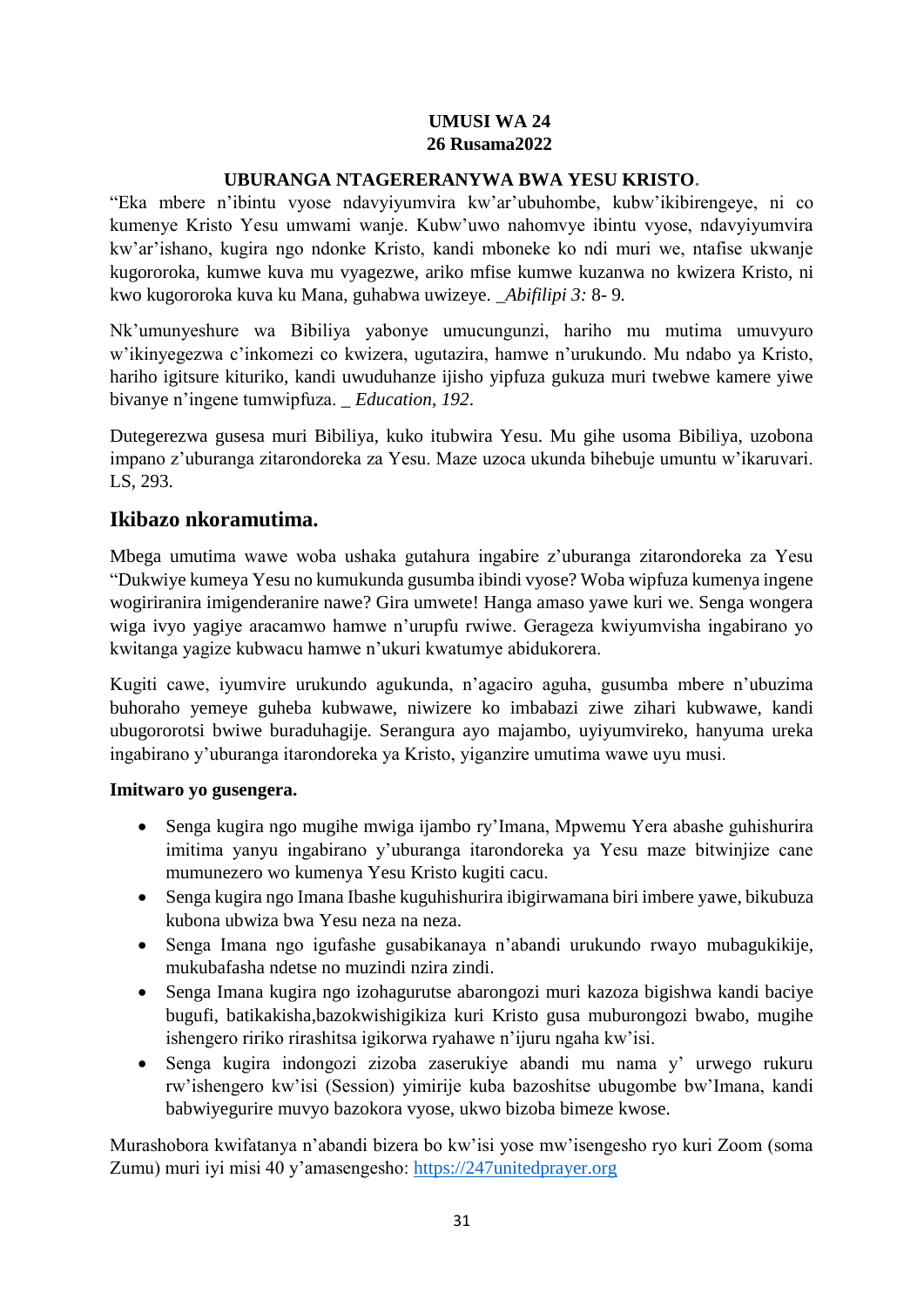#### **UMUSI WA 25 Rusama 27**

#### **IGISHINGANTAHE**

#### **"UWATANGUJE IGIKORWA CIZA MURI WEWE …"**

Vyatanzwe na Andy Im.

<span id="page-35-1"></span><span id="page-35-0"></span>Igihe nafata ingingo yo guha ubuzima bwanje Yesu ubwa mbere, nari nkiriko ndiga mumashure y'isumbuye, ivyo twahuye muvyukuri nasanze bitandukanye nivyo nari niteze guhura navyo, mugishingo c'umunezero, n'amahoro, abandi bavuga, ubuzima bwanje buri musi bwama bwuzuyemwo umubabaro hamwe no kwiheba kurenze.

Niyumva ko ntigeze mererwa neza bihagije, nageregeza kwifata naho naba hari ivyangoye gushikako, nagerageje uko nshoboye gufungura ibifungurwa bibereye, ngakora ikarashishi, nkiga ijambo ry'Imana buri musi, no kwigenza neza.

Ariko sinari bwigere nshira kur'urupimo neza kuvyo nibaza ko ari vyo nkenerwa kugira umuntu abe ari umukristo w'Umudiventiste w'Umusi w'Indwi ahagaze neza. Ivyo vyatumye nshika kundunduro ivuga ko naho nokwishimikiza ubukristo, nkava mukwiyagiriza, canke ngaheba ibiri inyuma yanje vyose, maze nkanezerererwa n'ibihimbaro vy'isi niyo ngingo nahavuye mfata.

Naciye mpitamwo ivyo vyanyuma, maze nca nibwira nti ; "Ni nagenda mubihimbaro vy'iy'isi hama nkazimira, nzoca ntegerezwa kubinezererwa neza ataco ninona munzira zose."

Narahevye ndarenza akarimbi, nirundumurira mubinereza bishoboka vy'iy'isi, nahuye navyinshi vyanteye umubabaro muburyo bwanje, bidatevye nagiye gutahura ko iy 'isi ar'ibarabara ry'urupfu rigeze k'umusozo. Maze nca nsubira kwisanga mw'irinde ryo kwihebura.

Mw'ijoro rinini, natanguye kwiyumvamwo agahinda kadasanzwe igihe nari maze kunywa ibiyayuramutwe bidasanzwe. Uko niyumva vyari biteye ubwoba cane, ariko nta buryo na bumwe bari mfise bwo kwikura mu bihe bigoye narimwo.

Nari namaze gutakaza ivyizigiro.

Niho natereza amaso ku rundi ruhande rw'icumba ndaramwo, hanyuma mbona Bibiliya mama yari yaransigiye ngaho, maze narayitoye ndasanzurura mugitabo ca Zaburi, maze ntangura gusoma.

Haciye umwanya, ntangura guhura n'ibintu vyankoze ku mutima. Ndiko ndasoma muri zaburi, umubabaro waciye utangura kumvamwo, maze nanje ntangura kuvyishiramwo ivyo nariko ndasoma kandi ndabitahura atangorane. Ndibwira nti : "Harimwo ubushobozi mw'ijambo". Ni gute agahinda natewe n'ibiyovyabwenge, gashobora guhera biciye mugusoma ijambo ry'Imana, kuri jewe vyambonekeye nk'igitangaza ntari bwigere mbona.

Icankoze k'umutima mur'iryo joro nasomyemwo Bibiliya muri Zaburi, nabonye ishusho y'Imana nk'umuntu ariho kubwanje, \_Ari muruhande rwanje ! Imana ntirajwe ishinga n'uko nogwa mumakosa maze ngo ishimishwe no kumpanira ibibi nakoze, nayibonye nk'umunyempuhwe kubana biwe, nka kurya umuvyeyi agirira impuhwe umwana wiwe (Zaburi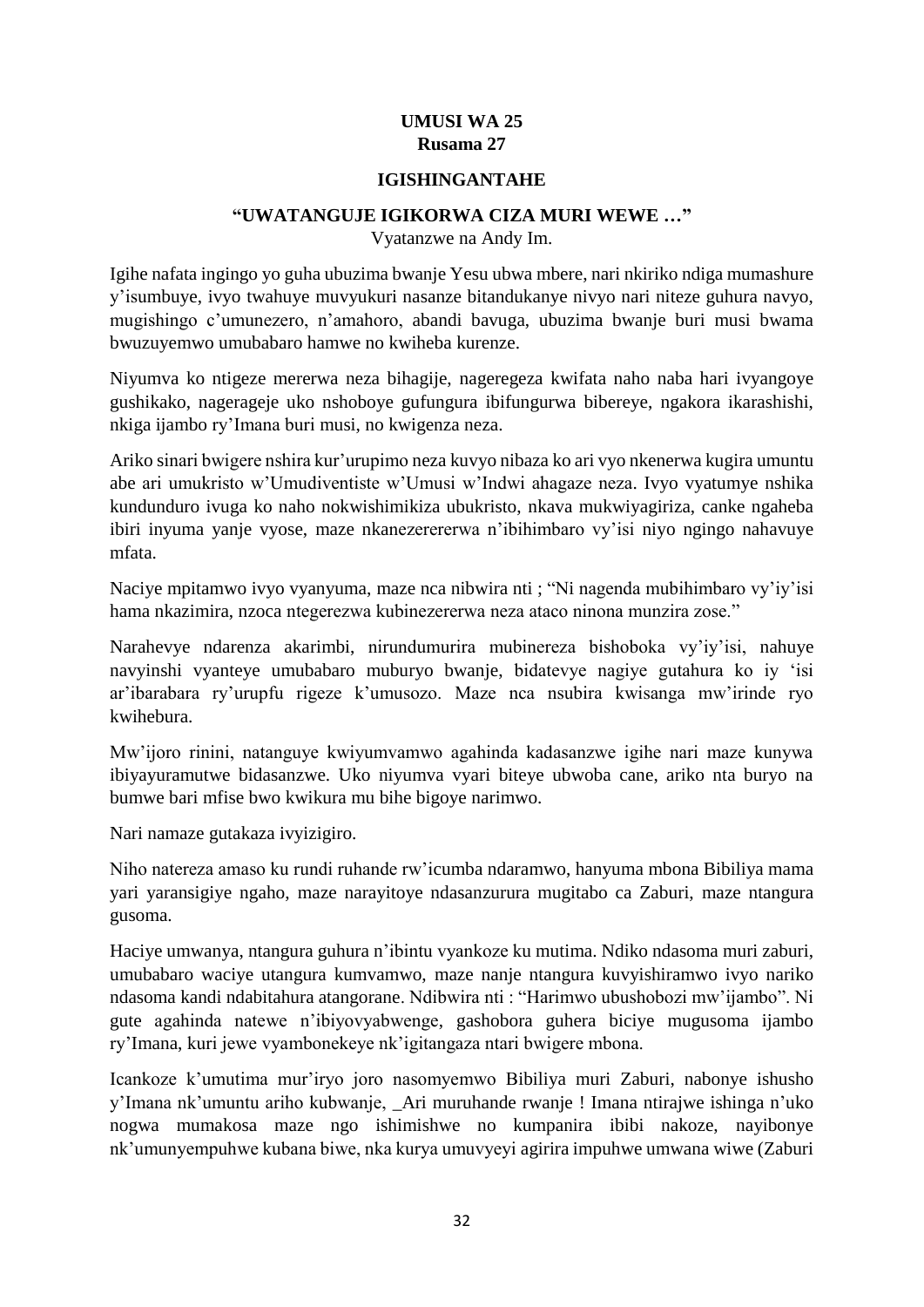103 : 13). Naciye ntahura ko Imana itari kure yanje, kandi ko ivyo nocamwo vyose canke ivyontera vyose Imana yiteguriye kuntabara. (Zaburi 139 : 1- 10)

Iryo joro ryambereye irya mbere, aho nafata umwanya wo kubona, ngasoma uwo Imana iri vy'ukuri. Kand'ico kigize ubutandukane bwinshi mw'isi. Nigute umuntu abihuza maze agasobanukirwa insiguro y'Imana biciye mu buzima yaciyemwo, bikagaragarira mw'ishusho dusanzwe tuyiziko.

Ariko, ico sico conyene gisanzwe kigira ubwaku ku buzima rukristo bw'umuntu. Narasobanukiwe kandi inyigisho ihambaye y'agakiza kaboneka bivuye ku kwizera kw'umuntu, maze akizera igikorwa c'Imana tudashobora kwikorera ubwacu, tutitaye kuvy'ubu canke ivya kazoza, ukwo vyoshobora kuba bitubabaza kwose.

Bibiliya itubwira ko indinganizo y'agakiza ar'igikorwa c'Imana muri twebwe. N'umwitwarariko wayo wo gutuma ibidakunda ibigira ibikunda, mugihe gusa tuba tuyemereye gukorera muri twebwe, ngw'ishitse igikorwa cayo ciza gihimbaye. (Abifilipi 2 : 12,13)

Igikorwa c'agakiza n'igikorwa gitwara umwanya kugira gitahurike, kuko hari ivyo usanga twarishizemwo twiyumvisha bikaba hagati nahagati y'ivyo tuzi ko biri muciyumviro eka mbere ivyo twifuza muri kubu, canke ivyo tubamwo.

Aho ushobora kuba uri hose, mu buzima ucamwo, utitaye kubiguhangayikishije, ni ngirakamaro kumenya kubwo kwizera, - ariko atari kubw'ibigumbagumba vyawe - yuko Imana ifise muminwe ivyo waciyemwo. Kandi kw'izobandanya igikorwa, ubwayo yatanguje.

Mu majambo yo mu vyanditswe "niho dushobora kuremesherezwa, yuko uwatanguje igikorwa ciza muri twe, azogisozera gushika ku musi w'umwami wacu Yesu Kristo." (Abifilipi 1 : 6)

Yesu aragutumira ngo wegurire agakiza kawe mu biganza vyiwe. Uzoba uri mubiganza vyiza niwabikora ni wizere Yesu Kristo.

### **Ikibazo nkoramutima.**

Mbega biragutera umwete kumenya ko Imana ifise kahise kawe ? Yuko iri kumwe nawe, atari umwansi wawe? Yuko itagambiriye gusa gutanguza igikorwa, ariko ko igiye no kugisozera? Ivyo idusaba nukuyemerera gusa maze tukayiyoboka ata gukebaguzwa, mugihe iriko irashitsa umugambi wayo w'agakiza.

None woba witeguye kuyegurira umutima wawe n'ubuzima bwawe uyu musi? None uzoyemerera kukubera umwami, atari kukubera gusa umucunguzi, ariko Imana kuko yitwararitse ubuzima bwawe? Woba wizera ubugororotsi bwayo, kandi ko izi neza ingene igiye gusozera igikorwa ciza yatanguje muri wewe?

### **Imitwaro yo gusengera**

- Senga kugira ngo Imana ihwamike ibinyoma vy'abansi maze ikwereke ko iri muruhande rwawe.
- Senga kugira ngo wizere ubugororotsi bukiza bwa Kristo kugira ng'ubugororotsi bwose twironderera tubukureko ivyizigiro.
- Senge kugira ngo Imana yongereze inguvu imirwi mitomito yo mw'ishengero ry'intango, kugira ngo abizera bose bashobore kuronka akaryo ko kugushingira intahe Yesu.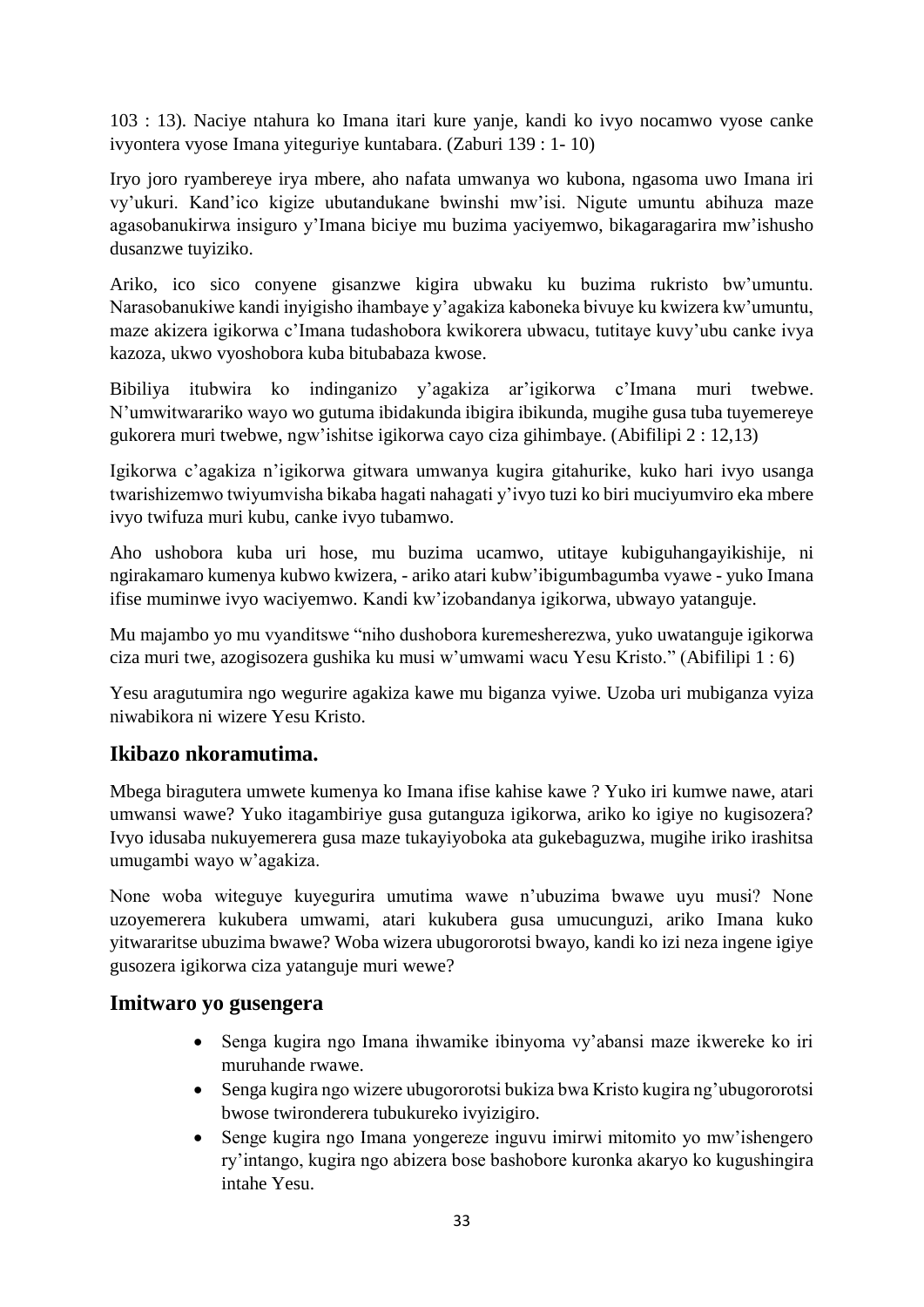- Senga kugira ngo muronke inkomezi, zo kugendera amategeko y'ubuzima, no kwirinda ariko atari kugahato, ariko kugira bibashishe ubwenge bwawe n'umushaha gukoreshwa na Mpwemu Yera.
- Sengera abantu 7 washize kurutonde, senga kugira uronke akaryo wocamwo, kugira ushobora kubashikira.

 Murashobora kwifatanya n'abandi bizera bo kw'isi yose mw'isengesho ryo kuri Zoom (soma Zumu) muri iyi misi 40 y'amasengesho: [https://247unitedprayer.org](https://247unitedprayer.org/)

#### **UMUSI WA 26 28 Rusama2022**

### **IMITWARO YO GUSENGERA KW'ISABATO.**

- <span id="page-37-1"></span><span id="page-37-0"></span> Sengera inama y'urwego rukuru rw'ishengero kw'isi yose izobera I St Louis, muri Leta ya Misuri muri Leta zunze ubumwe za Amerika. Kumagenekerezo ya (6- 11 Ruheshi ,2022)
- Sengera imiryango yasambutse hamwe n'imigenderanire mubuzima bwawe.
- Saba Imana iguhuze n'umuntu ku rusengero mur'iyi ndwi mutari bwigere muvugana, umugire umugenzi.
- Sengera abizera b'ishengero bo muri Aziya yo hagati ishira ubuseruko, na cane cane bo mu bihugu vya Irani na Isirayeli.
- Sengera ababoshwe haba muburyo bw'umubiri canke bw'impwemu. Basengere kugira ukuri kw'ijambo ry'Imana kubashe kubaha kwidegemvya.

# **UMUSI WA 27 29 Rusama 2022**

### **IMITWARO YO GUSENGERA KU WA MBERE**

- <span id="page-37-3"></span><span id="page-37-2"></span> Sengera indongozi zo muri politike z'aho muherereye; mu gisagara, mu ntara, mu gihugu, uvuge amazina nimba bishoboka.
- Sengera ibice 30 % vy'abizera b'ishengero (aha nukuva 13000 vy'abadiventiste bo muri Ikrene bariko barakurwa mu vyabo, baca mu bihe bigoye mu kwizera.
- Senga kugira ubugombe bw'Imana bubashe kuranguka mu buzima bwawe uyu musi. Sengera isango ryo guhura n'Imana.
- Sengera abantu 7 washoboye gushira kurutonde rondera ingene ubashikira kandi ubamenyeshe ko uriko urabasengera, ubabaze ico basahaka ko wobasengereko mu buzima bwabo.

Amajambo yo gushikimukirako : Amasengesho hamwe n'amasezerano.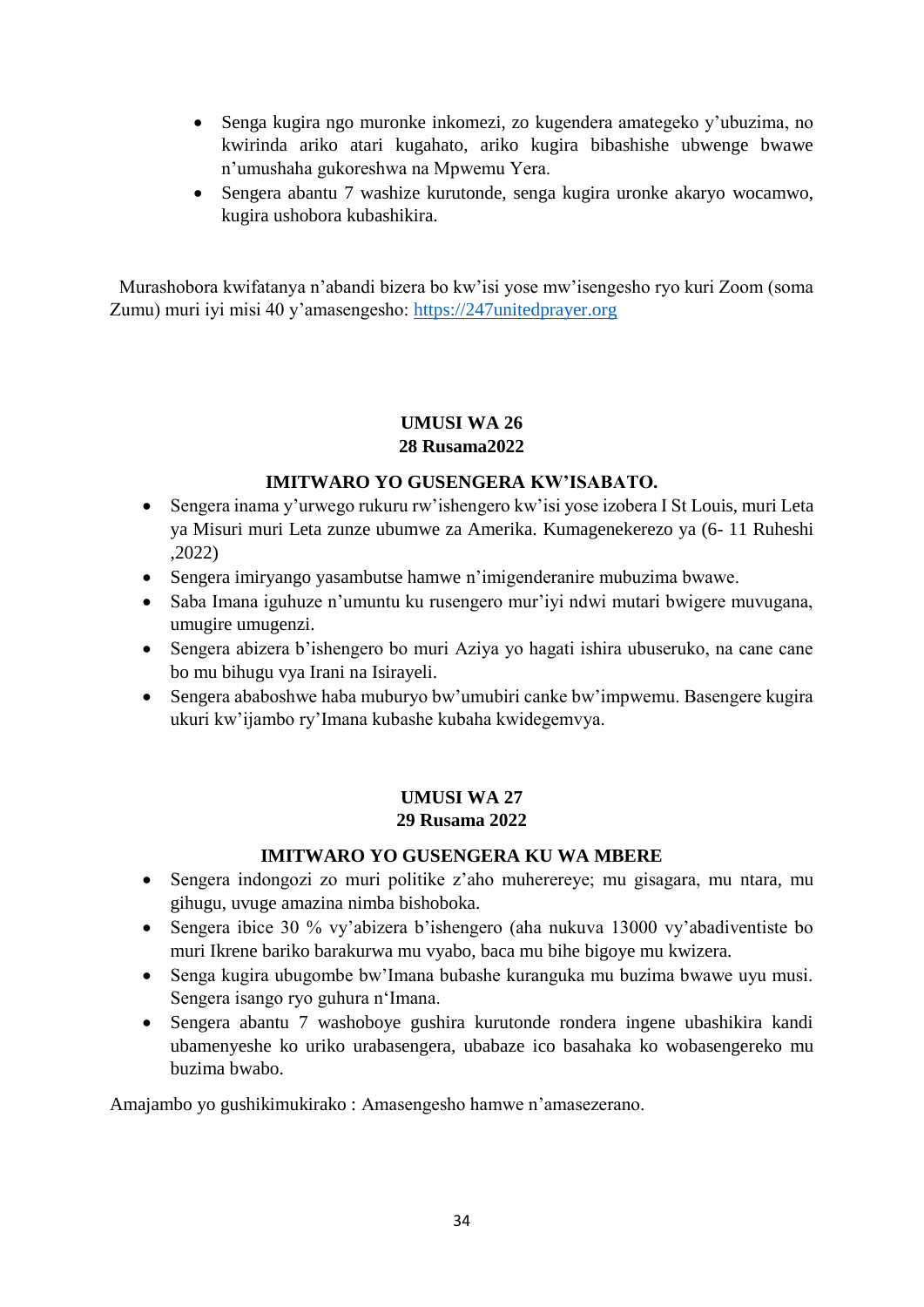#### **INDWI YA GATANU (30Rusama- 5Ruheshi2022)**

#### **UMUSI WA 28 30 Rusama 2022**

#### **"UGUSUKWA KWA MPWEMU YERA "**

<span id="page-38-2"></span><span id="page-38-1"></span><span id="page-38-0"></span>Ku musi mukuru wa pentekote mu mwaka wa 31 imbere ya Kristo, Mpwemu Yera yarasutswe ku rugero rwo hejuru kw'ishengero ry'intumwa ryariko riragomba gukura icavuyemwo abigishwa 120 ba Yesu bariko barasengera mu cumba co hejuru biyugaranye barujujwe Mpwemu Yera (Ivyakozwe n'Intumwa 2: 1,2)

Abantu bari bagize ubwoba bwo gushingira intahe Kristo, (Matayo 26: 69- 75) bahindutse intamuheba za Yesu mu kumwamamaza, (Ivyakozwe n'intumwa 2: 14-24; 4: 7- 13), hanyuma abayahudi bashika 3000 bari mu rugendo I Yeruselemu, nibo babaye umugwi wa mbere w'abakristo muri kahise- Bose bahindutse mu musi umwe. (Ivyakozwe n'Intumwa 2: 38 -41)

Iyo nkuru tuyisanga mu Vyakozwe n'Intumwa 2, ariko Ivyakozwe n' Intumwa 2 ntihari gushika hatabanje kubaho Ivyakozwe n'Intumwa 1. Hari ibintu bibiri dusabwa gushimangira dukura mu Vyakozwe n'Intumwa 1. Abigishwa bari bashize hamwe, basenga basaba Mpwemu Yera (Ivyakozwe n'Intumwa 1: 13-14), kandi baribukanya n'igikorwa ca Yesu co kwitanga mu kibanza cabo, (raba mugitabo c'Ivyakozwe n'Intumwa p .35- 36) vyabatwaye imisi cumi gusa kugira babone ivyo batahora babona munyuma, bararengewe n'urukundo rw'Imana.

Ayo niyo masezerano abiri, mugihe ishengero ritayisunze ridashobora kwitega isukwa rya Mpwemu w'Imana mu bushobozi buhambaye kugira rirangize igikorwa mur'iy'isi: Karuvari hamwe n'umubano izi nizo ngingo ntabanduka kugira hasukwe urukundo rw'Imana mu mitima yacu. (Abaroma 5: 5)

Igihe ishengero rifashe ingingo yo kwisunga urukundo n'igikorwa vya Yesu muruhande rwabo (Kaluvari) hanyuma bagashira hamwe, bakagira ubumwe, barondera isukwa rya Mpwemu Yera (mu kibano) iryo shengero rizoca rironka inkomezi zidasanzwe z'Imana zikora mugishingo cabo'

Inyuma yo gusukwa kwa Mpwemu Yera, abigishwa baciye buzura urukundo bakunda Yesu hamwe n'abo bose yapfiriye ku musaraba. Iyo mitima yabo yashobojwe n'amajambo bavuga, hamwe n'amasengesho y'urudaca bagira. Baravuga mubushobozi bwa Mpwemu Yera; maze kubera ubwo bubasha bwabakoresha, vyatumye ibihumbi vy'abantu vyakira Yesu Kristo birahinduka. (Ivyakozwe n'Intumwa p. 22)

Nigute twokworosha imitima yacu? Ntitwobishobora. Ariko Yesu we yobishobora, kandi igihe dufise Yesu muburyo bwuzuye, (Abanyefeso 3: 14- 19) urukundo rwiwe ruca rworosha imitima yacu ico gikorwa gihambaye ca Mpwemu Yera kizosubira kwigaragaza kandi mw'ishengero ivyo vyashitse bizokwongera kubaho kandi mu bubasha buhambaye. Isukwa rya Mpwemu Yera ryabaye ku musi wa pentekote yari imvura y'agatasi, rero imvura nayo y'urushana izoba irenze Mpwemu arindiriye gusa ko tumusaba twongera tumwakire. Kristo agiye gusubira guhishurwa mu kunengesera kwiwe mu bushobozi bwa Mpwemu Yera (Chist's object lessons .121)

Zirikana ko ubushobozi bw'Imana ari ntabanduka, n'uburyo ntabanduka urukundo rwa Kristo rutugaragariramwo, wewe nanje. Gutahura ivyo no kuvyakira mu mutima bica bihinduka ubushobozi buhambaye bwa Mpwemu Yera bugiye kurangiza igikorwa kw'isi. Ivyo vyarabaye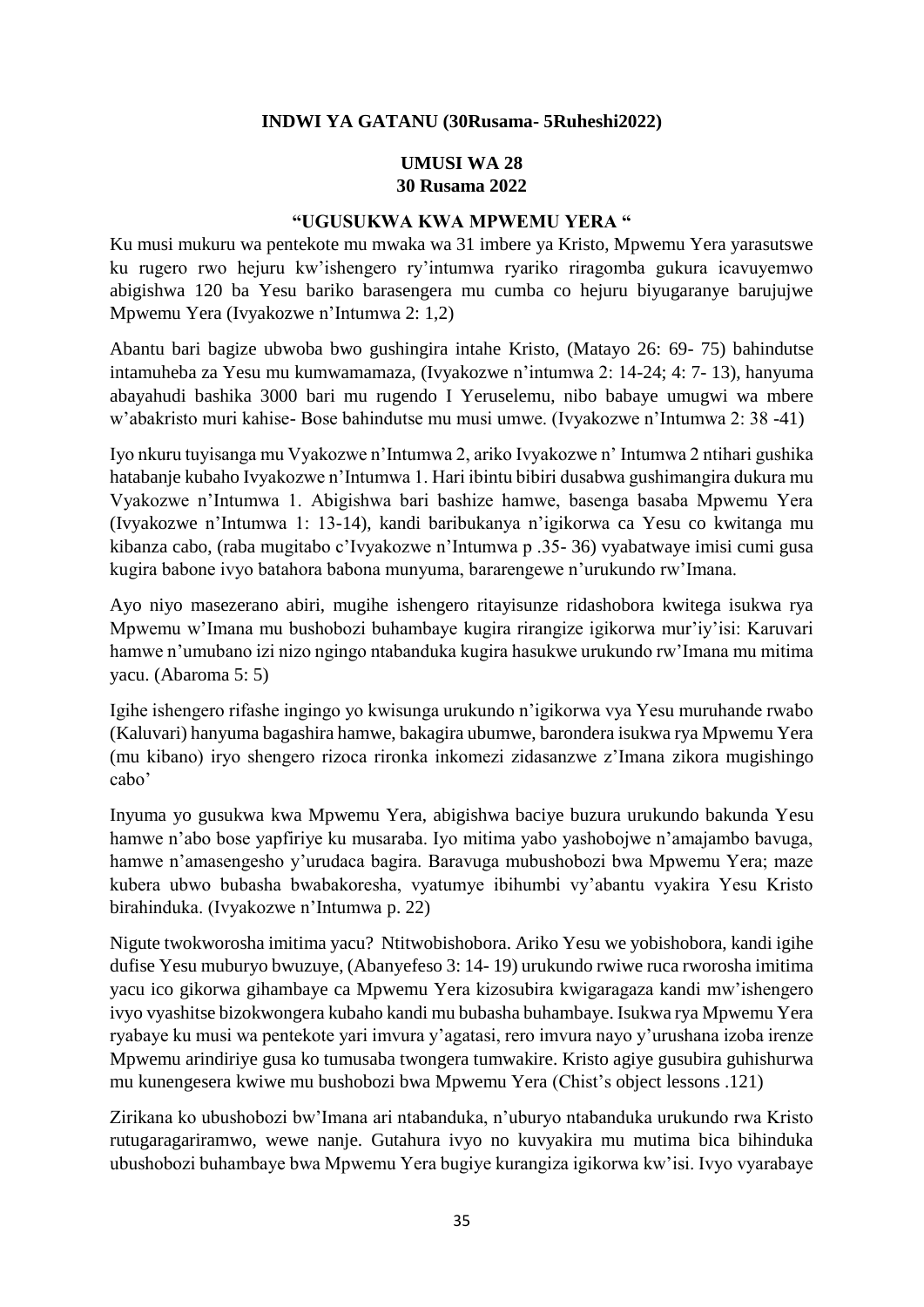mu myaka ibihumbi bibiri iheze. N'ubu bigiye kwongera kwisubiriza. Hindukiriza amaso yawe kuri Yesu Kristo.

## **Ikibazo nkoramutima.**

Mbega coba ari co cipfuzo cawe gushira mu ngiro Ivyakozwe n'Intumwa 1 bijanye n'ikibano, hamwe na Kaluvari, kugira ngo witegurire gushira mu ngiro Ivyakozwe n'Intumwa 2 hajanye n'isukwa rya Mpwemu Yera w'indengakamere? Woba warigeze kuba wumva urukundo rw'Imana rukwuzuye mu mutima, canke ukumva ubuzima bwawe ari ngirakamaro ku bandi bwabereye nk'umuyoboro ubashikanako urukundo rw'Imana, mukibano?

Inkuru nziza n'uko, Yesu anezererewe cane kukurongora, n'umuryango wawe, n'ishengero mukibano. Kuber'iki utotangura gufata umwanya udasanzwe wo gusenga uhere ubu, ugasaba Yesu kugira ngo aguhishurire neza ibanga rya Kaluvari, kugira ngo inzira ishobore kuba umuharuro, kugira ngo Mpwemu Yera ashobore gusukwa kuri wewe, no kw'ishengero?

### **Imitwaro yo gusengera**.

- Saba Imana ityorore umutima wawe, ntushobore kwanduzwa n'ivyiyumviro bipfuye hamwe n'ibigumbagumba bidakenewe.
- Senga musaba Yesu Kristo kugira ngw'abihishurire biciye mucigwa kidasanzwe co kumusaraba.
- Saba kwuzuzwa Mpwemu Yera buri musi, kugira ngo ubashe kuba uriteguriye isukwa rya Mpwemu Yera w'indengakamere.
- Senga kugira Imana idufashe nk'abantu kumenya ico bisigura kubana n'ikibano mumasengesho, n'ingene twoshiraho umugozi uduhuza kw'isi yose.
- Sengera urunani rwo kubuhinga bwa none rw'abazoba bari mu vyumba bitandukanye bariko barasenga mu minsi 40, aho bazoba bari hose, ndetse n'ikiraniro ry'urwego rukuru rw'Ishengero kw'isi yose. Urubuga amasengesho aberako: [https://247unitedprayer.org](https://247unitedprayer.org/)

 Murashobora kwifatanya n'abandi bizera bo kw'isi yose mw'isengesho ryo kuri Zoom (soma Zumu) muri iyi misi 40 y'amasengesho: [https://247unitedprayer.org](https://247unitedprayer.org/)

### **UMUSI WA 29**

#### **31Rusama2022**

#### **UMUFASHA MWERANDA.**

<span id="page-39-0"></span>Ariko jewe ndababwire ukuri, ikizogira ico kibamarira, n'uko jewe ngenda; kuko ni ntagenda, umwitsa ntazoza kuri mwebwe: ariko ninagenda nzomubarungikira. Yohana 16: 7

Mpwemu Yera niyo yari ingabirano iruta izindi Yesu yaragiye kudusabira Data kugira ngo abantu biwe bashirwe kurundi rugero rwo hejuru. Mpwemu yarigiye gutangwa nk'uwukaburira abantu mugikorwa, iyo Mpwemu ataza gusukwa n'ikimazi yarahejeje gutanga ku musaraba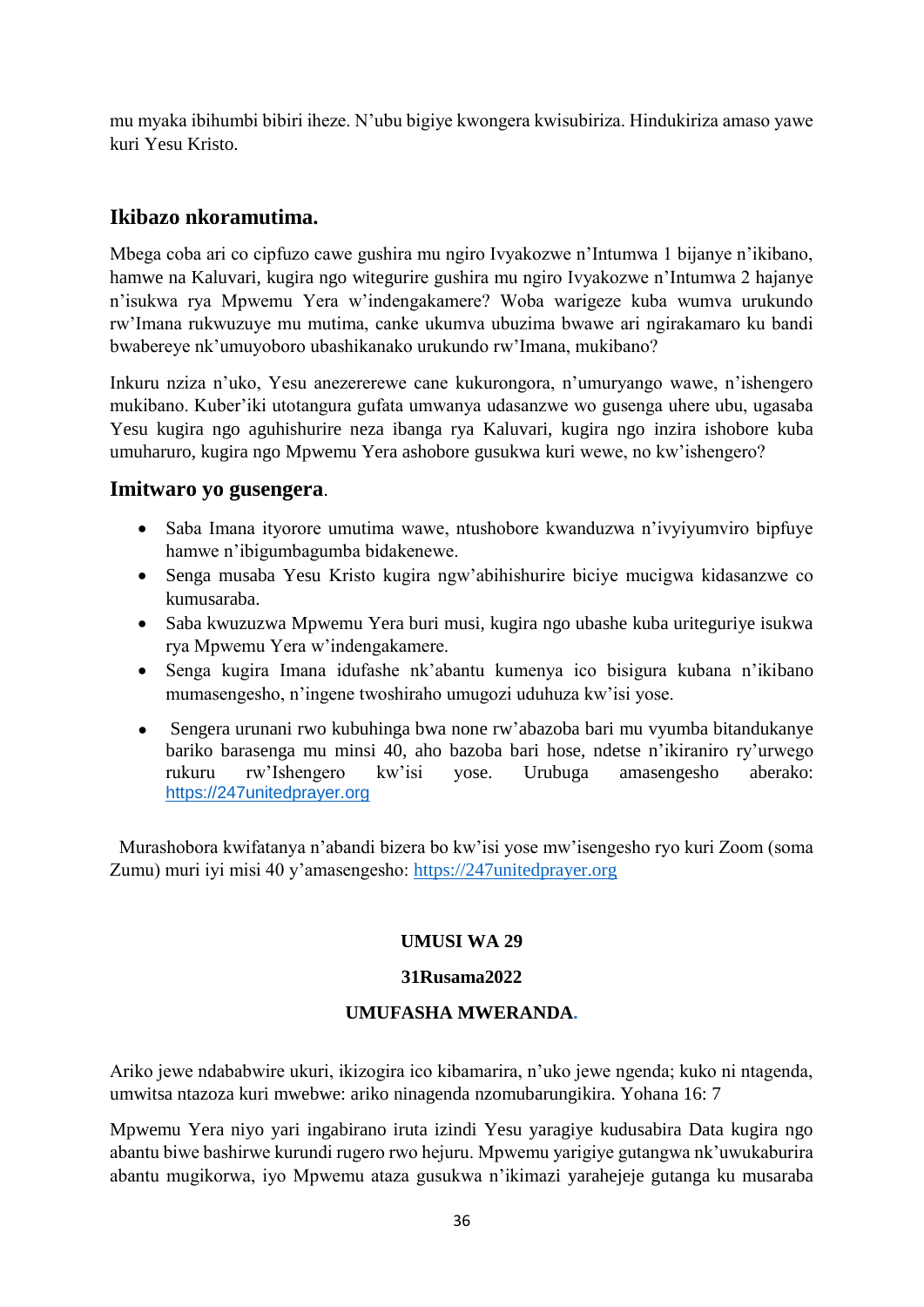vyari kuba impfa gusa,.Icaha categrezwa gutsindwa koko, habonetse ubundi bubasha budasanzwe bwigararagarije mur'umwe mubagize ubutatu bwerenda ariwe Mpwemu Yera. Ni Mpwemu ashimangira ivyo umukiza Yesu yahejeje kudukorera, ni kubw'uwo Mpwemu atuma umutima wezwa. Biciye muri Mpwemu Yera uwizeye nawe aronka amahirwe yo kuronka ubushobozi mva juru buvuye muri Kristo, Yesu yarungitse Mpwemu Yera kugira dushobora gutsinda ivyo vyose vya karonda n'ibigeragezo vya sekibi, no kugira anengesereze kamere yiwe kw'ishengero .Yesu yavuze ati kubw'uwo Mpwemu, ashobora kutweza. (Uwipfuzwa ibihe vyose,P. 671)

### **Ikibazo nkoramutima.**

Woba umaze gufata akanya ukiga ukongera ukazirikana ingabirano ntagererenywa ya Mpwemu Yera? N'umwe mubagize ubutatu bwerenda, bugize Imana, akaba yarungitswe kuri twebwe nk'ingabirano ivuye kuri Yesu. Aravuga, niwe aturongora, akatwemeza, akaturemesha, akaduhindura ndetse akatwongera inguvu, iyo twananiwe mu rugendo turimwo tuja mw'ijuru niwe adufasha kumera nk'Umukiza wacu adukunda mukugera ikirenga muciwe.

Mbega vyoba bimaze gushika ugaha ikaze Mpwemu Yera mu buzima bwawe? Woba umaze kwumva na rimwe uwo Mpwemu ariko aragusunikira gukora ivyo umukiza w'isi adushakako?

Kuber'iki mutotangura gusaba mwinginga umubatizo wa Mpwemu Yera, ha ikaze Yesu kugira ashobore kukwikoreshereza akoresheje Mpwemu, kandi ntihagire uruhande na rumwe rw'ubuzima bwawe umuhisha.

### **Imitwaro yo gusengera.**

●Senga usaba Imana igufashe, gutahura inyigisho ya Bibiliya ivuga ibijanye n'ubumana hamwe n'umubatizo wa Mpwemu kandi unatahure na kamera ya Mpwemu Yera mu bumana n'uruhara rwiwe mu gikorwa.

- Senga musaba Mpwemu Yera kugira abashikane ku ntsinzi y'akaronda nivyo vyose bikikuboheye ku caha.
- Senga kugira ube umuzezwa buzima rukristo w'umwizigirwa ku mwanya no mu kigiracumi vyawe. Nubwo ibihe vyoba bigoye, Bibiliya itubwira ko abubaha Imana, nayo izobubaha. (1 Smweli 2: 30)

● Senga musabira inama y'urwego rukuru rw'ishengero kw'isi yose izorangwe n'ubumwe mu barongozi bazoba baserukiye abandi, bazorangwe no kwubahirizanya mubibatandukanya vyose, bazorangwe no guca bugufi, hazobeho kwemera ivyashitsweko vyose naho vyoshobora kuba bitahuye n'ivyo bamwe bipifuza.

● Senga isengesho rya Yesu ryo muri Yohana 17 kugira ngo twese tube umwe, kugira hakomeze kubaho ubukwe, n'ingo z'amahoro, hamwe n'ishengero, vyose musi y'ubugombe bw'Imana.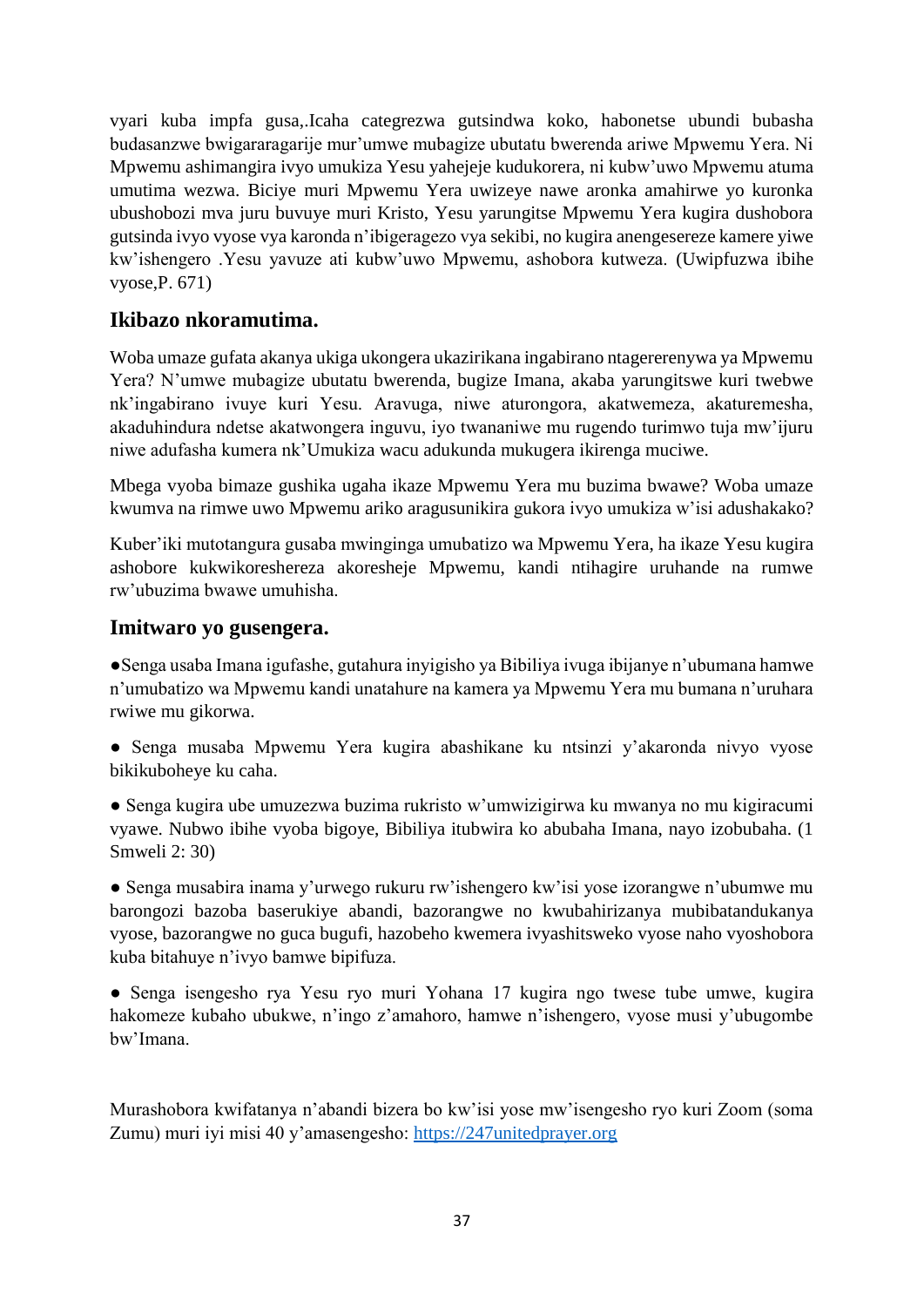#### **UMUSI WA 30 1 Ruheshi 2022**

#### **UMUHORA WO GUKIZWA**

<span id="page-41-1"></span><span id="page-41-0"></span>**"Uwo** niyaza, azohinyuza ab'isi, abemeze ivy'icaha , n'ivy'ukugororoka , nivy'amateka, ivy'icaha kuko batanyizeye , ivy'ukugororoka, kuko njakwa data , kandi namwe muzoba mutakimbona , ivy'amateka, kuk'umwami w'iy'isi yaciriwekw'iteka **.** *Yohana 16: 8- 11***.**

Isezerano rya Mpwemu Yera ntiryagenewe gusa umugwi w'abantu runaka canke ubwoko runaka bw'abantu. Yesu ubwiwe niwe yivugiye ko ubwaku bwerenda bwa Mpwemu Yera buzobana n'abamukurikiye bose gushika ku musi w'imperuka. Kuva ku musi wa pentekoti gushika uyu musi, umwitsa yaratanzwe kuri abo bose biyeguriye gukorera Kristo kugira ngo bamubere ibikoresho mugikorwa yabasigiye. Kuri abo bose bamaze kwakira Yesu nk'umucunguzi wabo, Mpwemu Yera yaje nk'umujenama, abeza, abarongora, kandi ashingira intahe Kristo. Ivyakozwe n'intumwa, P. 49

### **Ikibazo nkoramutima.**

Igice c'igikorwa ca Mpwemu Yera n'ico kwemeza umunyavyaha, ubugororotsi, hamwe n'urubanza. Izi ngingo zitatu z'igikowa ca Mpwemu Yera, zose zirabonekera mw'ihema ry'ibonaniro, n'imigigwa yaryo.

Muntangaro niho ikimazi catangirwa, (bikaba vyagereranya Kristo k'umusaraba, hamwe n'ubugororotsi bwiwe); ahera naho izo ngingo zitatu ziciye mubugororotsi bwa Kristo zarahishuwe ku meza y'imitsima itambiwe (kwiga Bibiliya), igicaniro co kwoserezako imibavu (Amasengesho), ibiterekwako matara (Mpwemu Yera mugushinga intahe).

Ivyo bintu ukw'ari bitatu vyobonekeye vyose mubuzima bwa Yesu Kristo, nk'akarorero kacu uy'umusi; hanyuma mu kibanza c'ahera cane naho hatwibutsa akamaro n'ukuri kubijanye n'urubanza, nk'uko umuherezi mukuru yinjira rimwe gusa mu mwaka, ku musi mukuru w'impongano, (bikaba vyagereranya ivyo Yesu Kristo ariko arakora mu rubanza rw'igenzura ku bwanyu)

Muyandi majambo; igikorwa ca Mpwemu Yera n'ukutorongorera mugakiza biciye mukwizera Yesu Kristo n'ivyo yadukoreye ndetse n'ubu ariko aradukorera.

None mwoba mwatahuye, akamaro n'ubwiza bw'igikorwa ca Mpwemu Yera? None uzobinezerererwa gukorana nawe, maze umureke akurongorere kuri Kristo, maze aguhindure uzosigare umeze nka Yesu mumico yawe, narirya twabonye ko turi mugihe c'urubanza rw'igenzura?

### **Imitwaro yo gusengera.**

- Senga kugira Mpwemu agire ic'akoze mubuzima bwa babantu 7 wandika amazina k'uzoza urasengera
- Senga kugira Mpwemu agire acakoze mugice cose c'ubuzima bwawe gikeneye gukira mu vya mpwemu.
- Senga kugira Mpwemu agufashe gukunda no kwubaha Imana n'ijambo ryayo.
- Senga kugira ngo mukwitanga tugira turondera inzira twocamwo ngo tubwire abandi ivya Yesu, ntidutakaze kwishimikiza kuri Yesu, kw'ijambo ryiwe, no kubugororotsi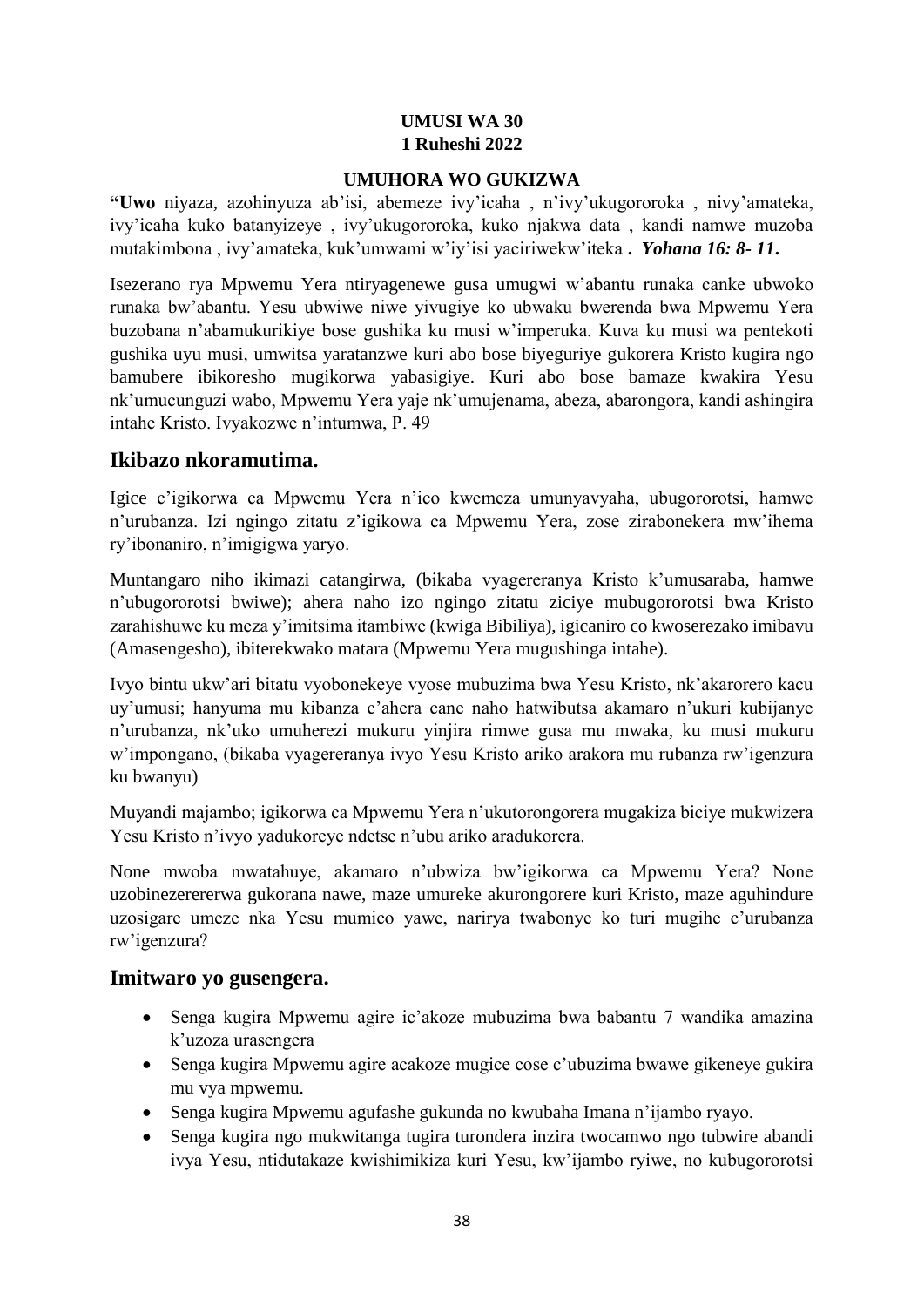bwiwe, ndetse no kubikorwa vyo mw'ihema ry'ibonaniro, no kubushobozi bwiwe bukiza mw'iyi ntambara ihambaye.

 Sengera abo bose badafise intege bananijwe n'ubuzima aho mukibano ubaye, na cane cane, impfuvyi, n'abapfakazi, n'abo bose bafashwe bugwati.

Murashobora kwifatanya n'abandi bizera bo kw'isi yose mw'isengesho ryo kuri Zoom (soma Zumu) muri iyi misi 40 y'amasengesho: [https://247unitedprayer.org](https://247unitedprayer.org/)

#### **UMUSI WA 31 2 Ruheshi2022.**

#### **KUGARAGAZA IMICO YA YESU.**

<span id="page-42-1"></span><span id="page-42-0"></span>"Arikw'ivyo Mpwemu yama n 'urukundo, umunezero, amahoro, ukwihangana, kugira neza, ingeso nziza, kuba umwizigirwa, ubugwaneza, ukwirinda : ibimeze bityo ntavyagezwe bibibuza**. Abigalatiya 5 : 22- 23** 

Iyo wakiriye Mpwemu wa Kristo impwemu yo kutikwegerako no gukorera abandi niyo ica ikuranga igakura maze igatangura kwama ivyamwa. Ubuntu bwa Mpwemu buzoca bukuza imico yawe itangure kwama ivyamwa kandi ukwizera kwawe kuzokwiyongera, maze guhinduka kwawe gutsimbatare, kandi urukundo rwawe ruzogaragarira bose, ibi vyamwa ntaho bizotakara, ahubwo bizoguma vyama, gushika mubuzima buhoraho. Chist's Object Lesson, p. 67- 68.

#### **Ikibazo nkoramutima**.

Mpwemu iturongorera kwa Yesu. Kandi uko tuguma muri Yesu, buri musi tuguma twuzuzwa Mpwemu, azokwama buri musi aturemamwo imico ibereye idukuramwo kamere yo kwikunda, aduhe ukwitanga, n'umuco w'urukundo vy'umukiza wacu. N'igikorwa co guhinduka mubuzima bwa buri musi. Ni nka kurya n'icamwa c'umwembe kidakura mw'isaha imwe, ariko birinda kugisaba igihe kirekire kugira gitangure kwama ivyamwa, rero n'igikorwa co kwezwa gifata umwanya. Ntidukwiye kugira amakenga, nitwaguma turi muri Yesu no mubwizigirwa bw'ijambo ryiwe ntakeka ko atacamwa na kimwe ca Mpwemu kizohara mubuzima bwacu.

Woba wararetse Mpwemu ngw'akuze ivyamwa muri wewe ? Ntihoba hari inzira wafashe zibuza kugura kw'ivyamwa vya Mpwemu mu buzima bwawe ? Coba ar'icipfuzo cawe kugaragaza imico ya Kristo gusumba kugeza aho abantu bazosigara babona urukundo rwa Kristo muri wewe ?

#### **Imitwaro yo gusengera.**

- Senga kugira Mpwemu akuze muri wewe ivyamwa vya Mpwemu mu mice yavyo yose.
- Senga Imana kugira ikwereke ko har'aho woba warankiye Mpwemu Yera kwagukoresha mubuzima bwawe.
- Senga usaba imbabazi namba haraho wababaje Mpwemu Yera.
- Sengera ibihumbi vy'amoko atandukanya yo mw''isi ashika ibice 69 % vyababa kw'isi batarashikirwa n'inkuru z'agakiza za Yesu, sengera inzira nshansha zotuma tubashikira.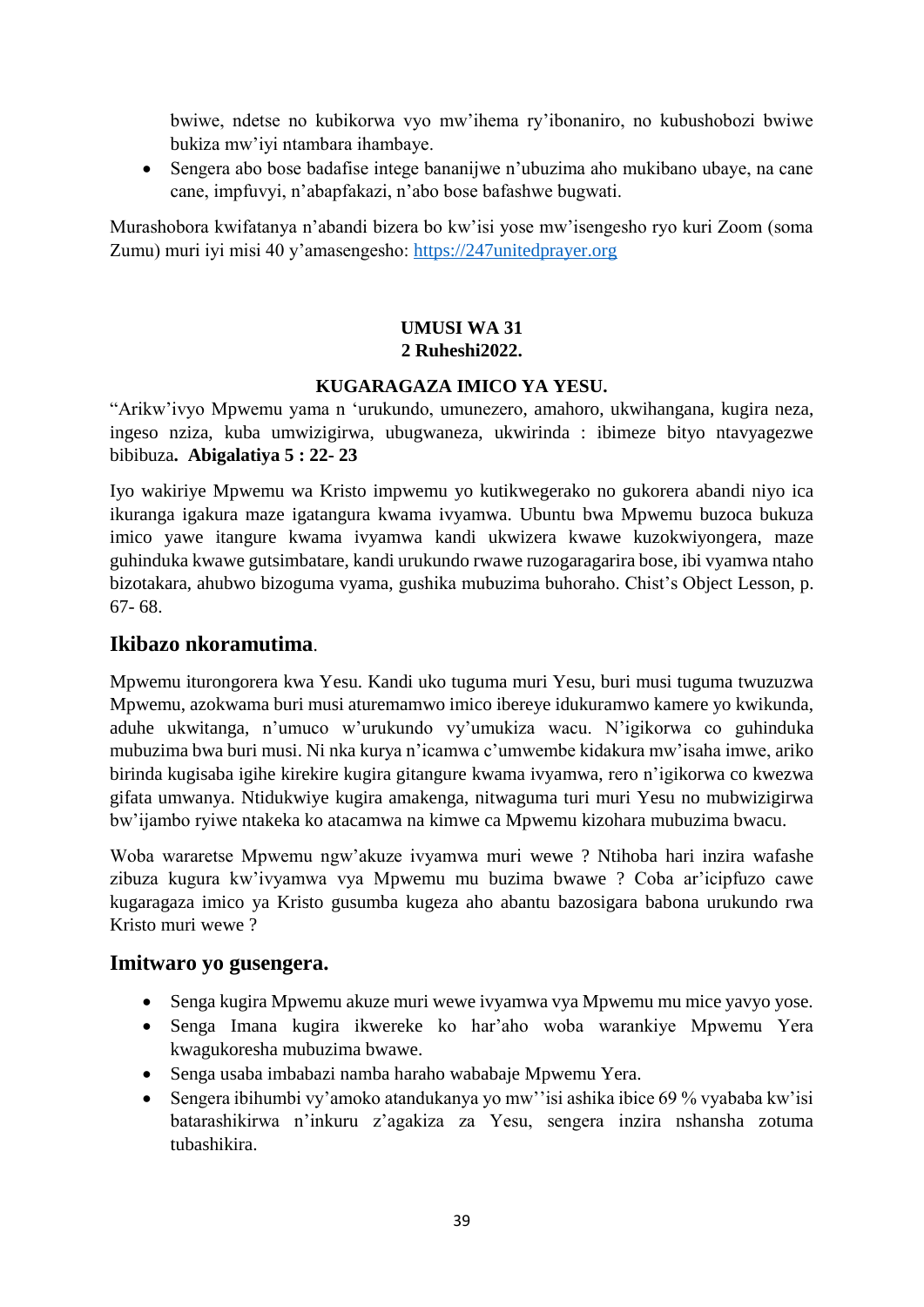Sengera utwigoro tw' ivugabutumwa ryo mubisagara mw'isi, ahariko hararangurirwa imigambi itandukanye nka : Cacutta, India, Tokyo, no mu Buyapani, aho ibikorwa vyacu biriko birahura n'ibibazo bikomeye, sengera abakozi bariko baritanga bakorera mur'ivyo bice duhejeje kubona .

<span id="page-43-0"></span>Murashobora kwifatanya n'abandi bizera bo kw'isi yose mw'isengesho ryo kuri Zoom (soma Zumu) muri iyi misi 40 y'amasengesho: [https://247unitedprayer.org](https://247unitedprayer.org/)

### **UMUSI WA 32 3 Ruheshi 2022**

#### **IGISHINGANTAHE**

#### **IYO MPWEMU YERA AHINDUYE IBINTU** Catanzwe na Don Macfferty

<span id="page-43-1"></span>Umugore afise ubwoba yegereye umugore wanje igihe kimwe dusozereye ivyigwa vy'ikangura mw'ishengero rimwe ritoya ryo muri Canada. Maze aramwegera aramubaza ati mwoshobora kuzoza kugira ikangura mw'ishengero ryanje ? Twarabuze ikangura turaryipfuza ariko twarahebuye !

Namusezeraniye nti : "Pasitori wawe azompamagare wawe, kandi Imana niyaduhamagarira kuza kw'ishengero ryawe, tuzoza." Amezi atari make yaraheze, ntacabaye twarashoboye gusengera iryo shengero. Umusi umwe, umupasitori yarampamagaye antumira kuza kuvugana n'abarongozi biwe, naragiye n'imodoka ndayicisha murubura, ndasenga mugihe nariko ndagenda. Maze ninjiye murusengero mpinda agashitsi, ndabandanya nciye mukayira katabona neza nshika mukindi cumba ndahasanga abarongozi bicaye bakoze umuzingi, badendebukiwe, barindiriye kugira ico bavuga.

Inyuma y'isengesho rito, narahamagawe ngo ntange ijambo ryanzanye. Narababwiye ivyo tumaze kubona Imana imaze gukorera muyandi mashengero n'amashuri. Nabasangije ijambo rivuga k'ububasha bw'Imana buhamagarira abantu kwihana, no kubabarira, hamwe no kubaho mubuzima bwahindutse, Uwo mugwi warumvirije mubwitonzi bwinshi n'agacerere.

"Ndabasavye namwe mumbwire ibijanye n'ishengero ryanyu,"

"Umwe artangura ati : "Murakoze cane", "Indwi y'ikangura ntishoboka ngaha", ayandi majwi araduka, "Dufise vyinshi bidufatira ntitwoshobora kuza incuro zirenze ijoro rimwe canke abiri." Tunyohwa n'imico hamwe n'ibihugu tuba tuvamwo. Sikubusa kubona turi hamwe." Mumpera umwe mubarongozi, arahaguruka avuga ko ikangura ridashobora kuba ngaho." Nariruhukije, maze nsengera mumutima, maze ndavuga nti, Imana ntakiyinanira, ishobora kubikora vyose. Maze abarongozi baraba hejuru, banshimira kubona naje, maze barangeza k'umuryango.

Ariko Imana yarakoze kur'umwe canke babiri mur'abo barongozi bar'aho. Batangura gusenga. barasenga karahava, Imana yarumvirije, Munyuma naronse ubundi butumire bwo kuza gukora ikangura, Imana yahamagaye April ( aprile) umugore wanje, nanje kujayo !

Twabasavye ko boza barama bagira amasengesho, bagakorana, kenshi gashoboka, bakivugurura, tunabakangurira gushinga imigwi mito y'indongozi. Baravyemeye. Twaraje kw'isango twahanye, twinjira mw'ishengero rinini, nibaza ko twashika nka mirongo ine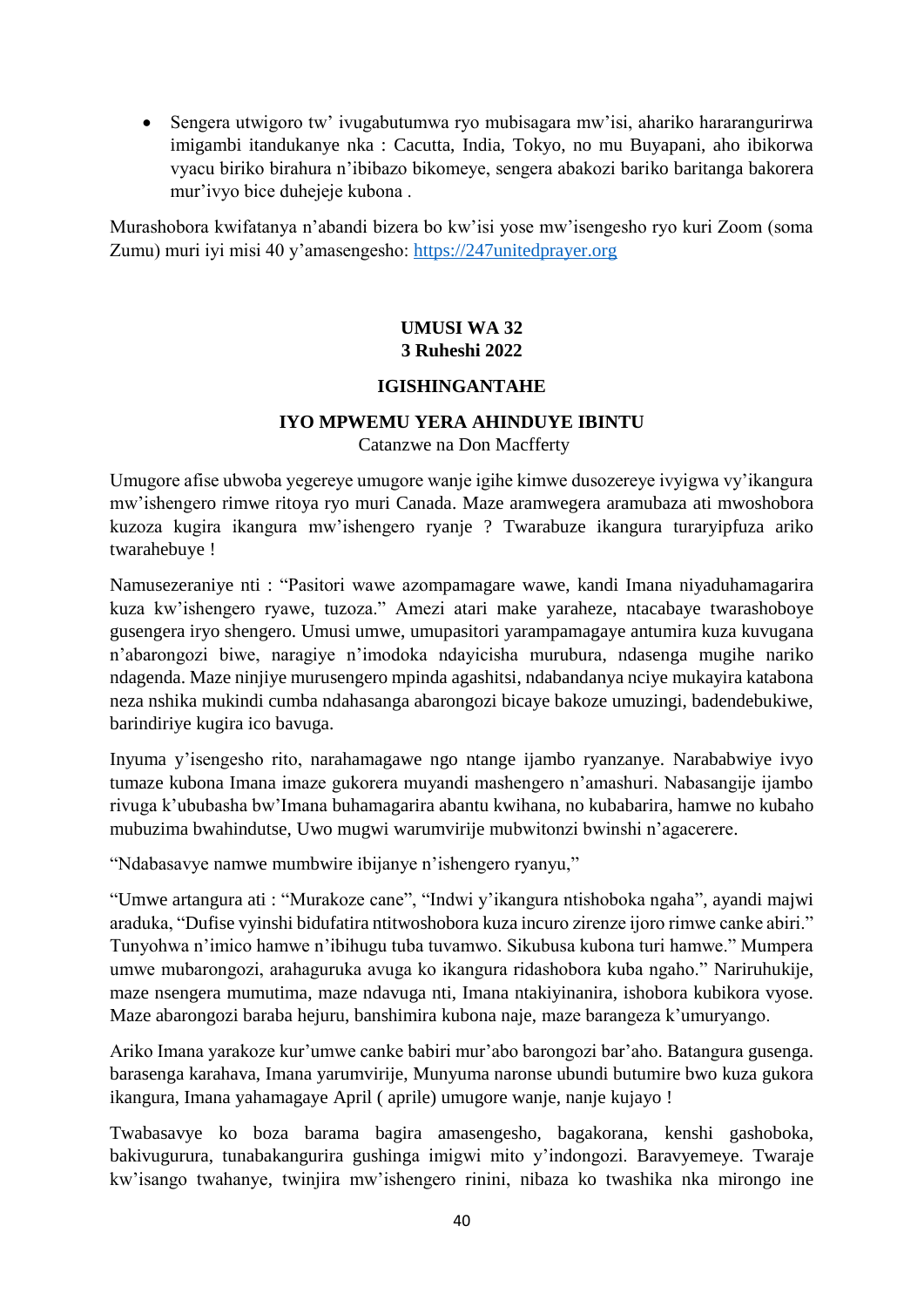umuntu yariko arakora, aroranya ibintu mur'usengero. Abantu bashika k'umunani, barashitse, benshi muri bo bari bacerewe, maze baravuga bati muvyukuri uyu ntiwari umusi mwiza wo kuza, twarasengeye hamwe, turabigisha, maze turareka ishengero risigara riririmbura.

Mw'ijambo Imana yaduhamagariye kuza no gusenga no kwigisha abantu, ubwa kabiri, Ishengero ryasezeranye kurondera abantu benshi bashoboka, mw'ijoro rimwe twasezeranye kwigamwo. Twahashitse n'ivyizigiro vyinshi, n'igishika. Nubwo bimeze gutyo, abantu batari bake baritavye, gusumba ubwa mbere. Ariko twarapfukamye turasenga twibutsa amasezerano y'Imana.

Maze agahungu kamwe gato, nokwita Dex, kari kicaye iruhande ya nyina mu muzingi twarimwo dusenga.

Kadugije ukuboko kwako, katwereka, maze karavuga gati : "nanje ndashobora kuba umurongozi w'umugwi muto ?" Karirekuye, karavuga, yari muto cane, ariko yiyumvisemwo cane iryo kangura gusumba n'abakuze twarikumwe.

Naramuremesheje nti : " Ego, birashoboka ! ", "Korana na mama wawe. Muzokorera hamwe." Yagaragaje akamwemwe gusumba na mama wiwe. Amaso yamama wiwe yagaragara nkayarimwo amosozi akeye cane, maze Imana yaranyongoreye mumutima iti : "Uwo mwana muto azobarongora."

Ijoro ryambere ry'ikangura rishitse. Dex na mama wiwe bicaye imbere mu muzingi w'intebe, maze ntanze umuhamagaro wo kwakira ikangura, barongoye umugwi wabo mw'ijambo ry'Imana no mw'isengesho. Mpwemu yera yari ngaho.

**"** Ejo kumugoroba hazoza bake", niko umwe mubari bitavye yavuze, twarabandanije igikorwa, buri musi, bake muri twebwe barasengeye buri bizera, bo mw'ishengero, boba baraje gusenga canke bataje. Twasavye Imana gukora kuri buri mutima mu rukundo n'ubushobozi bwa Mpwemu Yera, twasavye Imana gukora gusa nk'ukwo ibishaka.

Kandi buri joro ryose, abantu baraje, atari bake, abato n'abakuze baraje, abantu baritavye bakava kukazi bacambaye impuzu z'akazi kubera kwihuta. Haraje n'abantu batahora baza gusenga hari haheze igihe kirekire. Mugihe Mpwemu Yera yariko arakabakaba imitima yabo, abantu batanguye guhaguruka bagendagenda mu rusengero. Barashikiriye abantu batahora bavugana, maze baricara hamwe, barasangirira hamwe, imbere gato yuko turangiza ico gikorane. Abantu bari bafitaniye amatati bahora barabana nabi barasabanye ikigongwe. Abantu bafise imitima igumye, yarajanjagurutse, maze baronka urukundo rw'Imana, bamwe mbere ryari irya mbere.

Mpwemu Yera yariko arakora ! Imana yariko iramurika umuco mu mwiza, yegeranye abo bari barasabagiye ngo babe mu muryango w'Imana kandi. Ico nico Mpwemu akora **!**

# **Ikibazo nkoramutima.**

Amasengesho n'ikangura birajana, ibishingantahe vya kino gihe vyarabishize ahabona. Ibintu vyifashe gute mw'ishengero ryawe ? Hoba naho hakenye ikangura ? Vyoba bitegwa nuko atamasengesho ashimitse ahaba ? Imana nawe iguhamagarira gutangura gusengera ikingura aho uherereye ? Rondera uwo mwofashanya gusenga, mw'ishengero, kandi usabe Imana kubarongora mu gihe musengera abandi bantu, n'ibindi bibazo, vyumwihariko ikangura ryo mw'ishengero ryawe ry'intango ?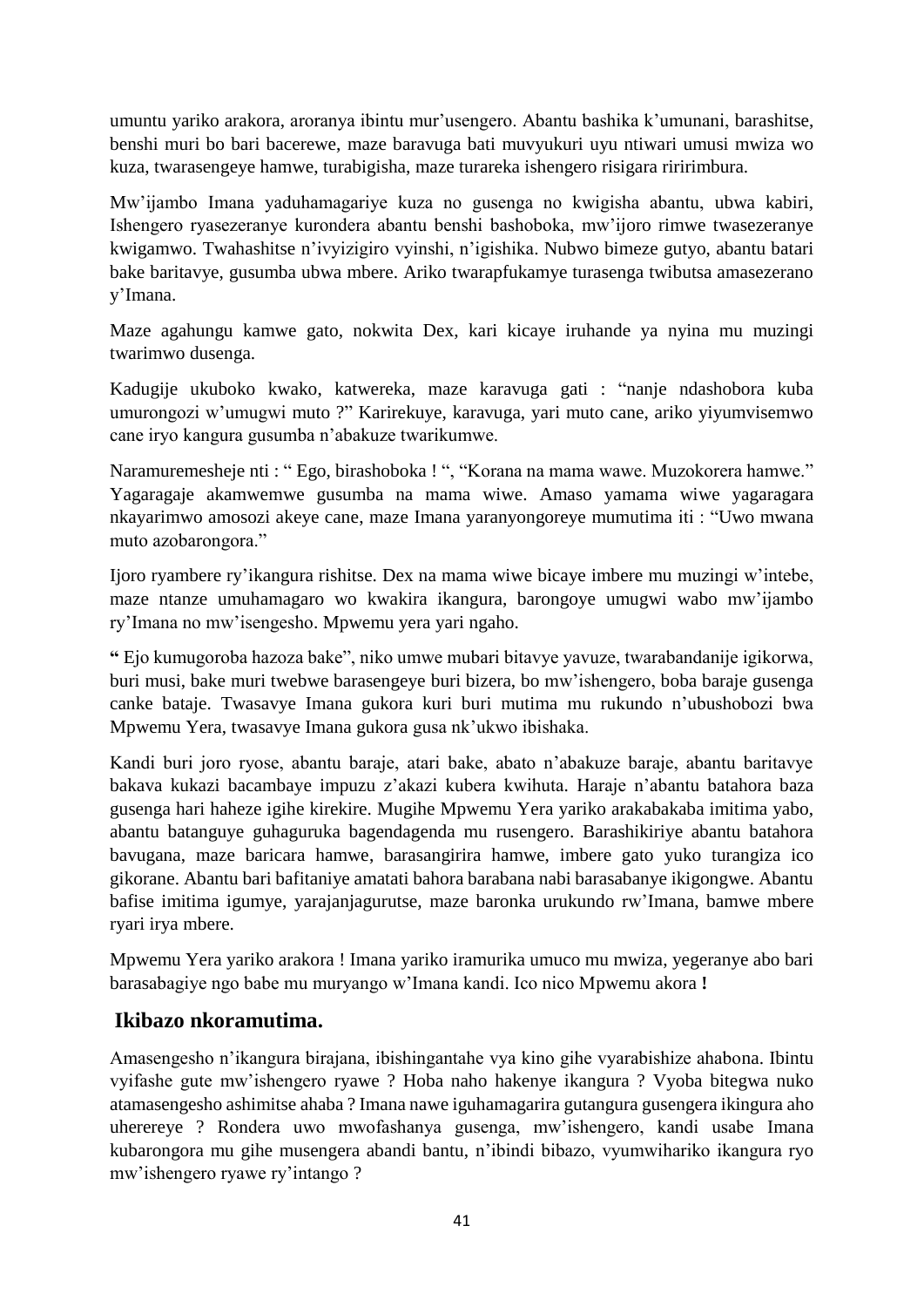### **Imitwaro yo gusengera.**

- Sengera ikangura mw'ishengero ryawe, n'abapasitori bawe, n'abakuru b'ishengero, kugira buzuzwe Mpemu Yera.
- Senga usaba Imana kugira iguhe uwo mushobora gufashanya gusenga musegera ikangura.
- Sengera Mpwemu Yera ngo asukwe kuri diviziyo yanyu, kuri Uniyoni yanyu, n'abarongozi b'ishengero ryanyu ry'intango, nkuko risanzwe rishigikira igikorwa n'uburongozi.
- Senga kugira ubashe kugenda nk'uko Mpwemu akuyoboye, naho woba ugeze aho ukwizera kwawe kunyiganyiga, nko kujabuka Yorodani. Zirikana amasezerano yo muri Ezekiyeli 36 : 25- 27 na Ezekiyeli 37, murabe ingene Imana ariyo izana ikangura ry'ukuri, amashengero n'abantu bapfuye bashobora gusubira kuba bazima kubwa Mpwemu Yera.
- Sengera ba bantu bawe 7 wandika kugapapuro.

Murashobora kwifatanya n'abandi bizera bo kw'isi yose mw'isengesho ryo kuri Zoom (soma Zumu) muri iyi misi 40 y'amasengesho: [https://247unitedprayer.org](https://247unitedprayer.org/)

### **UMUSI WA 33**

#### **4Ruheshi2022**

### **IMITWARO YO GUSENGERA KW'ISABATO**

- <span id="page-45-0"></span> Senga kugira ngo iyindi ngero ya Mpwemu Yera isukwe kubuzima bwanyu kuri iyi sabato
- Sengera abari bonyene canke bakiriko barahangana no gushirwa mukato, nko mubisagara vyo mu Bushinwa. Senga kugira ngo abizera bumve ko Yesu abari hafi, uko boba bamerewe kwose
- Sengera umurwi w'abantu batarashikirwa Imana yoshobora gushira ku mutima wawe. Sengera uburyo bwo kuvugisha uwo murwi n'uburyo bwo kubashikira mu nzira z'ibikorwa.
- Senga kugira ngo umuhamagaro « Yes'araje! Kuja mu gikorwa!" ube ikintu cihutirwa cane gusumba ibindi mu buzima bwacu bwa buri musi.
- Sengera ibikorwa vyacu vyo kumaradiyo na za Televiziyo kw'isi yose, Hope Channel, 3ABN hamwe n'izindi, kugira ngo zibandanye gukwiragiza ukuri kw'Imana gushika kure.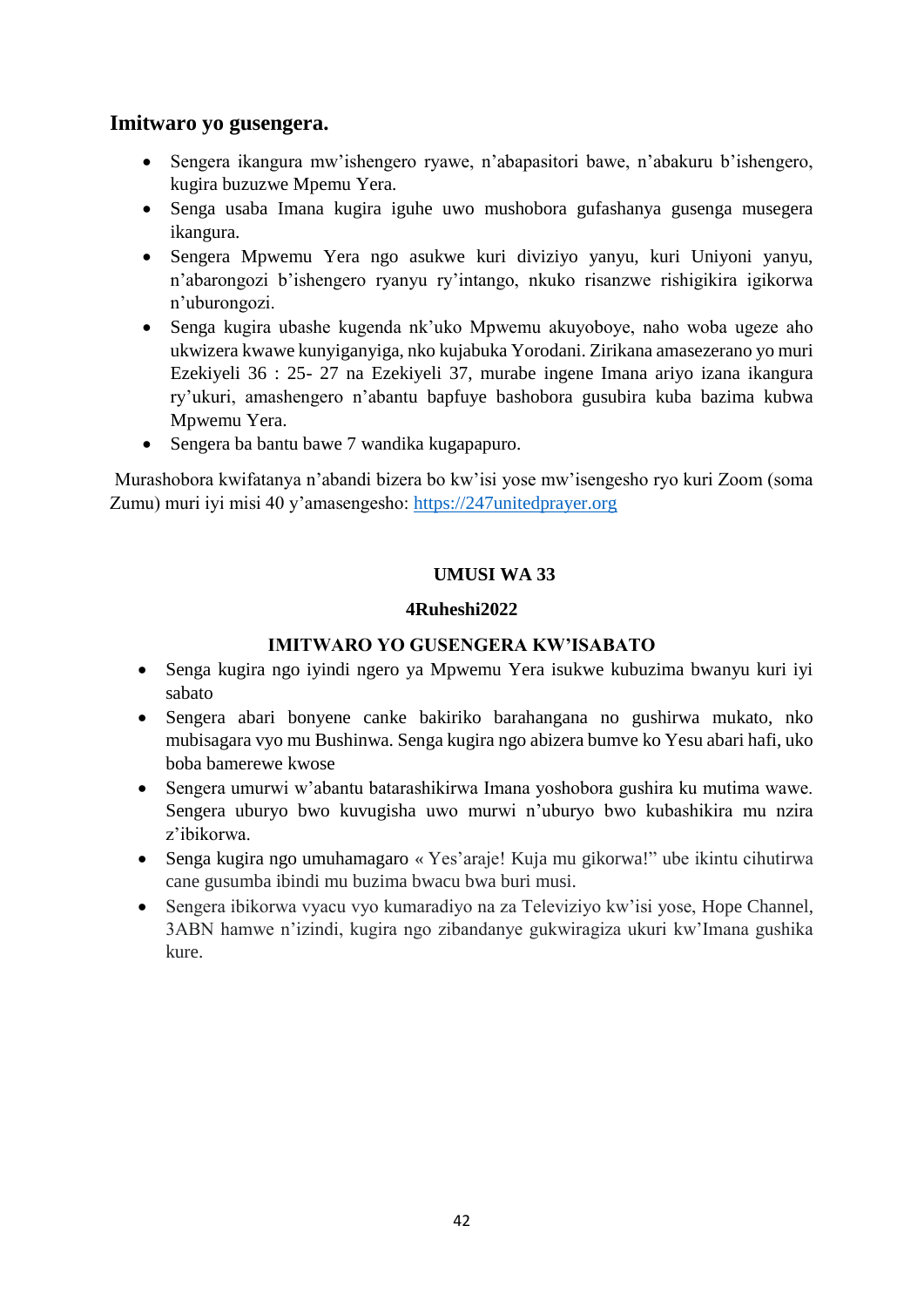#### **UMUSI WA 34 6Ruheshi 2022**

#### **IMITWARO YO GUSENGERA KU WA MBERE**

- <span id="page-46-1"></span><span id="page-46-0"></span> Sengera inama rusangi Session ya Conference Generale I St. Louis itangura uyu musi. Sengera umutekano w'ingendo kandi ngo imitima y'abitavye inama itegurwe.
- Sengera umuhezagiro udasanzwe wa Mpwemu Yera ku manama n'ingingo zizofatwa.
- Senga kugira ngo umurwi utegura ibikorwa vy'inama rusangi (Session) hamwe n'abajejwe ibikorwa bose bakorane banezerewe ku neza y'intumwa zaje mu nama.
- Sengera ikibanza kizoba kiriko kiraberamwo amasengesho aho muherereye kugira ngo abantu benshi baze gusenga
- Senga kugira ngo abarongozi ba Conference Generale baronke ubwenge buva kuri Mpwemu Yera bubafasha kumenya ingene bateza imbere igikorwa c'Ishengero ry'Imana kandi bamenye n'uburyo hotorwa abarongozi b'igihe kiri imbere.

<span id="page-46-2"></span>Murashobora kwifatanya n'abandi bizera bo kw'isi yose mw'isengesho ryo kuri Zoom muri iyi misi 40 y'amasengesho: [https://247unitedprayer.org](https://247unitedprayer.org/)

### **INDWI YA 6: 6-11Ruheshi2022 ICIVUGO: BUTUMWA BW'ABAMARAYIKA BATATU**

#### **UMUSI WA 35 6Ruheshi 2022**

#### **ISENGESHO RY'IGIHE C'IHEREZO Vyateguwe na Mark Finley**

<span id="page-46-4"></span><span id="page-46-3"></span>N'ubwo isengesho ryamye riri ku mutima w'ishengero ry'abakristo haraheze ibinjana vyinshi, akamaro karyo kirwije kabiri muri ibi bihe vy'intambara vya kahise k'isi. Satani yagomoye impwemu z'abadayimoni kugira ngo zizane ubuhendanyi, ivyago hamwe n'urupfu kuri uyu mubumbe wacu. Imana ntizigera ishikirwa giturumbuka n'ibiriko biraba. Izosuka Mpwemu wayo mu bushobozi bw'imvura y'urushana kw'Ishengero ryayo risenga. Akamo gakomeye k'umumarayika wa gatatu wo mu Vyahishuwe kazokwumvikana kuva kumpera y'isi ukageza kuyindi.

Intumwa Yohana avugako: « Hanyuma y'ivyo, mbona umumarayika amanutse avuye mw'ijuru n'ubutware buhambaye kandi isi imurikirwa n'ubwiza bwiwe. (Ivyahishuwe 18 :1) Umumarayika yamanutse avuye imbere y'ubwiza bw'Imana mu cumba c'intebe y'ubwami kandi yari afise igikorwa co kuburira abantu baba kw'isi kubigiye gushika. Igisomwa kivugako umumarayika yaje afise « afise ubutware buhambaye ». Ijambo ry'ikigiriki ryakoreshejwe mw'Isezerano rishasha mu kuvuga ubutware ni « Exousia ». Yesu akoresha iryo jambo mu butumwa bwa Matayo mu kuvuga irungikwa ry'abigishwa biwe. Muri Matayo10 :1, Yesu aha abigishwa biwe ubutware kubaganze no ku bushobozi bw'umwiza. Yabarungikanye ubushobozi mvajuru kugira ngo batsinde mu rugamba hagati y'ikibi n'iciza. Muri Matayo 28 :18, yongeye kubarungika, ariko noneho bafise « ububasha bwose mw'ijuru no mw'isi kugira ngo bagende guhindura amahanga yose abigishwa. »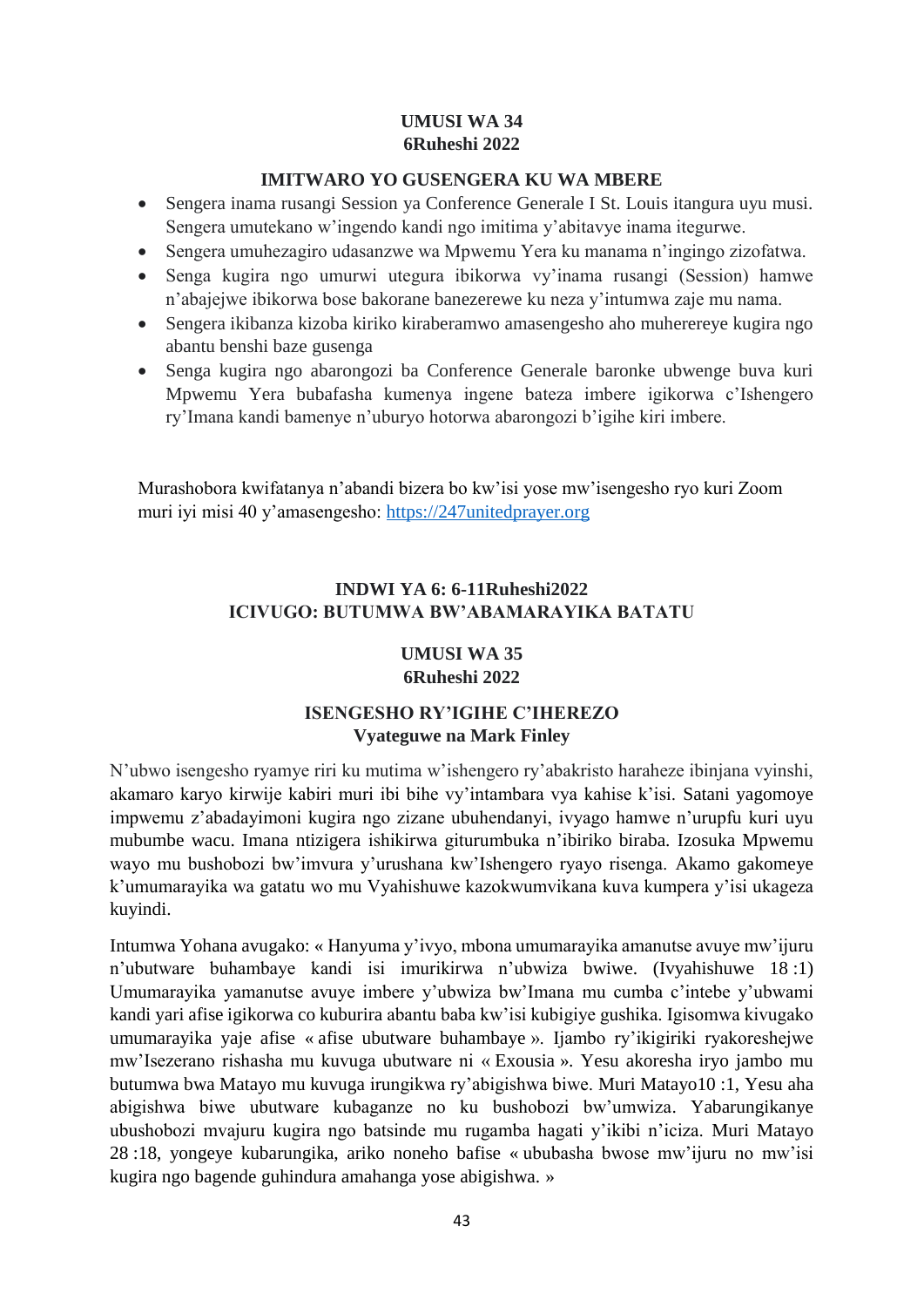Igihe abigishwa barangiza ibihe vyo gusenga mu cumba co hejuru ku mus iwa Pentekoti, basohotse bafise ububasha bwa Kristo muzima. Mu myaka mike gusa, abigishwa batangaje inkuru nziza kw'isi yose yari izwi muri ico gihe. (Abakolosayi 1 :23)

Mu gihe c'imperuka, Mpwemu Yera azosukwa kubantu basenga afise ubushobozi butigeze kuboneka. Ubutumwa bwiza buzovugwa bukwire hose mu kanya gato gushika ku mpera y'isi. Amantu ibihumbi vyinshi bazokwihana mu musi umwe. Ubuntu n'ukuri kw'Imana bizogira ubwaku bukomeye kw'isi yose.

Satani ntazokwishikana atabanje kurwana intambara yanyuma ikaze. Vuba cane tugiye kwinjira murugamba rwanyuma rukaze kurugero rutigeze kuboneka hagati y'ikibi n'iciza. Impanuro za Paulo ku Banyefeso ziratwerekeye mu buryo bukomeye natwe uyu musi « Hanyuma, bene Data muremesherezwe mu Mwami no mubushozi bwiwe bwinshi ….Kukw'abo tunigana atari ab'inyama n'amaraso, ariko tunigana n'abakuru, n'abafise ububasha, n'abaganza iyi si y'umwiza n'impwemu mbi z'ahantu ho mw'ijuru. (Abanyefeso 6 :6-12).

Turi mu ntambara nyayo hagati y'ikibi n'iciza. Ni iyahe mpanuro ya Paulo: « Muremesherezwe mu Mwami no mubushobozi bwiwe bwinshi. »

Muri iyo ntambara, Yesu niwe nkomezi zacu iyo ducitse intege. Yesu niwe muco wacu iyo turi mu mwiza. Yesu niwe ntsinzi yacu iyo turi mubigeragezo. Yesu niwe vyizigiro vyacu iyo twihebuye. Yesu niwe muneshi wacu akomeye. Intumwa Paulo atwibutsa ko "…ibirwanisho mu ntambara yacu sivyo mu buryo bw'umubiri arikw'imbere y'Imana bifise ubushobozi bwo kurimbura akarimbi." (2Korinto 10:4)

Muri Kristo, Satani n'umwansi yatsinzwe. Uko ibitero muhanganye navyo vyoba bikomeye kwose, uko ibigeragezo muriko murahura navyo vyoba bimeze kwose, uko inyitwarariko yanyu yoba iri kwose, uko ingorane muhura nazo zoba ziri kwose, mushobora guhangana na Satani mw'izina rya Yesu. Nta narimwe yigeze atsindwa mu rugamba agwana na Satani. Ni intwari mu rugamba ishingura akarimbi ka gihenomu, atsinda inkomezi z'ikibi kandi akarwanya umwansi mukibanza cacu. Kubw'isengesho, muri Yesu hari inkomezi zo gutsinda Stani buri kanya kose.

Mark Finley, umuvugabutumwa mpuzamakungu, umwanditsi n'icegera ca President wa GC.

# **Ikibazo nkoramutima**

Namba harabaye igihe ubwoko bw'Imana bwari bukeneye gusenga birushirije n'uyu musi. Tubaye mu misi ya nyuma kandi duhanganye n'ibihe vya nyuma. Satani ashaka kuzimanganya ishengero n'abarigize. Afise ubwoba ko abizera bashikirana na Yesu mu buryo bwuzuye maze bakamuhimbaza binyuze mu buzima bw'urukundo, bw'ukuri no kwitanga.

Uko ibitero vya Satani mushobora guhura navyo vyoba biri kwose, mwizigire ko Yesu azoza kubatabara.

Mwoba mukeneye ukwo kwizera gutsinda kwo mu misi y'iherezo guhagarara kudatsinzwe uko ibigeragezo vyoba biri kwose? Kuki mutomara umwanya munini kandi w'agaciro muriko murasenga muri kumwe na Yesu uyu musi mukanywa kw'isoko ry'ubugingo buhoraho,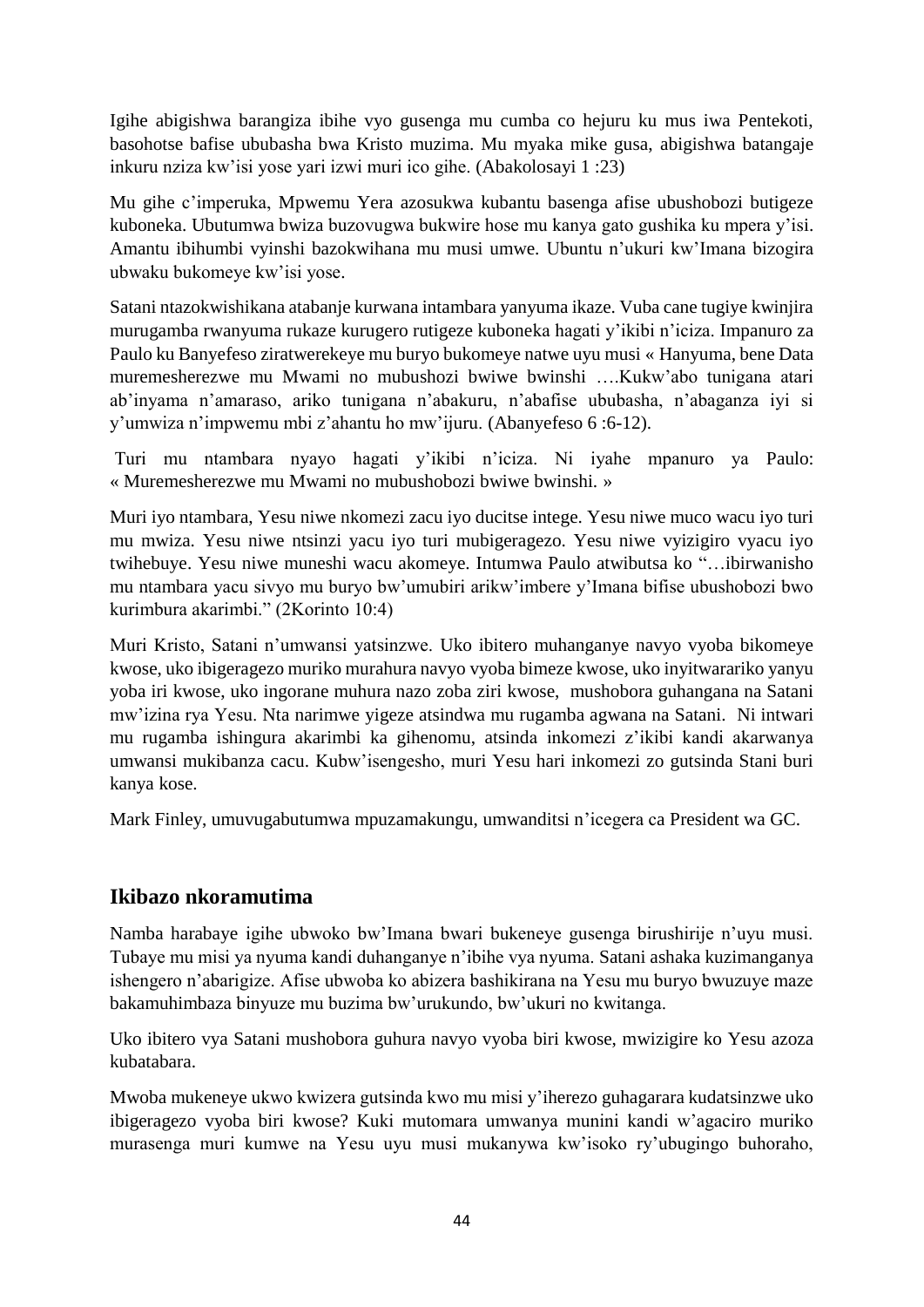ry'urukundo hamwe n'ukuri kandi mukaronka inkomezi zisabwa kugikorwa muri iyi misi ya nyuma?

### **Imitwaro yo gusengera**

- Senga kugira ngo Imana ikuze muri mwebwe ukwizera kwo mu gihe c'iherezo gukoreshwa n'urukundo.
- Senga ngo uronke inkomezi za Mpwemu, kubwo kwifatanya na Yesu mu buryo bukomeye, kugira ngo muhangane kandi mwihanganire ibitero n'ibigeragezo vya Satani.
- Senga kugira ngo Mpwemu Yera ahezagire inama z'ikoraniro rusanigi (Session ya GC) ziriko ziraba uyu musi n'ingingo nyinshi ziri bufatwe zerekeye Ishengero ku rwego rw'isi.
- Senga kugira ngo Mpwemu Yera abayobore mu matora y'abarongozi bazokwumvira baciye bugufi ijambo ry'Imana kandi bakazoteza imbere muburyo butikwegerako igikorwa c'Ishengero.
- Senga kugira ngo abantu benshi baze mumakoraniro ya session ya Conferance Generale kwumva ijambo ry'Imana n'ababikurikiranira kubuhinga babe benshi.

Murashobora kwifatanya n'abandi bizera bo kw'isi yose mw'isengesho ryo kuri Zoom muri iyi misi 40 y'amasengesho: [https://247unitedprayer.org](https://247unitedprayer.org/)

#### **UMUSI WA 36 7Ruheshi 2022**

### **UMUMARAYIKA WA MBERE**

<span id="page-48-1"></span><span id="page-48-0"></span>Maze mbona umumarayika wundi aguruka yatiriye ijuru, afise ubutumwa bwiza butazoshira bwo kubarira ababa kwisi, n'amahanga yose n'imiryango yose n'indimi zose n'amoko yose. Asemerera n'ijwi rirenga ati : » Mwubahe Imana muyihimbaze kuko igihe c'amateka yayo gishitse. Musenge iyaremye ijuru n'isi n'ikiyaga n'amasoko y'amazi » Ivyahishuwe 14 :6-7

Inshingano yo gusenga Imana ishingiye kukuba Imana ari umuremyi kandi ibiriho vyose vyakomotse kuriyo. Kandi aho hose muri Bibiliya dusabwa kuyiha icubahiro maze tukayisenga igashirwa hejuru y'ibigirwamana vy'abapagani, baca bavuga n'ikimenyamenya c'ubushobozi bwayo nk'umuremyi. *Lift Him Up, p.51*

### **Ikibazo nkoramutima**

Abadventiste b'Umusi w'Indwi bafise umuhamagaro umwe rundende kandi gihanuzi wo gutangaza mu majambo no mubikorwa ubutumwa bw'abamarayika batatukw'isi yose kugira ngo bategurire abantiu ukugaruka kwa Yesu. Ishingiro ry'ubutumwa bw'abamarayika batatu n'uko ari ubutumwa bwiza butazoshira. Inkuru nziza ko Yesu ariwe gakiza kanyu. Mukumwakirana ukwizera kuzima, muronka ugutunganywa, intsinzi ku caha n'ubugingo buhoraho.

Ubutumwa bw'umumarayika wa mbere bushobora gupfunyapfunywa muri ubu buryo : Imana n'umuremyi wanyu. Niyo mpamvu ibakunda kandi ikabashaka kandi ntibikenewe ko mwihimbaza canke ngo muhimbaze ikindi kigirwamana c'uburyo bwose. Nk'ibiremwa vyayo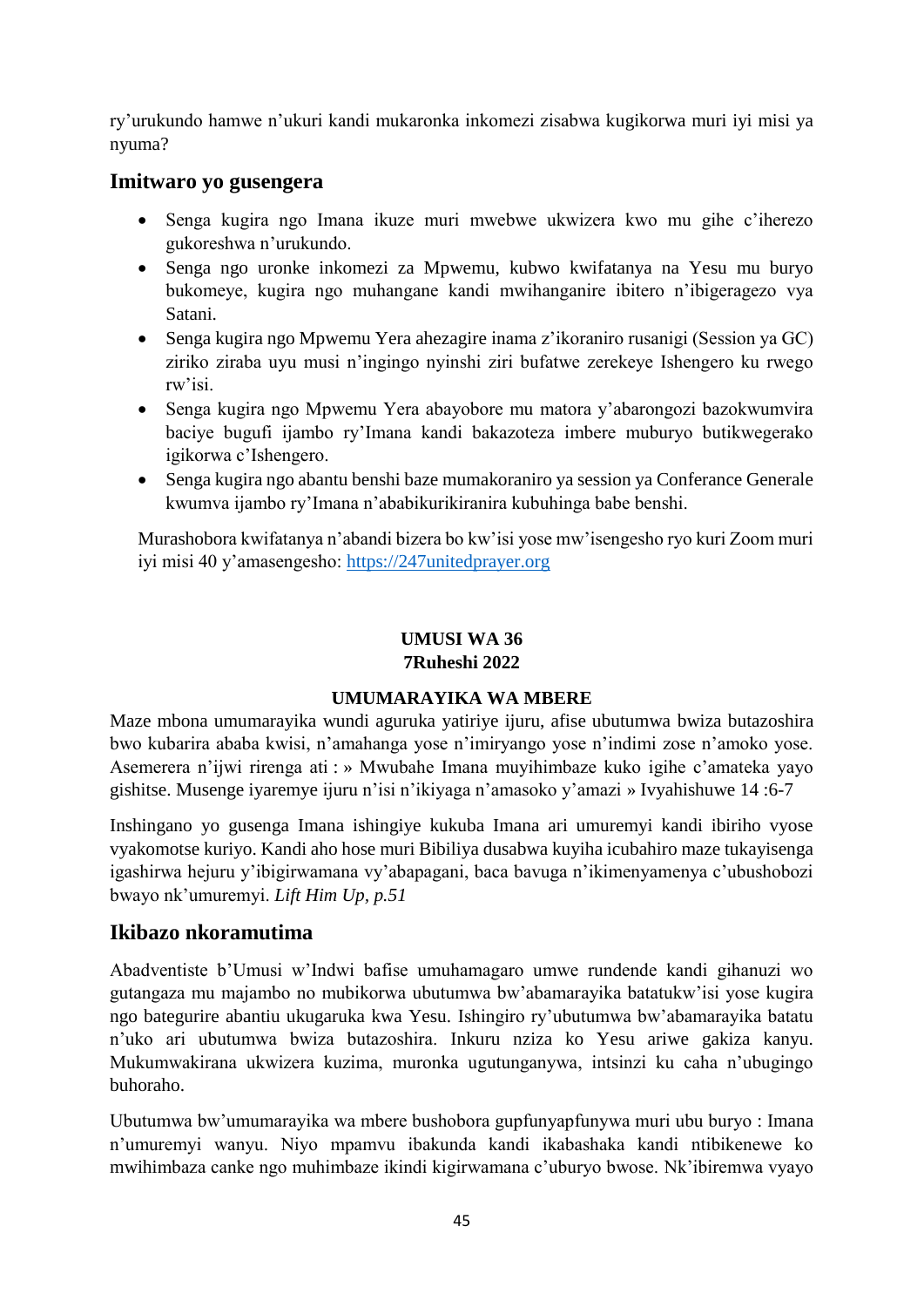kandi mukwishura ku rukundo rwayo, mushobora kugaragaza kamere yayo y'urukundo, cane cane muri iki gihe tubayeho mu gihe c'urubanza.

Mwokwemera akaranga kanyu ko mumisi ya nyuma kakaba muri Yesu maze mukamwemerera akabaho ubuzima bwiwe muri mwebwe ? Mbega murizerako iyo migenderanire yimbitse na Yesu ishobora kubaha ivyizigiro mu rubanza ?

### **Imitwaro yo gusengera**

- Senga kugira ngo Imana ihimbazwe mu buzima bwawe nk'Umuremyi n'Umucunguzi.
- Senga kugira ngo mutahure neza akaranga kanyu ko mu gihe c'iherezo muri Yesu.
- Senga kugira ngo Imana ibafashe gutahura uwo mukwiye gushiramwo ivyizigiro vyanyu ngo bibahe umutekano wose muri iki gihe c'urubanza.
- Sengera bene Data na bashiki bacu bari mu turere twamamwo intambara z'amareta n'iz'amadini.
- Senga kugira moimenye ingene mushobora gushigikira abizera muri utwo turere tw'isi.

Murashobora kwifatanya n'abandi bizera bo kw'isi yose mw'isengesho ryo kuri Zoom muri iyi misi 40 y'amasengesho: [https://247unitedprayer.org](https://247unitedprayer.org/)

#### **UMUSI WA 37 8Ruheshi 2022**

#### **UMUMARAYIKA WA KABIRI**

<span id="page-49-1"></span><span id="page-49-0"></span>Umumarayika wundi wa kabiri akurikirako ati: "Kirakomvomvotse kirakomvomvotse Babuloni, ca gisagara gihambaye cateretse amahanga yose vino niyo burake bw'ubushakanyi bwaco"- Ivyahishuwe 14:8

Imana iracafise abantu muri Babuloni; kandi imbere y'uko imanza zayo zishika, abo bizigirwa bategerezwa guhamagarwa kugira ngo ntibasangire na Babuloni ivyaha vyayo kandi ntibahabwe ku vyago vyaho." Maranatha p.171

# **Ikibazo nkoramutima**

Ubutumwa bw'umumarayika wa kabiri ni bugufi ariko buratomoye: Iyi si hamwe n'ubwoko bw'amadini bwose, amashira hamwe, ibigo, imigwi yayo yasambutse kandi y'ikinyoma yononekaye, bidatomoye kandi yuzuye ivyaha.

Inyishu imwe gusa kuri ukwo kuri kutarimwo igipfungu ni iyo guhisha ivyizigiro vyanyu mu rutare rukomeye, Umuremyi wacu, akaba n'umucunguzi w'ikiremwamuntu- Yesu. Kandi mugihe Babuloni yasenyutse, hariho abantu benshi I Babuloni bamenye ukwo kuri, bari abashakashatsi babushitse barindiriye gusa umuhamagaro w'ukuri kugira ngo bashobore gusohoka.

Kumbure mwoba mwaramaze kuva muri Babuloni, ariko mbega Babuloni yoba yarabavuyemwo? Canke hoba hakiriho uduce mu buzima bwanyu aho mushira ivyizigiro mu bushobozi bw'iyisi bwasambutse? Kuki mutoheba vyose uyu musi? Kuki mutongenda ngo mushike kure maze mukifatanya na Yesu kugira ngo muhamagare abantu bavr mur'ubwo bwato buriko buribira?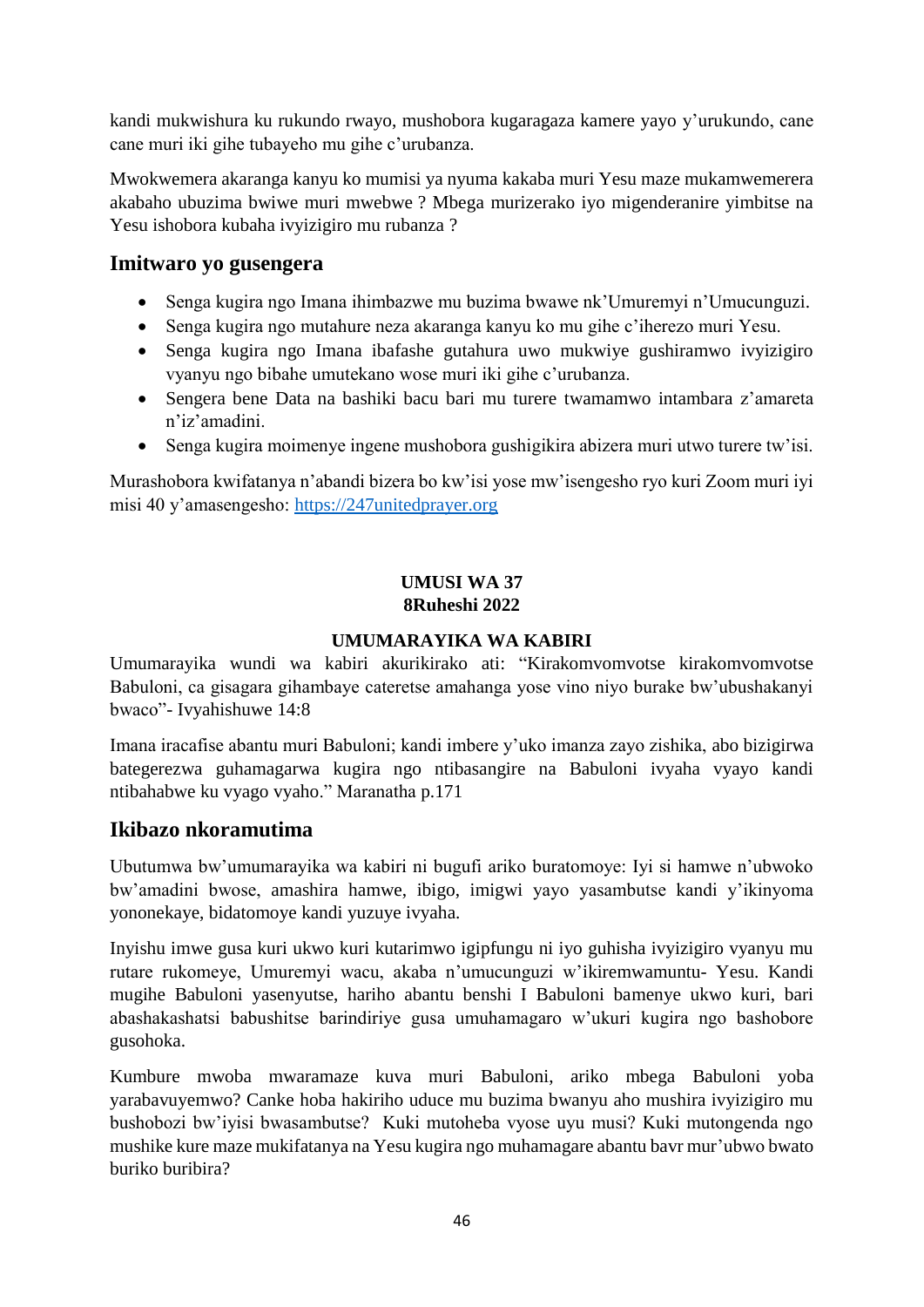### **Imitwaro yo gusengera**

- Senga ngo mutahure mu buryo bwimbitse ubutumwa bw'abamarayika batatu.
- Senga ngo Imana ikure mu mutima wawe ico cose gifitaniye isano na Babuloni kandi ibahe ubutwari bwo guhamagara abantu ngo bave mu rudubi bw'ivya mpwemu.
- Sengera inama za session ya Conferance Generale iba uyu musi kandi musengere ingingo zihambaye ziri bufatwe zerekeye ishengero kw'isi yose.
- Senga kugira ngo igisata c'urwaruko muri Conferance Generale n'igisata c'urwaruka mumashengero y'intango aho muherereye bikoreshwe kugira ngo bizane abana bacu kuri Yesu.
- Sengera tumwe mu duce tugoye cane kandi tutarashikwamwo two mw'isi. Senga kugira ngo Mpwemu w'Imana isambure ibirindiro kubw'ubushobozi bwayo buhambaye n'ibitangaza vyayo.
- Senga bishimitse usabira amazina indwi washize kurutonde. Nturambirwe!

<span id="page-50-0"></span>Murashobora kwifatanya n'abandi bizera bo kw'isi yose mw'isengesho ryo kuri Zoom muri iyi misi 40 y'amasengesho: [https://247unitedprayer.org](https://247unitedprayer.org/)

### **UMUSI WA 38 9Ruheshi 2022**

### **UMUMARAYIKA WA GATATU**

<span id="page-50-1"></span>Umumarayika wundi wa gatatu akurikira ko, avuga n'ijwi rirenga ati: "Nihagira umuntu asenga ca gikoko n'igishushanyoi caco akemera gushirwako ikimenyetso muruhanga canke mukiganza, uwo nawe azonywa kuri vino y'uburake bw'Imana yiteguye idafunguye mugakarabo k'uburake bwayo, kandi azobabarizwa n'umuriro n'amazuku imbere y'abamarayika n'imbere ya wa mwagazi. Kandi umwotsi wo kubabazwa kwabo ufunduka ibihe bitazoshira kandi ntibaruhuka ku murango no mw'ijoro abasenze ca gikoko n'igishushanyo caco n'uyo wese yemera gushirwako izina ryaco. Aho niho ukwihangana guserukira, bitondera ivyagezwe vy'Imana bafise n'ukwizera Yesu."- Ivyahishuwe 14:9-12

"Imana ibashikirije ukuboko kumwe, ukwizera, kwo gufatisha ukuboko kwayo kw'inkomezi, maze mu kundi kuboko, urukundo rwo gushikira imitima iriko irapfa. Kristo ni inzira, ukuri n'ubugingo. Mukurikire. Ntimuge nk'uko kamere yipfuza ariko mugendeshwe na Mpwemu. Mugende nk'uko yagenda. Ubugombe bw'Imana n'ukwezwa kwanyu. Igikorwa mutegerezwa gukora ni gukora ivyo uwushigikiye ubuzima bwanyu kubw'icubahiro ciwe agomba. Ni mwakora kubw'inyungu zanyu bwite, ivyo ntaco bizobamarira. Kora kubw'ineza y'abandi, kutikunda maze tukitaho guhebera vyose Imana atagufyinata, bizokwemerwa imbere y'Imana kandi izovyishura ubuntu bwayo bw'igiciro. » Temoignages Vol.2 p.170

### **Ikibazo nkoramutima**

Satani, uwatanguje urupfu, amarushwa, ukwikunda, imibabaro, icaha hamwe n'abo bose bakunda ibinyoma vyiwe bazorandurwa ku musi w'urubanza rwa nyuma, kugira ngo ubutungane n'urukundo bisubizwe itoto mw'isi n'amajuru. Abo bonyene bashira ivyizigiro vyabo mu Mucunguzi adukunda Yesu Kristo nibo bazokizwa vy'ibihe vyose kandi bahindurwe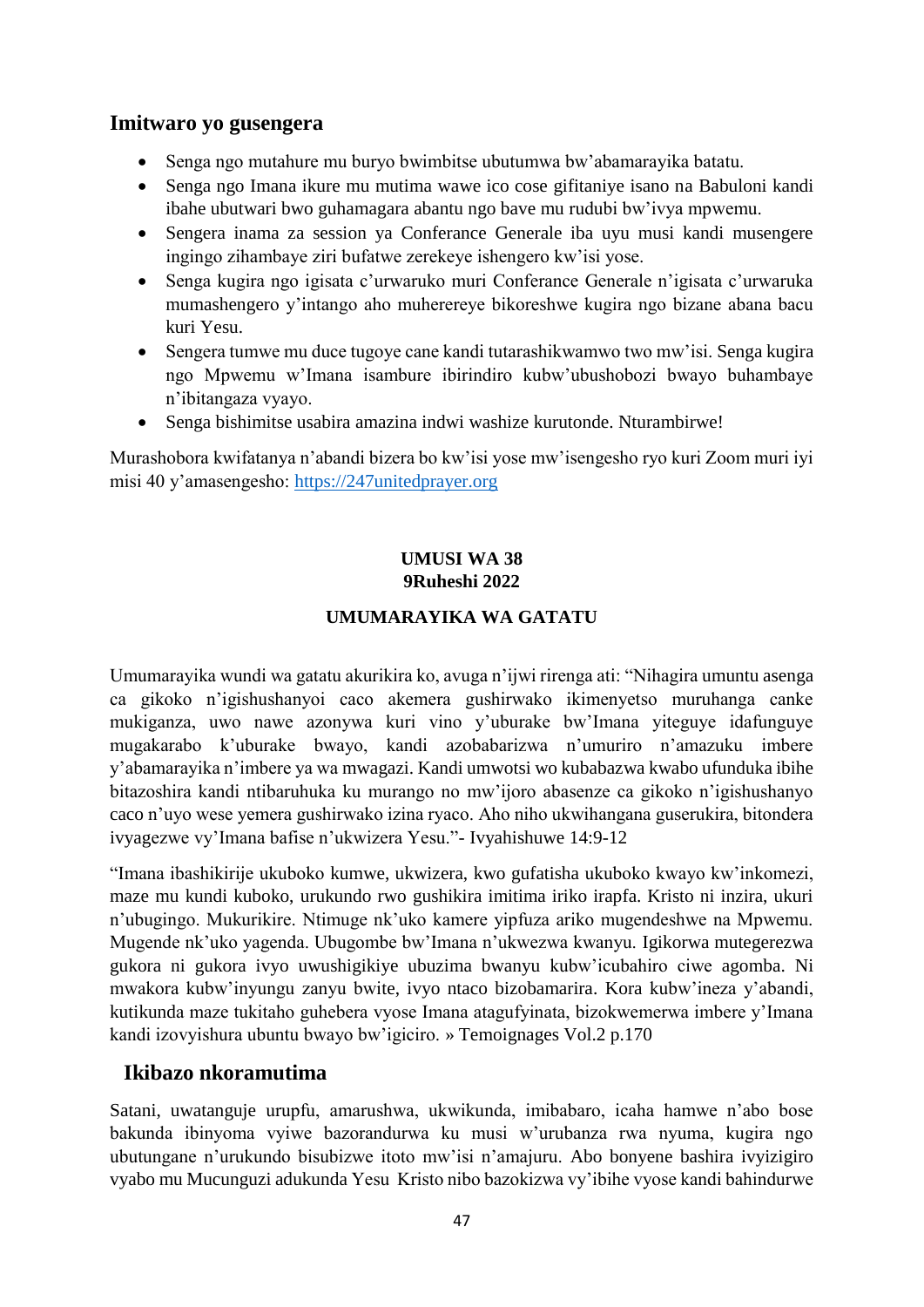ivyaremwe bishasha bigaragaza urukundo rw'Imana rutarondera inyungu. Vuba cane nta karyo ko gukiriza umutima Kristo kazoba kagisigaye.

Mbega vyoba biri mu vyifuzo vyawe uyu musi gukora ibishoboka vyose kugira ngo mushikire abo bantu bazimiye murukundo rw'Imana hamwe n'ubutumwa bwo kwihana, bw'agakiza n'ubw'urubanza? Mbega muzokayangana nk'umuserukizi wa Yesu mw'isi yuzuye umwiza? Mbega muzohagarara, mubeho, muvuge, mwiteho, muhezagire, mukunde, mugumbire akaranga kanyu k'ubuhanuzi nk'Abadvantiste b'Umusi w'Indwi? Namba naho utaraba Umudevantiste w'Umusi w'Indwi, mbega coba ari icipfuzo cawe kwifatanya n'umuhari w'Imana wo mu gihe ca nyuma, co gukurikira ijambo ry'Imana, co kubatizwa no kwiyegurira igikorwa ca Yesu kidasanzwe agutegekaniriza?

#### **Imitwaro yo gusengera**

- Senga ngo utahure ubutumwa bwa marayika wa gatatu.
- Senga ngo uronke inkomezi zo kwumvira ijambo ry'Imana uko inzira yaryo yoba iri kwose.
- Sengera umutima w'umuntu umwe, Sengera inshingano, usengere n'igikorwa.
- Senga ngo Yesu yongereze ukwizera kwawe ufise muriwe kandi akayanganire muri wewe
- Senga ushimitse kubwa ya mazina yawe indwi kandi usengere n'ababanyi bawe batarakira agakiza mubana hafi na hafi.

Murashobora kwifatanya n'abandi bizera bo kw'isi yose mw'isengesho ryo kuri Zoom muri iyi misi 40 y'amasengesho: [https://247unitedprayer.org](https://247unitedprayer.org/)

#### **UMUSI WA 39 10Ruheshi 2022**

### <span id="page-51-2"></span><span id="page-51-1"></span><span id="page-51-0"></span>**IGISHINGANTAHE: UBUTUMWA BWIZA BUTAZOSHIRA BWARAHINDUYE UBUZIMA BWA BILL! CATANZWE NA DAN SERNS**

Inyuma y'igihe gito nimutse mu gace gashasha, jewe n'umugore wanje twamenyeko mw'ijoro bavuza urwamo rwinshi cane. Twaramaze igihe twidogera ababanyi bacu imbere y'uko twafashe ingongo ko dutegerezwa kubasengera. Ntanamazina yabo twari tuzi ariko ntivyatubujije kugira urutonde tuzosengera. Twasengeye "ababanyi b'ubwato bunini", yari afise ubwato bwagutse yari yahagaritse mu nzira bahora banyuramwo. Twarasengeye "ababanyi basezerana", basezeranye gusumba abandi. Twasengeye « umugabo w'imbwa zibiri », yama aza imisi yose iwacu ku mugoroba, ahamagara imbwa ziwe akazikwega vuba vuba nazo zidashaka.

Iyo musenze Yesu mu buryo bwamaho musengera abantu kumara amayinga runaka, ashira mumutima wanyu icifuzo co kubakorera ikindi kintu kugira ngo mubafashe. Twarabiyazeko hanyuma dufata ingingo yo gutangura umurwi wo kwiga Bibiliya mu rugo kuwa gatatu wa Bibiliya ku mugoroba. Twarasanze abantu dufise kurutonde rw'amasengesho turabatumira. Twaranahaye ubutumire iyindi miryango yo mukibano. Hanyuma dutumirira abantu bamwe mubo dusangiye kwizera kugira ngo bazoze kwifatanya natwe.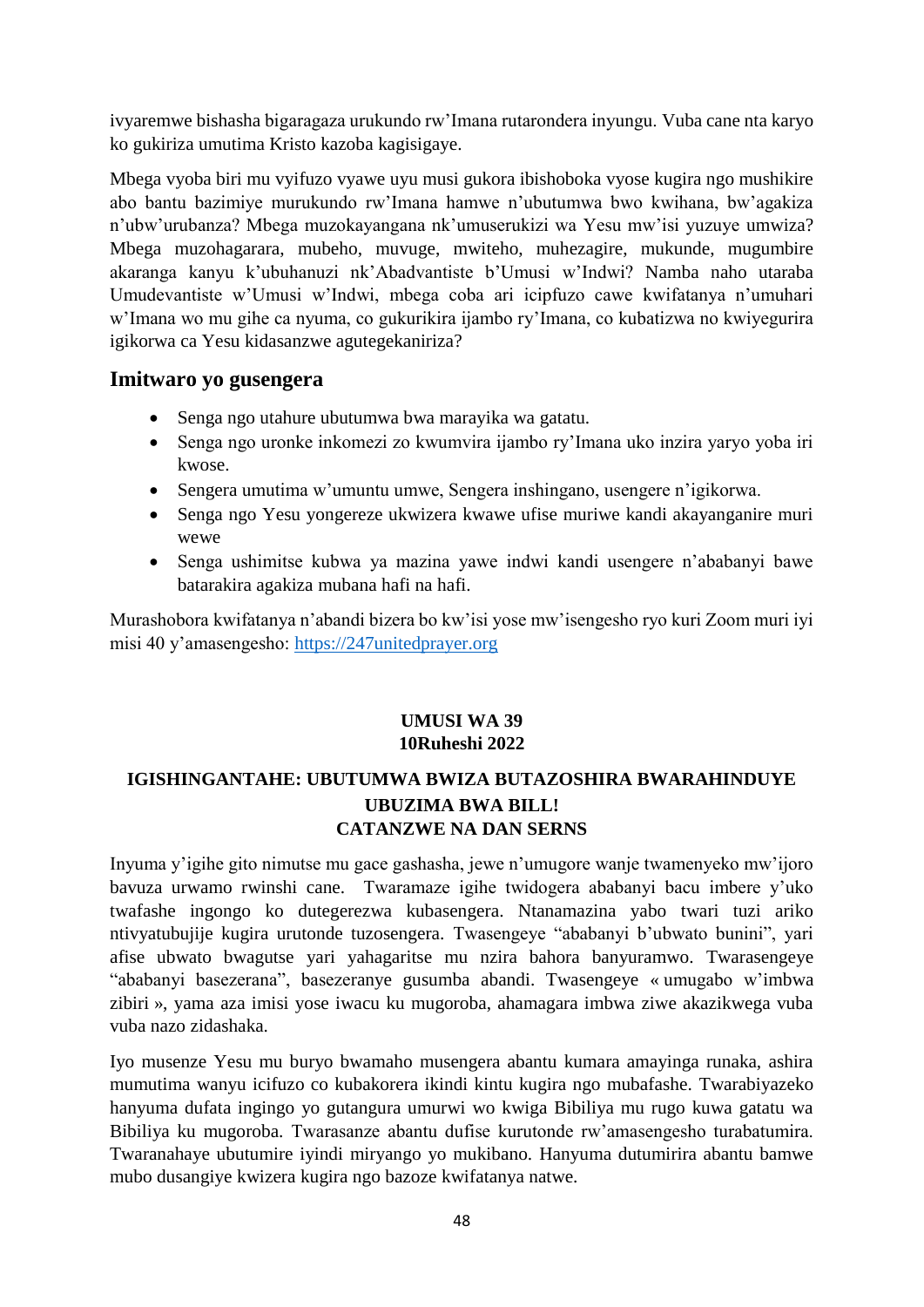Umugoroba wa mbere, twaronse abashitsi batandatu mu rugo iwacu: batanu bo kw'ishengero ryacu hamwe na wamugabo w'imbwa zibiri ». Twahavuye tumenyako yitwa Bill, ko afise imyaka mirongo itandatu n'itanu kandi ko yari yegereje kuja mukaruhuko k'izabukuru. Bill nta bintu vyinshi yavuze muri iyo saha ya mbere twamaze turi kumwe, kandi igihe yri ashikiriwe ngo abe ariwe asoma Bibiliya, yaravuze ati: « Rengana ». Ariko kumpera, yaradushimiye cane kandi ku ndwi yakurikiye yaragarutse. No kuyindi ndwi yakurikiye yaragarutse no ku ndwi ya gatatu hoho nta wundi muntu yaje atari Bill wenyene.

Kuberako ntawundi muntu yari yaje, yatanguye kutubaza ibibazo. Ikibazo ciwe ca mbere cari iki ngo: « Mundongozi zacu zo kwiga Bibiliya, harimwo ibiharuro bitandukanywa n'utuburungu tubiri. Ivyo bishaka kuvuga iki? » Kari akaryo keza ko gufasha Bill kwiga gusoma no gukoresha Bibiliya. Yarabishima cane rwose.

Indwi igira kane, bose baragarutse na Bill. Icigwa cari gishingiye kubutumwa bwiza butazoshira bwo mu vyahishuriwe Yohana 14. Twasomye ingene twes turi abanyavyaha kandi ko tubereye gupfa, ariko Yesu yaraje arabaho maze arapfa kugira ngo arihe ivyaha vyacu. Twarasabikanije ingene, mu gihe twatuye ivyaha vyacu tugashira ivyizigiro vyacu muri we turonka ubugingo budashira. Hanyuma, twarasabikanije ingene Yesu aduha intsinzi mu ntambara zacu n'ingene ategura kazoza kadasanzwe kuri umwe wese muri twebwe.

Icigwa giheze, natumiriye buri muntu mu gihe yoba abishaka kuvuga ngo: "Yesu ndashaka ko uba uwujejwe agace kose k'ubuzima bwanje." Iryo joro, Bill yatumiriye Yesu kuba Umwami n'Umucunguzi wiwe. Vyari bindenze! Nashobora kwiyumvira Yesu mw'ijuru abwira Marayika Gaburiyeli ati: « Ni mutangure iyindi nzu! Hariho uwundi muntu yanyemeye kandi ndamuhaye kwumva amahoro atari yarigeze yiyumvamwo hambere. Nzomuhindura kandi umusi umwe nzomuzana iwanje mu nzu yanje aho azoba tuzobana ibihe vyose.

Haheze indwi nkeya twaronse amakuru avuga ko Bill yapfuye yishwe n'ingwara y'umutima mu gihe yari kumwe n'umwuzukuru wiwe. Umugore wa Bill yadusavye ko ari twebwe twoyobora ibirori vyo kumushingura. Mu gihe twariko turitegurira ivyo bikorwa vy'amaziko bibabaje kandi bitari vyitezwe, umugore wiwe Sharon yatubwiye ati: « Bill yarakunda ivyigwa vya Bibiliya vy'iwanyu vya buri ndwi. Ntiyari yarigeze atunga Bibiliya imbere y'uko mutangura kwigana nawe. Ariko vyarahinduye ubuzima bwiwe. »

Inkuru y'ubuzima bwa Bill iraheze, ariko nizera ko azoba mu bambere bazokwikangura bakaduga mu bicu gusanganira Yesu igihe Yesu azogaruka. Kandi turindiranye ici cizigiro!

Uwo Yesu nyene yahinduye ubuzima bwa Bill ashobora guhindura uwo ariwe wese! Inkuru yacu ihambaye, izwi kandi mw'izina ry' « Ubutumwa bwiza butazoshira » (Ivyahishuwe 14 :6), izovugwa kw'isi yose imbere y'uko Yesu agaruka. (Matayo 24 :14) Tugire ubutwari mu gusabikanya n'abandi iyi nkuru nziza tugifise akaryo ko kubikora. Ntitubandanye kwinyegeza inyuma y'inzugi zugaye canke bakabandanya gutanga ubutumwa buhotaguye butayoborera abantu kubirenge vy'umusaraba. Ubwo butumwa bwiza bwo mubutumwa bw'abamarayika batatu bufise ubushobozi bwo guhindura ubuzima bwacu bwose. Tubibwirane! Yesu araje vuba!

# **Ikibazo nkoramutima**

Mbega ntibitangaje kubona ibishoboka iyo dutanguye gusengera abandi, hanyuma tukabakorera tuyobowe n'Imana? Ntawomenya, mushobora kuba muri akaryo ka nyuma ku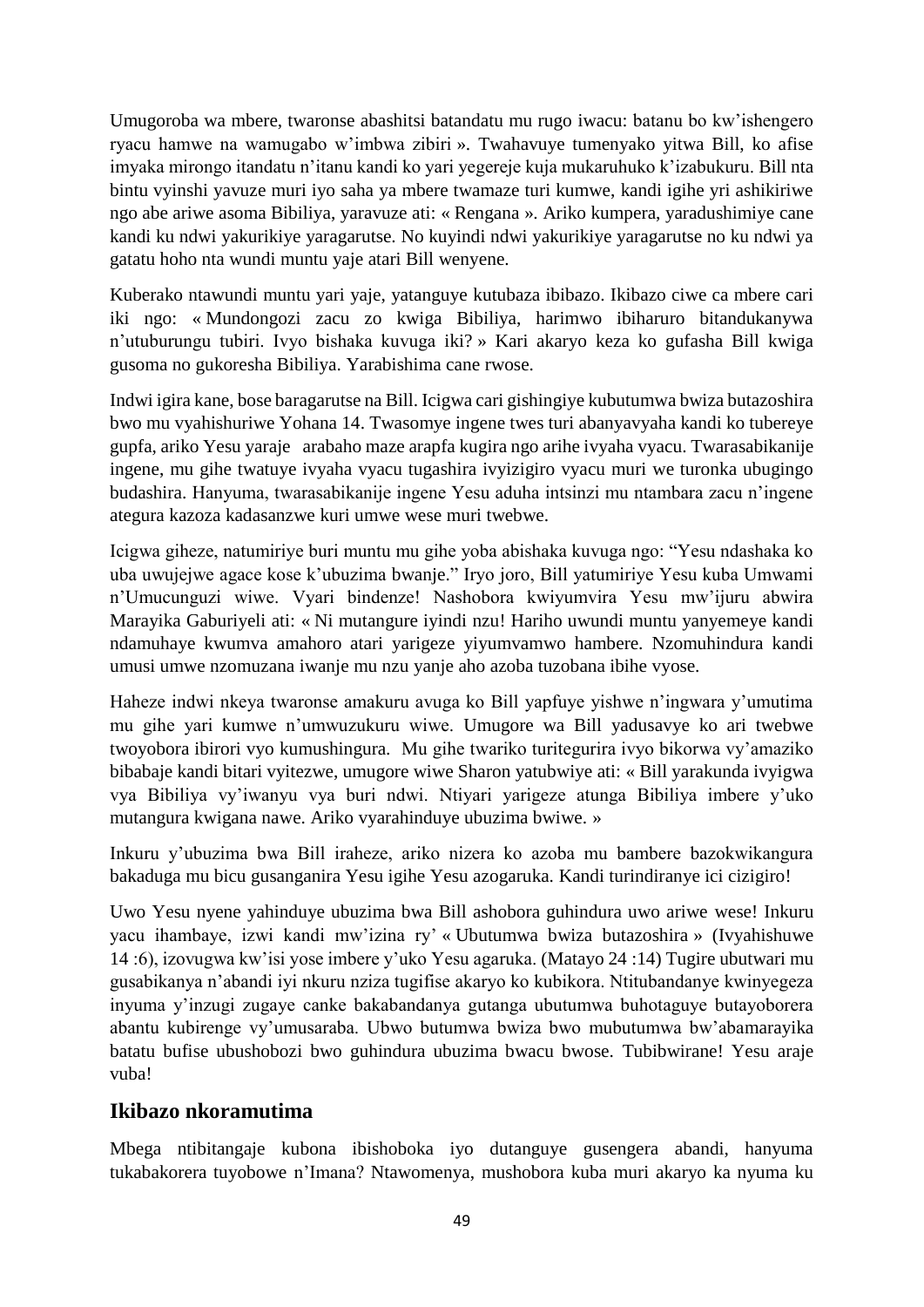muntu ko kwumva bavuga Yesu. Kuki utosaba Imana uhereye uyu mwanya nyene ngo ikwereke abantu ushobora gusengera kandi ukabakorera ahubaye? Saba ubushobozi bwo gusabikanya ukuri kwo mu butumwa bw'abamarayika batatu mwuzuye Mpwemu Yera. Mu gihe musenga ayo masengesho mushimitse, muzoronka imyanya yo guhura n'ijuru idasanzwe ku bwinshi!

Mu gihe mwasengeye babantu indwi bari ku rutonde rwanyu, turashaka kubatera umwete ngo mubandanye mu basengera kandi mubandanye mubashikira. Muri ababakorera. Rondera uburyo bwo kubakorera no kubakunda nka Yesu. Imana irashoboye kandi ishaka gukorera mu buzima bw'abo bantu kandi mu gihe mukibandanya gusenga, ivyo bizana ubudasa mw'isi itaboneka. Umusi umwe canke n'ubu nyene, muzobona inyishu ku masengesho yanyu.

### **Imitwaro yo gusengera**

- Senga kugira ngo Mpwemu Yera ayobore ibikorwa vya nyuùa vy'inama nkuru y'Ishengero.
- Sengera abashizwe mubibanza vy'uburongozi ngo Mpwemu Yera abahe ibikenewe vyose ngo bashobore kurangura neza igikorwa kibarindiriye.
- Senga kugira ngo uronke uturyo two gushikira umuryango wawe, abagenzi bawe n'abo mukorana ubajaniye ubutumwa bwiza bwa Yesu.
- Bandanya gusengera amazina yanyu indwi mwashize kurutonde mukurondera uburyo bwo kubakorera.
- <span id="page-53-0"></span> Senga kugira ngo Imana ibahe nibura umuntu umwe mushobora kuyoborera kuri Yesu mu mwaka uza.

# **UMUSI WA 40**

# **11Ruheshi 2022**

### **AMASHIMWE YO KW'ISABATO**

- <span id="page-53-1"></span> Shimir'Imana kuvyo yakoze mu buzima bwawe muri iyi misi 40 iheze y'amasengesho. Tomora ivyo yagukoreye
- Shimir'Imana kuvyo igiye gukora biciye mu barongozi bashasha batowe n'abasubiye gutorwa mw'ishengero kw'isi yose mu gihe bagiye guhangana n'imyaka y'uburongozi iri imbere hamwe n'umutwaro w'amabanga bajejwe
- Shima Imana ku buryo iriko irakora n'ingene igiye gukorera mu buzima bw'abo bantu indwi wasengeye muri iyi misi 40 y'amasengesho
- Shima Imana kuko izoguha ukwizera ngo ushobore kurengana imisi y'iherezo kandi vuba, izoseruka ku bicu ije kutujana imuhira.
- Shima Imana kuko iracafise ibindi bintu vyinshi cane ibabikiye, kandi iyo n'intango gusa y'urugendo rwayo rudasanzwe kubuzima bwanyu !

Kugira ngo mumenye ibindi vyinshi ni muje

kurubuga [https://www.revivalandreformation.org](https://www.revivalandreformation.org/) kugira ngo muronke vyigwa biba biriko birakoreshwa.

Amasengesho azobandanya amasaha 24 ku 24, imisi 7 ku 7 kuri uru rubuga : [https://247unitedprayer.org](https://247unitedprayer.org/)